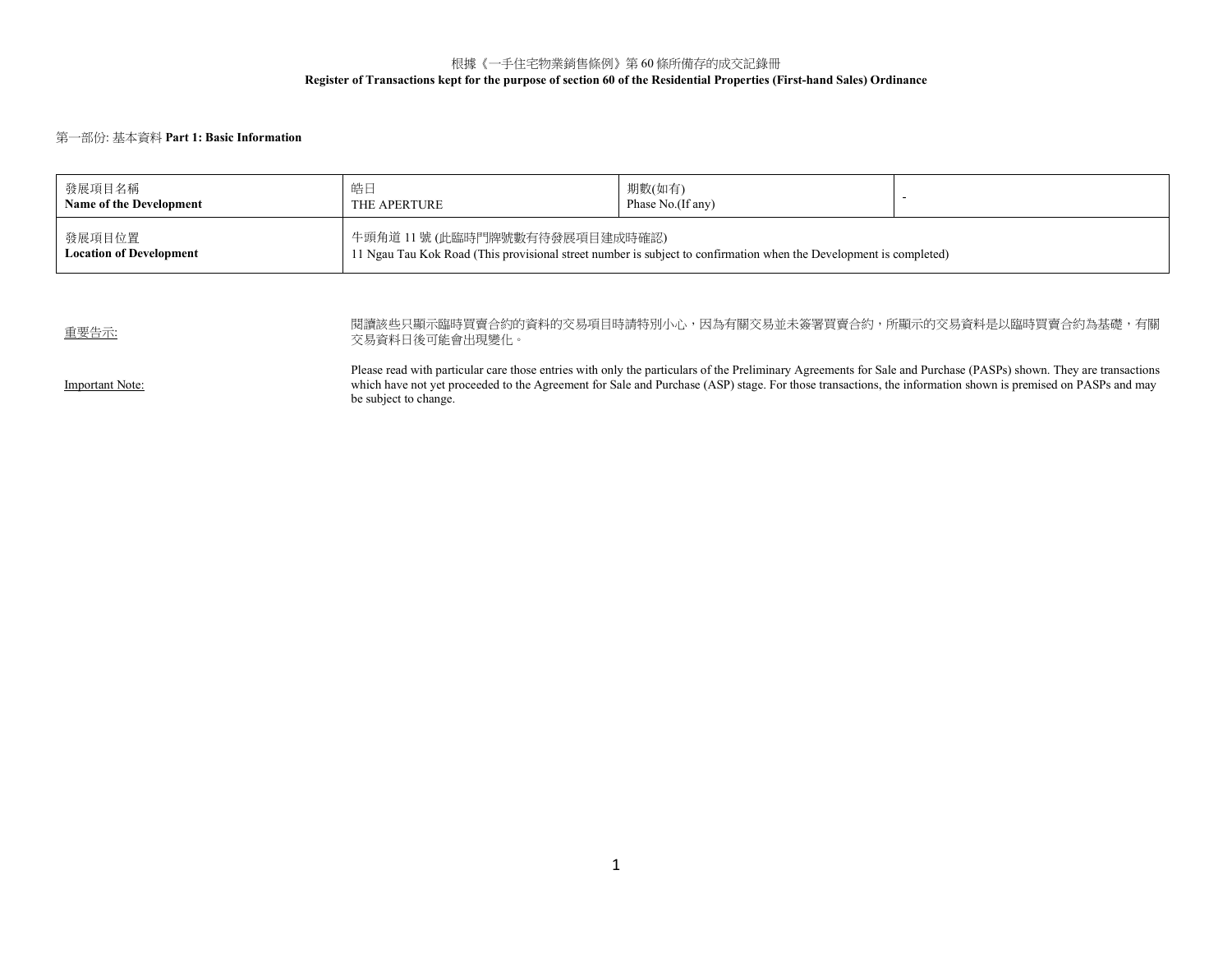| - 一部1分: | 父芴頁科                        |  |
|---------|-----------------------------|--|
| Part 2: | Information on Transactions |  |

| (A)                                                      | (B)                                                   | (C)                                                                                               |                           |                                                                                                    | (D)                                            |                                                                                                                               | (E)                               | (F)                                                                                   | (G)                                                                                                                                                                                                                                                                                                                                                                                                                                                                                                                                                                                                                                                                                                                                                     | (H)                                                                     |
|----------------------------------------------------------|-------------------------------------------------------|---------------------------------------------------------------------------------------------------|---------------------------|----------------------------------------------------------------------------------------------------|------------------------------------------------|-------------------------------------------------------------------------------------------------------------------------------|-----------------------------------|---------------------------------------------------------------------------------------|---------------------------------------------------------------------------------------------------------------------------------------------------------------------------------------------------------------------------------------------------------------------------------------------------------------------------------------------------------------------------------------------------------------------------------------------------------------------------------------------------------------------------------------------------------------------------------------------------------------------------------------------------------------------------------------------------------------------------------------------------------|-------------------------------------------------------------------------|
| 臨時買賣合約<br>的日期<br>(日/月/年)<br>Date of PASP<br>(DD/MM/YYYY) | 買賣合約<br>的日期<br>(日/月/年)<br>Date of ASP<br>(DD/MM/YYYY) | 終止買賣合約<br>的日期(如適用)<br>(日/月/年)<br>Date of termination of<br>ASP<br>(if applicable)<br>(DD/MM/YYYY) | 大廈名稱<br><b>Block Name</b> | Description of Residential Property<br>樓層<br>Floor<br>屋號 (House number)/<br>屋名 (Name of the house) | 住宅物業的描述<br>of the parking space)<br>單位<br>Unit | (如包括車位,請一併提供有關車位的資料)<br>(if parking space is included, please also provide details<br>車位(如有)<br>Car-parking space<br>(if any) | 成交金額(元)<br>Transaction Price (\$) | 售價修改的細節及日期<br>(日/月/年)<br>Details and date<br>(DD/MM/YYYY) of any<br>revision of price | 支付條款<br>Terms of Payment                                                                                                                                                                                                                                                                                                                                                                                                                                                                                                                                                                                                                                                                                                                                | 買方是賣方<br>的有關連人士<br>The purchaser is a<br>related party to the<br>vendor |
| 11/12/2021                                               | 22/12/2021                                            |                                                                                                   | 皓日 THE<br>APERTURE        | 16                                                                                                 | $\mathbf E$                                    |                                                                                                                               | \$7,544,000                       |                                                                                       | (a) 價單第1號支付條款(C項): 建築期付款計劃 (照售價)<br>(a) Terms of Payment (item C) of Price List No.1: Stage Payment Plan (In accordance to the Price)<br>(b) 員工置業折扣:<br>在簽署臨時買賣合約當日,如買方(或構成買方之任何人士)屬「合資格人士」,並且(i)<br>購買「指定住宅物業」;及(ii)<br>沒有委任地產代理就購入住宅物業代其行事,可獲3%售價折扣優惠。<br>(b) Staff Purchase Discount: If the purchaser(s) (or any person comprising the purchaser(s)) is/are<br>"Eligible Person" on the date of signing of the preliminary agreement for sale and purchase, provided<br>that the purchaser(s) (i) purchased "Designated Residential Properties"; and (ii) did not appoint any<br>estate agent to act for him/her in the purchase of the residential property, a 3% discount on the Price<br>would be offered.<br>見備註/See remarks 7                  |                                                                         |
| 11/12/2021                                               | 22/12/2021                                            |                                                                                                   | 皓日 THE<br><b>APERTURE</b> | 25                                                                                                 | $\mathbf E$                                    |                                                                                                                               | \$7,393,000                       |                                                                                       | (a) 價單第1號支付條款(A項): 120天現金優惠付款計劃 (照售價減4%)<br>(a) Terms of Payment (item A) of Price List No.1: 120-day Cash Payment Plan (4% discount from the<br>Price)<br>(b) 員工置業折扣:<br>在簽署臨時買賣合約當日,如買方(或構成買方之任何人士)屬「合資格人士」,並且(i)<br>購買「指定住宅物業」;及(ii)<br>沒有委任地產代理就購入住宅物業代其行事,可獲3%售價折扣優惠。<br>(b) Staff Purchase Discount: If the purchaser(s) (or any person comprising the purchaser(s)) is/are<br>"Eligible Person" on the date of signing of the preliminary agreement for sale and purchase, provided<br>that the purchaser(s) (a) purchased "Designated Residential Properties"; and (b) did not appoint any<br>estate agent to act for him/her in the purchase of the residential property, a 3% discount on the Price<br>would be offered.<br>見備註/See remarks 7 |                                                                         |
| 11/12/2021                                               | 22/12/2021                                            |                                                                                                   | 皓日 THE<br><b>APERTURE</b> | 18                                                                                                 | H                                              |                                                                                                                               | \$7,498,000                       |                                                                                       | (a) 價單第1號支付條款(C項): 建築期付款計劃 (照售價)<br>(a) Terms of Payment (item C) of Price List No.1: Stage Payment Plan (In accordance to the Price)<br>見備註/See remarks 7                                                                                                                                                                                                                                                                                                                                                                                                                                                                                                                                                                                              |                                                                         |
| 11/12/2021                                               | 22/12/2021                                            |                                                                                                   | 皓日 THE<br>APERTURE        | 6                                                                                                  | H                                              |                                                                                                                               | \$7,307,000                       |                                                                                       | (a) 價單第1號支付條款(C項): 建築期付款計劃 (照售價)<br>(a) Terms of Payment (item C) of Price List No.1: Stage Payment Plan (In accordance to the Price)<br>見備詳/See remarks 7                                                                                                                                                                                                                                                                                                                                                                                                                                                                                                                                                                                              |                                                                         |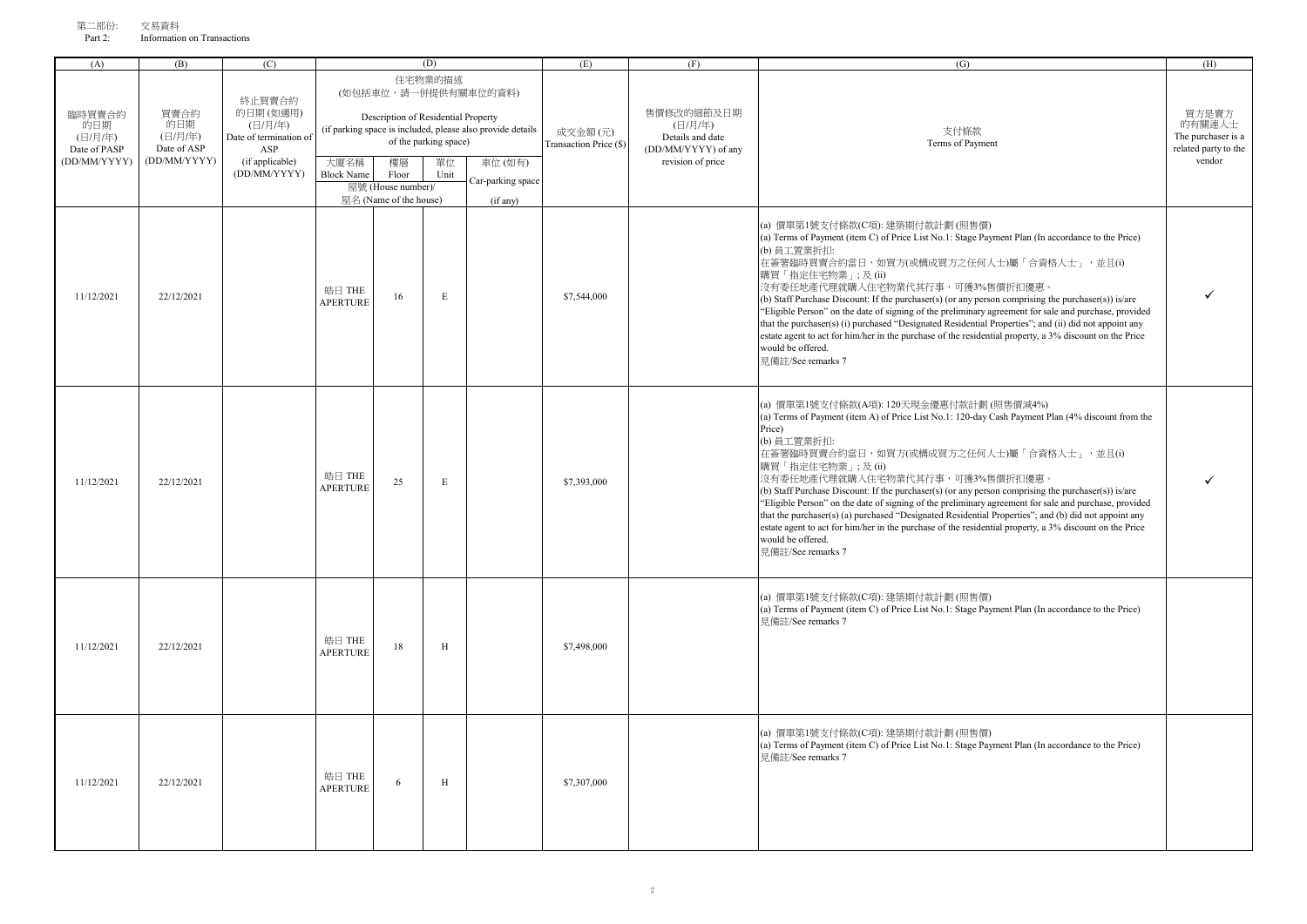| (A)                                                                                                               | (B)                                                                                                                        | (C)                                                                               |                           |                                           | (D)                              |                                                                                    | (E)                                                                                                                        | (F) | (G)                                                                                                                                                                          | (H)                                                                     |
|-------------------------------------------------------------------------------------------------------------------|----------------------------------------------------------------------------------------------------------------------------|-----------------------------------------------------------------------------------|---------------------------|-------------------------------------------|----------------------------------|------------------------------------------------------------------------------------|----------------------------------------------------------------------------------------------------------------------------|-----|------------------------------------------------------------------------------------------------------------------------------------------------------------------------------|-------------------------------------------------------------------------|
| 買賣合約<br>臨時買賣合約<br>的日期<br>的日期<br>(日/月/年)<br>(日/月/年)<br>Date of PASP<br>Date of ASP<br>(DD/MM/YYYY)<br>(DD/MM/YYYY) |                                                                                                                            | 終止買賣合約<br>的日期(如適用)<br>(日/月/年)<br>Date of termination of<br>ASP<br>(if applicable) |                           | Description of Residential Property<br>樓層 | 住宅物業的描述<br>of the parking space) | (如包括車位,請一併提供有關車位的資料)<br>(if parking space is included, please also provide details | 售價修改的細節及日期<br>(日/月/年)<br>成交金額(元)<br>Details and date<br>Transaction Price (\$)<br>(DD/MM/YYYY) of any<br>revision of price |     | 支付條款<br>Terms of Payment                                                                                                                                                     | 買方是賣方<br>的有關連人士<br>The purchaser is a<br>related party to the<br>vendor |
|                                                                                                                   | 大廈名稱<br>單位<br>車位(如有)<br>(DD/MM/YYYY)<br><b>Block Name</b><br>Floor<br>Unit<br>屋號 (House number)/<br>屋名 (Name of the house) |                                                                                   |                           | Car-parking space<br>(if any)             |                                  |                                                                                    |                                                                                                                            |     |                                                                                                                                                                              |                                                                         |
| 11/12/2021                                                                                                        | 22/12/2021                                                                                                                 |                                                                                   | 皓日 THE<br><b>APERTURE</b> | $8\,$                                     | $\mathbf{J}$                     |                                                                                    | \$7,447,000                                                                                                                |     | (a) 價單第1號支付條款(C項): 建築期付款計劃 (照售價)<br>(a) Terms of Payment (item C) of Price List No.1: Stage Payment Plan (In accordance to the Price)<br>見備註/See remarks 7                   |                                                                         |
| 11/12/2021                                                                                                        | 22/12/2021                                                                                                                 |                                                                                   | 皓日 THE<br><b>APERTURE</b> | 12                                        | $\, {\rm H}$                     |                                                                                    | \$7,447,000                                                                                                                |     | (a) 價單第1號支付條款(C項): 建築期付款計劃 (照售價)<br>(a) Terms of Payment (item C) of Price List No.1: Stage Payment Plan (In accordance to the Price)<br>見備註/See remarks 7                   |                                                                         |
| 11/12/2021                                                                                                        | 22/12/2021                                                                                                                 |                                                                                   | 皓日 THE<br><b>APERTURE</b> | 15                                        | $\, {\rm H}$                     |                                                                                    | \$7,161,000                                                                                                                |     | (a) 價單第1號支付條款(A項): 120天現金優惠付款計劃 (照售價減4%)<br>(a) Terms of Payment (item A) of Price List No.1: 120-day Cash Payment Plan (4% discount from the<br>Price)<br>見備註/See remarks 7 |                                                                         |
| 11/12/2021                                                                                                        | 22/12/2021                                                                                                                 |                                                                                   | 皓日 THE<br><b>APERTURE</b> | 18                                        | G                                |                                                                                    | \$9,561,000                                                                                                                |     | (a) 價單第1號支付條款(C項): 建築期付款計劃 (照售價)<br>(a) Terms of Payment (item C) of Price List No.1: Stage Payment Plan (In accordance to the Price)<br>見備註/See remarks 7                   |                                                                         |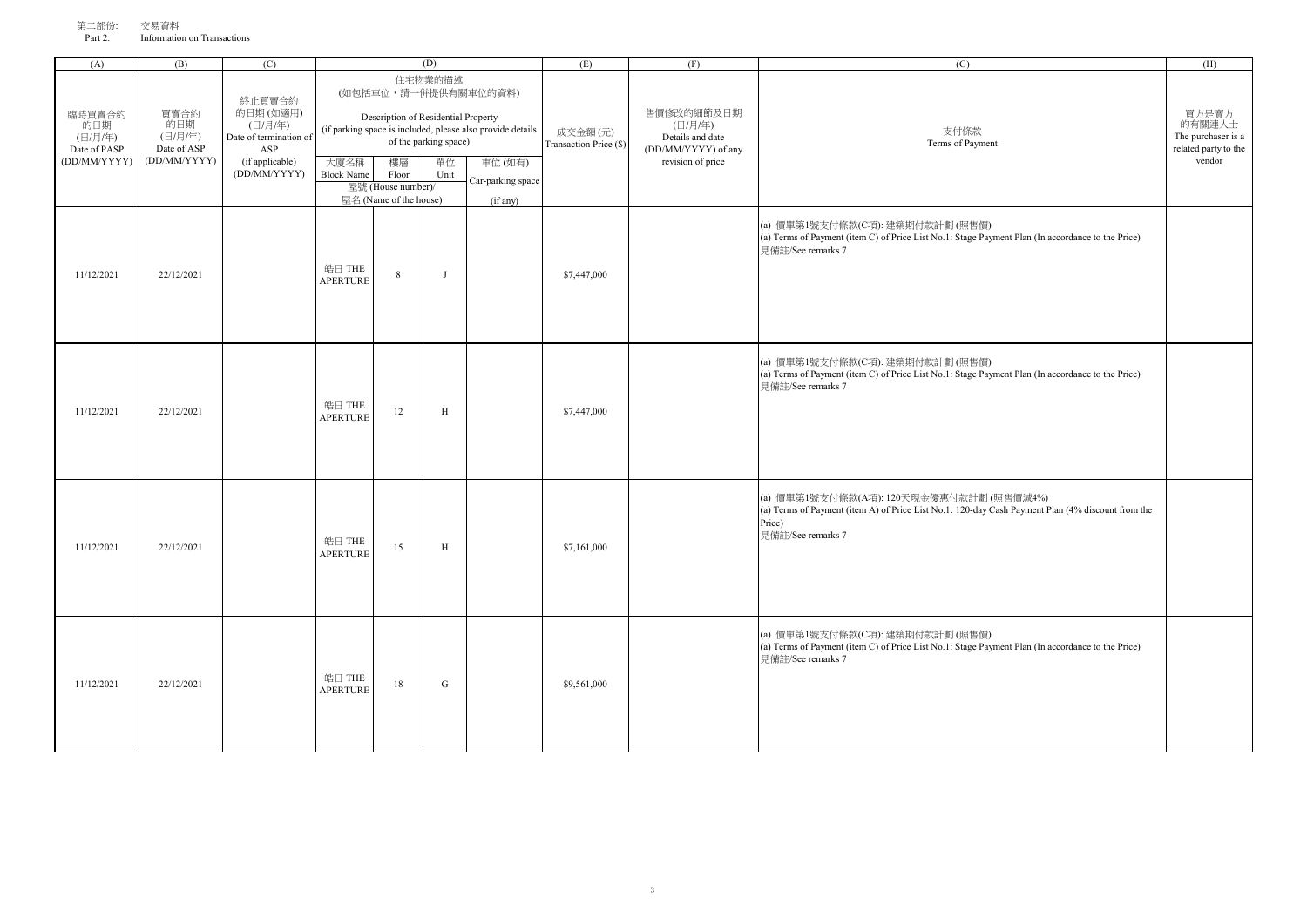| (A)                                                      | (B)                                                   | (C)                                                                                               |                           |                                                                                                    | (D)                                            |                                                                                                                   | (E)                               | (F)                                                                                   | (G)                                                                                                                                                                          | (H)                                                                     |
|----------------------------------------------------------|-------------------------------------------------------|---------------------------------------------------------------------------------------------------|---------------------------|----------------------------------------------------------------------------------------------------|------------------------------------------------|-------------------------------------------------------------------------------------------------------------------|-----------------------------------|---------------------------------------------------------------------------------------|------------------------------------------------------------------------------------------------------------------------------------------------------------------------------|-------------------------------------------------------------------------|
| 臨時買賣合約<br>的日期<br>(日/月/年)<br>Date of PASP<br>(DD/MM/YYYY) | 買賣合約<br>的日期<br>(日/月/年)<br>Date of ASP<br>(DD/MM/YYYY) | 終止買賣合約<br>的日期(如適用)<br>(日/月/年)<br>Date of termination of<br>ASP<br>(if applicable)<br>(DD/MM/YYYY) | 大廈名稱<br><b>Block Name</b> | Description of Residential Property<br>樓層<br>Floor<br>屋號 (House number)/<br>屋名 (Name of the house) | 住宅物業的描述<br>of the parking space)<br>單位<br>Unit | (如包括車位,請一併提供有關車位的資料)<br>(if parking space is included, please also provide details<br>車位(如有)<br>Car-parking space | 成交金額(元)<br>Transaction Price (\$) | 售價修改的細節及日期<br>(日/月/年)<br>Details and date<br>(DD/MM/YYYY) of any<br>revision of price | 支付條款<br>Terms of Payment                                                                                                                                                     | 買方是賣方<br>的有關連人士<br>The purchaser is a<br>related party to the<br>vendor |
| 11/12/2021                                               | 22/12/2021                                            |                                                                                                   | 皓日 THE<br><b>APERTURE</b> | 23                                                                                                 | E                                              | (if any)                                                                                                          | \$7,600,000                       |                                                                                       | (a) 價單第1號支付條款(A項): 120天現金優惠付款計劃 (照售價減4%)<br>(a) Terms of Payment (item A) of Price List No.1: 120-day Cash Payment Plan (4% discount from the<br>Price)<br>見備註/See remarks 7 |                                                                         |
| 11/12/2021                                               | 22/12/2021                                            |                                                                                                   | 皓日 THE<br><b>APERTURE</b> | 28                                                                                                 | $\, {\rm H}$                                   |                                                                                                                   | \$7,605,000                       |                                                                                       | (a) 價單第1號支付條款(C項): 建築期付款計劃 (照售價)<br>(a) Terms of Payment (item C) of Price List No.1: Stage Payment Plan (In accordance to the Price)<br>見備註/See remarks 7                   |                                                                         |
| 11/12/2021                                               | 22/12/2021                                            |                                                                                                   | 皓日 THE<br><b>APERTURE</b> | 11                                                                                                 | $\, {\bf B}$                                   |                                                                                                                   | \$9,999,000                       |                                                                                       | (a) 價單第1號支付條款(C項): 建築期付款計劃 (照售價)<br>(a) Terms of Payment (item C) of Price List No.1: Stage Payment Plan (In accordance to the Price)<br>見備註/See remarks 7                   |                                                                         |
| 11/12/2021                                               | 22/12/2021                                            |                                                                                                   | 皓日 THE<br><b>APERTURE</b> | 8                                                                                                  | H                                              |                                                                                                                   | \$7,408,000                       |                                                                                       | (a) 價單第1號支付條款(C項): 建築期付款計劃 (照售價)<br>(a) Terms of Payment (item C) of Price List No.1: Stage Payment Plan (In accordance to the Price)<br>見備許/See remarks 7                   |                                                                         |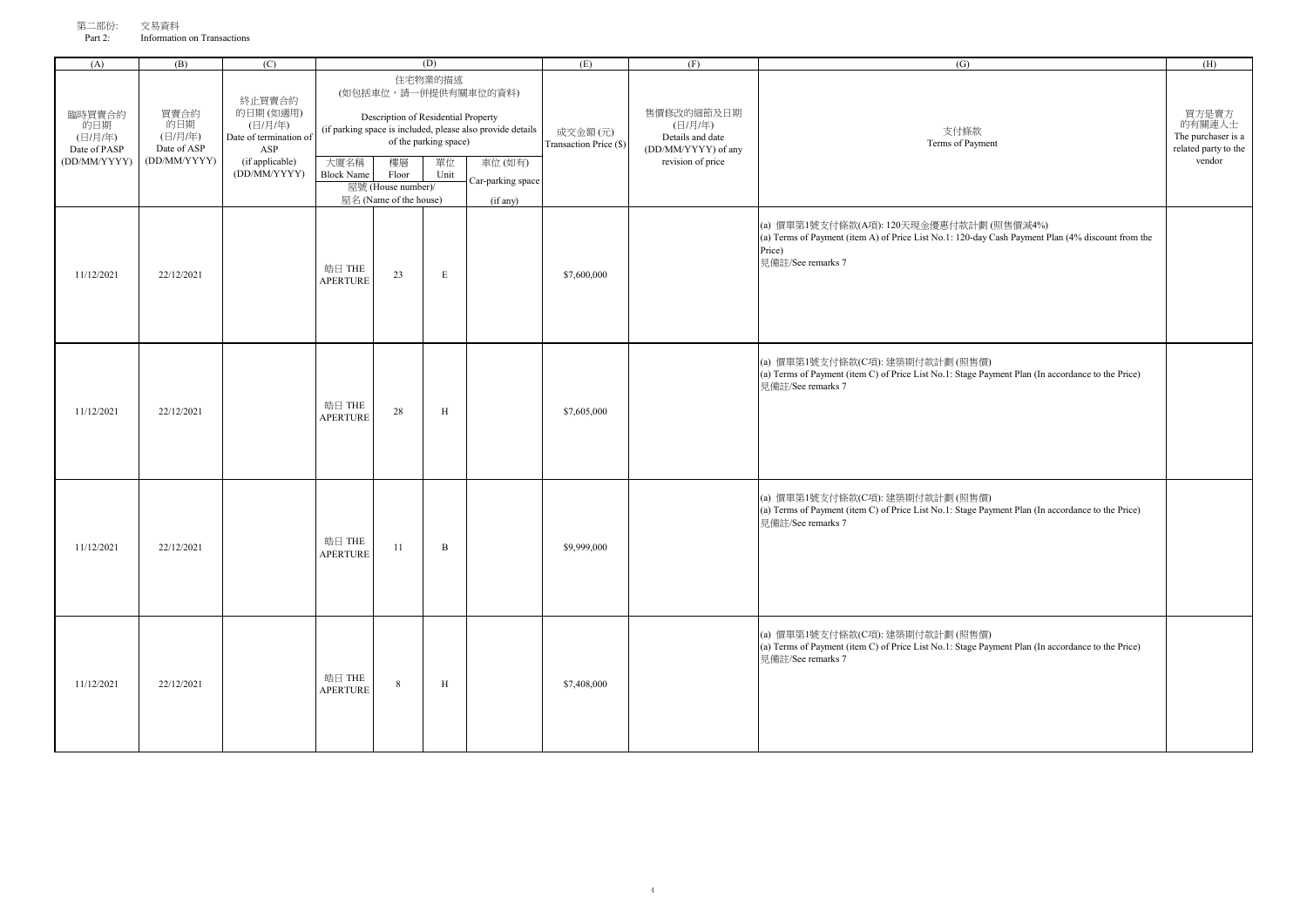| (A)                                                      | (B)                                                   | (C)                                                                                               |                           |                                                                          | (D)                                            |                                                                                                                   | (E)                               | (F)                                                                                   | (G)                                                                                                                                                                          | (H)                                                                     |
|----------------------------------------------------------|-------------------------------------------------------|---------------------------------------------------------------------------------------------------|---------------------------|--------------------------------------------------------------------------|------------------------------------------------|-------------------------------------------------------------------------------------------------------------------|-----------------------------------|---------------------------------------------------------------------------------------|------------------------------------------------------------------------------------------------------------------------------------------------------------------------------|-------------------------------------------------------------------------|
| 臨時買賣合約<br>的日期<br>(日/月/年)<br>Date of PASP<br>(DD/MM/YYYY) | 買賣合約<br>的日期<br>(日/月/年)<br>Date of ASP<br>(DD/MM/YYYY) | 終止買賣合約<br>的日期(如適用)<br>(日/月/年)<br>Date of termination of<br>ASP<br>(if applicable)<br>(DD/MM/YYYY) | 大廈名稱<br><b>Block Name</b> | Description of Residential Property<br>樓層<br>Floor<br>屋號 (House number)/ | 住宅物業的描述<br>of the parking space)<br>單位<br>Unit | (如包括車位,請一併提供有關車位的資料)<br>(if parking space is included, please also provide details<br>車位(如有)<br>Car-parking space | 成交金額(元)<br>Transaction Price (\$) | 售價修改的細節及日期<br>(日/月/年)<br>Details and date<br>(DD/MM/YYYY) of any<br>revision of price | 支付條款<br>Terms of Payment                                                                                                                                                     | 買方是賣方<br>的有關連人士<br>The purchaser is a<br>related party to the<br>vendor |
|                                                          |                                                       |                                                                                                   |                           | 屋名 (Name of the house)                                                   |                                                | (if any)                                                                                                          |                                   |                                                                                       |                                                                                                                                                                              |                                                                         |
| 11/12/2021                                               | 22/12/2021                                            |                                                                                                   | 皓日 THE<br><b>APERTURE</b> | 18                                                                       | $\mathbf E$                                    |                                                                                                                   | \$7,836,000                       |                                                                                       | (a) 價單第1號支付條款(C項): 建築期付款計劃 (照售價)<br>(a) Terms of Payment (item C) of Price List No.1: Stage Payment Plan (In accordance to the Price)<br>見備註/See remarks 7                   |                                                                         |
| 11/12/2021                                               | 22/12/2021                                            |                                                                                                   | 皓日 THE<br><b>APERTURE</b> | $\overline{7}$                                                           | $\, {\rm H}$                                   |                                                                                                                   | \$7,096,000                       |                                                                                       | (a) 價單第1號支付條款(A項): 120天現金優惠付款計劃 (照售價減4%)<br>(a) Terms of Payment (item A) of Price List No.1: 120-day Cash Payment Plan (4% discount from the<br>Price)<br>見備計/See remarks 7 |                                                                         |
| 11/12/2021                                               | 22/12/2021                                            |                                                                                                   | 皓日 THE<br><b>APERTURE</b> | 16                                                                       | $\, {\rm H}$                                   |                                                                                                                   | \$7,470,000                       |                                                                                       | (a) 價單第1號支付條款(C項): 建築期付款計劃 (照售價)<br>(a) Terms of Payment (item C) of Price List No.1: Stage Payment Plan (In accordance to the Price)<br>見備註/See remarks 7                   |                                                                         |
| 11/12/2021                                               | 22/12/2021                                            |                                                                                                   | 皓日 THE<br><b>APERTURE</b> | 19                                                                       | $\,$ H                                         |                                                                                                                   | \$7,504,000                       |                                                                                       | (a) 價單第1號支付條款(C項): 建築期付款計劃 (照售價)<br>(a) Terms of Payment (item C) of Price List No.1: Stage Payment Plan (In accordance to the Price)<br>見備註/See remarks 7                   |                                                                         |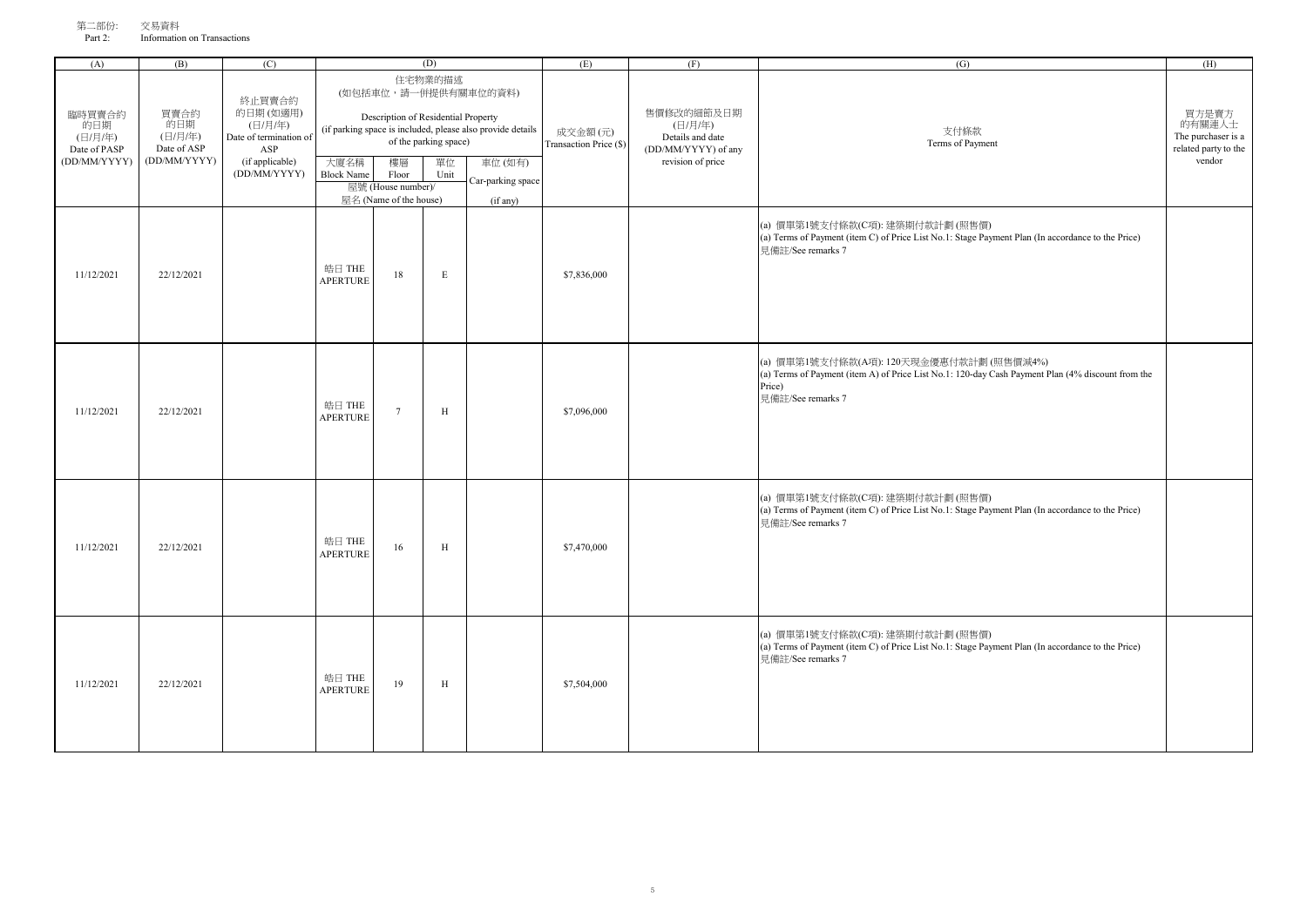| (A)                                                      | (B)                                                   | (C)                                                                                               |                                                                                                                                                                                                                                                                              |                        | (D)                               |                                                                                       | (E)                      | (F)                                                                     | (G)                                                                                                                                                                                | (H) |
|----------------------------------------------------------|-------------------------------------------------------|---------------------------------------------------------------------------------------------------|------------------------------------------------------------------------------------------------------------------------------------------------------------------------------------------------------------------------------------------------------------------------------|------------------------|-----------------------------------|---------------------------------------------------------------------------------------|--------------------------|-------------------------------------------------------------------------|------------------------------------------------------------------------------------------------------------------------------------------------------------------------------------|-----|
| 臨時買賣合約<br>的日期<br>(日/月/年)<br>Date of PASP<br>(DD/MM/YYYY) | 買賣合約<br>的日期<br>(日/月/年)<br>Date of ASP<br>(DD/MM/YYYY) | 終止買賣合約<br>的日期(如適用)<br>(日/月/年)<br>Date of termination of<br>ASP<br>(if applicable)<br>(DD/MM/YYYY) | 住宅物業的描述<br>(如包括車位,請一併提供有關車位的資料)<br>Description of Residential Property<br>(if parking space is included, please also provide details<br>of the parking space)<br>大廈名稱<br>樓層<br>車位(如有)<br>單位<br><b>Block Name</b><br>Floor<br>Unit<br>Car-parking space<br>屋號 (House number)/ |                        | 成交金額(元)<br>Transaction Price (\$) | 售價修改的細節及日期<br>(日/月/年)<br>Details and date<br>(DD/MM/YYYY) of any<br>revision of price | 支付條款<br>Terms of Payment | 買方是賣方<br>的有關連人士<br>The purchaser is a<br>related party to the<br>vendor |                                                                                                                                                                                    |     |
|                                                          |                                                       |                                                                                                   |                                                                                                                                                                                                                                                                              | 屋名 (Name of the house) |                                   |                                                                                       |                          |                                                                         |                                                                                                                                                                                    |     |
| 11/12/2021                                               | 22/12/2021                                            |                                                                                                   | 皓日 THE<br><b>APERTURE</b>                                                                                                                                                                                                                                                    | 23                     | $\mathbf{J}$                      | (if any)                                                                              | \$7,421,000              |                                                                         | (a) 價單第1號支付條款(B項): 300天現金優惠付款計劃 (照售價減1.75%)<br>(a) Terms of Payment (item B) of Price List No.1: 300-day Cash Payment Plan (1.75% discount from the<br>Price)<br>見備註/See remarks 7 |     |
| 11/12/2021                                               | 22/12/2021                                            |                                                                                                   | 皓日 THE<br><b>APERTURE</b>                                                                                                                                                                                                                                                    | 17                     | E                                 |                                                                                       | \$7,801,000              |                                                                         | (a) 價單第1號支付條款(C項): 建築期付款計劃 (照售價)<br>(a) Terms of Payment (item C) of Price List No.1: Stage Payment Plan (In accordance to the Price)<br>見備計/See remarks 7                         |     |
| 11/12/2021                                               | 22/12/2021                                            |                                                                                                   | 皓日 THE<br><b>APERTURE</b>                                                                                                                                                                                                                                                    | 20                     | H                                 |                                                                                       | \$7,515,000              |                                                                         | (a) 價單第1號支付條款(C項): 建築期付款計劃 (照售價)<br>(a) Terms of Payment (item C) of Price List No.1: Stage Payment Plan (In accordance to the Price)<br>見備註/See remarks 7                         |     |
| 11/12/2021                                               | 22/12/2021                                            |                                                                                                   | 皓日 THE<br><b>APERTURE</b>                                                                                                                                                                                                                                                    | 15                     | ${\bf G}$                         |                                                                                       | \$9,518,000              |                                                                         | (a) 價單第1號支付條款(C項): 建築期付款計劃 (照售價)<br>(a) Terms of Payment (item C) of Price List No.1: Stage Payment Plan (In accordance to the Price)<br>見備註/See remarks 7                         |     |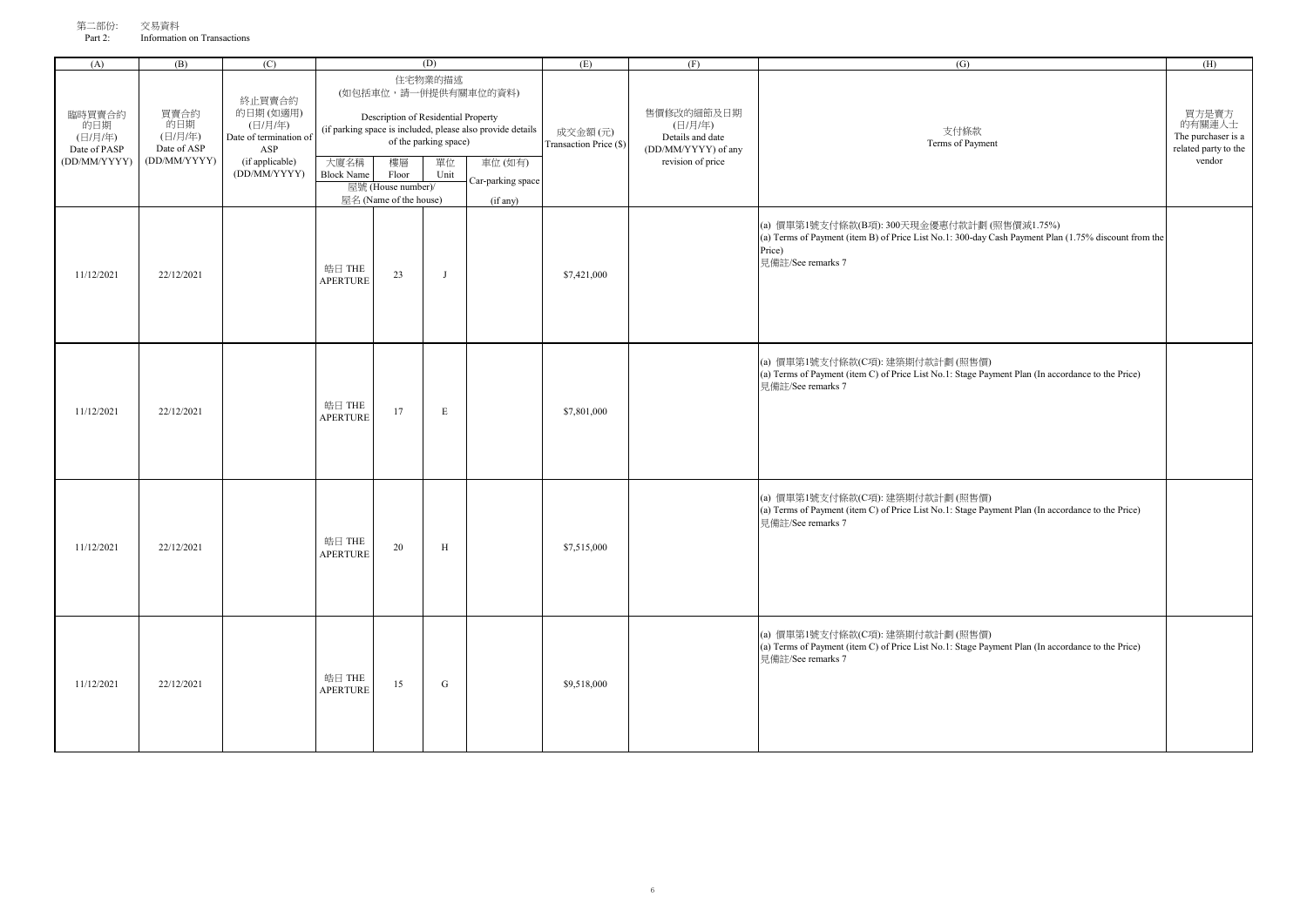| (A)                                                      | (B)                                                   | (C)                                                                                                                                                                                                                                                                              |                           |                                                       | (D)                                                                                   |                               | (E)                                                                     | (F) | (G)                                                                                                                                                                          | (H) |
|----------------------------------------------------------|-------------------------------------------------------|----------------------------------------------------------------------------------------------------------------------------------------------------------------------------------------------------------------------------------------------------------------------------------|---------------------------|-------------------------------------------------------|---------------------------------------------------------------------------------------|-------------------------------|-------------------------------------------------------------------------|-----|------------------------------------------------------------------------------------------------------------------------------------------------------------------------------|-----|
| 臨時買賣合約<br>的日期<br>(日/月/年)<br>Date of PASP<br>(DD/MM/YYYY) | 買賣合約<br>的日期<br>(日/月/年)<br>Date of ASP<br>(DD/MM/YYYY) | 住宅物業的描述<br>(如包括車位,請一併提供有關車位的資料)<br>終止買賣合約<br>的日期(如適用)<br>Description of Residential Property<br>(日/月/年)<br>(if parking space is included, please also provide details<br>Date of termination of<br>of the parking space)<br>ASP<br>(if applicable)<br>大廈名稱<br>樓層<br>車位(如有)<br>單位 |                           | 成交金額(元)<br>Transaction Price (\$)                     | 售價修改的細節及日期<br>(日/月/年)<br>Details and date<br>(DD/MM/YYYY) of any<br>revision of price | 支付條款<br>Terms of Payment      | 買方是賣方<br>的有關連人士<br>The purchaser is a<br>related party to the<br>vendor |     |                                                                                                                                                                              |     |
|                                                          |                                                       | (DD/MM/YYYY)                                                                                                                                                                                                                                                                     | <b>Block Name</b>         | Floor<br>屋號 (House number)/<br>屋名 (Name of the house) | Unit                                                                                  | Car-parking space<br>(if any) |                                                                         |     |                                                                                                                                                                              |     |
| 11/12/2021                                               | 22/12/2021                                            |                                                                                                                                                                                                                                                                                  | 皓日 THE<br><b>APERTURE</b> | 12                                                    | ${\bf G}$                                                                             |                               | \$9,123,000                                                             |     | (a) 價單第1號支付條款(A項): 120天現金優惠付款計劃 (照售價減4%)<br>(a) Terms of Payment (item A) of Price List No.1: 120-day Cash Payment Plan (4% discount from the<br>Price)<br>見備註/See remarks 7 |     |
| 11/12/2021                                               | 22/12/2021                                            |                                                                                                                                                                                                                                                                                  | 皓日 THE<br><b>APERTURE</b> | 15                                                    | $\,$ E                                                                                |                               | \$7,754,000                                                             |     | (a) 價單第1號支付條款(C項): 建築期付款計劃 (照售價)<br>(a) Terms of Payment (item C) of Price List No.1: Stage Payment Plan (In accordance to the Price)<br>見備註/See remarks 7                   |     |
| 11/12/2021                                               | 22/12/2021                                            |                                                                                                                                                                                                                                                                                  | 皓日 THE<br><b>APERTURE</b> | 10                                                    | $\mathbf{J}$                                                                          |                               | \$7,464,000                                                             |     | (a) 價單第1號支付條款(C項): 建築期付款計劃 (照售價)<br>(a) Terms of Payment (item C) of Price List No.1: Stage Payment Plan (In accordance to the Price)<br>見備註/See remarks 7                   |     |
| 11/12/2021                                               | 22/12/2021                                            |                                                                                                                                                                                                                                                                                  | 皓日 THE<br><b>APERTURE</b> | 18                                                    | J                                                                                     |                               | \$7,537,000                                                             |     | (a) 價單第1號支付條款(C項): 建築期付款計劃 (照售價)<br>(a) Terms of Payment (item C) of Price List No.1: Stage Payment Plan (In accordance to the Price)<br>見備註/See remarks 7                   |     |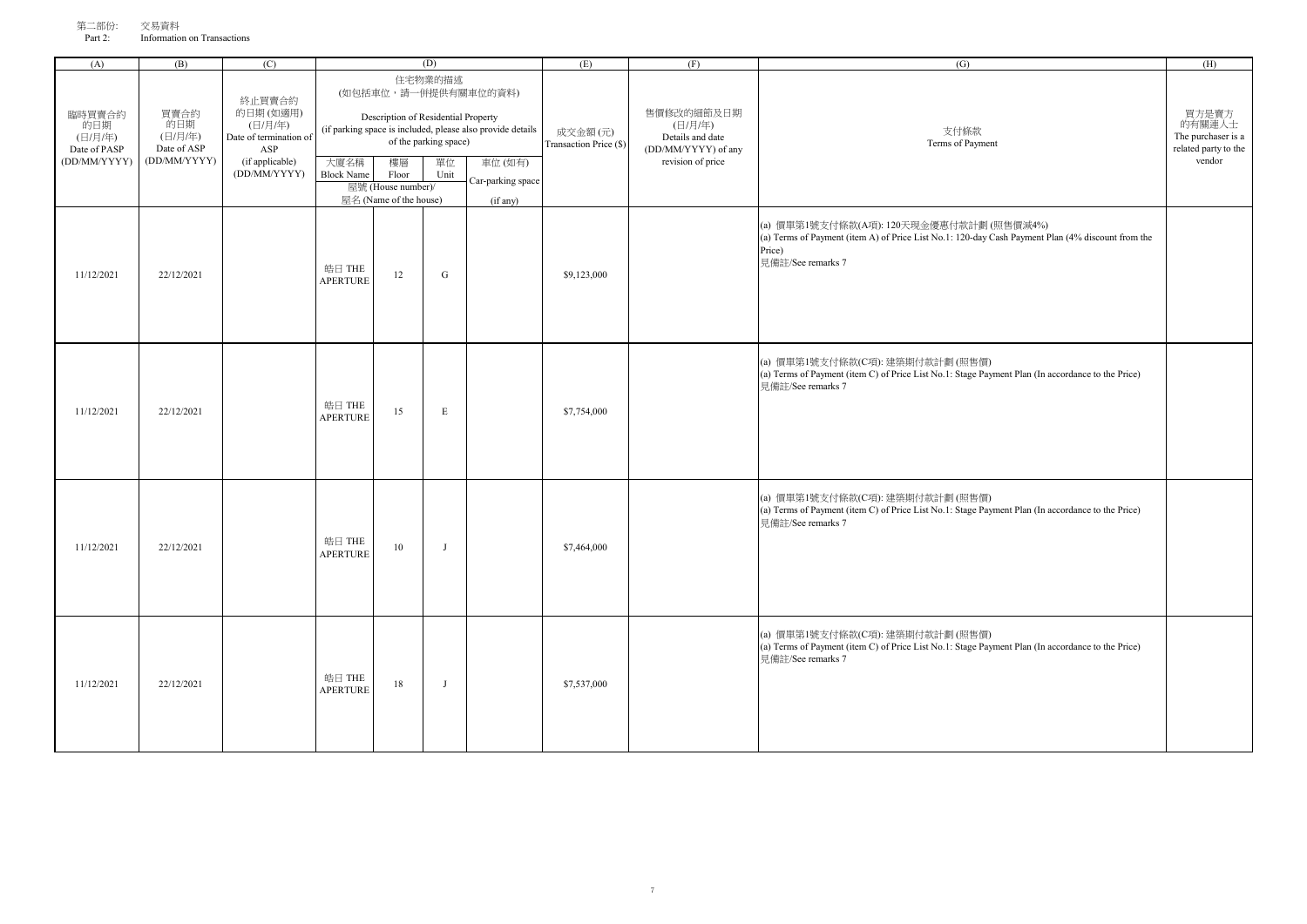| (A)                                                      | (B)                                                   | (C)                                                                                               |                                                                                                                                                                                                                                                        |                              | (D)                               |                                                                                       | (E)                      | (F)                                                                     | (G)                                                                                                                                                        | (H) |
|----------------------------------------------------------|-------------------------------------------------------|---------------------------------------------------------------------------------------------------|--------------------------------------------------------------------------------------------------------------------------------------------------------------------------------------------------------------------------------------------------------|------------------------------|-----------------------------------|---------------------------------------------------------------------------------------|--------------------------|-------------------------------------------------------------------------|------------------------------------------------------------------------------------------------------------------------------------------------------------|-----|
| 臨時買賣合約<br>的日期<br>(日/月/年)<br>Date of PASP<br>(DD/MM/YYYY) | 買賣合約<br>的日期<br>(日/月/年)<br>Date of ASP<br>(DD/MM/YYYY) | 終止買賣合約<br>的日期(如適用)<br>(日/月/年)<br>Date of termination of<br>ASP<br>(if applicable)<br>(DD/MM/YYYY) | 住宅物業的描述<br>(如包括車位,請一併提供有關車位的資料)<br>Description of Residential Property<br>(if parking space is included, please also provide details<br>of the parking space)<br>大廈名稱<br>樓層<br>車位(如有)<br>單位<br><b>Block Name</b><br>Floor<br>Unit<br>Car-parking space |                              | 成交金額(元)<br>Transaction Price (\$) | 售價修改的細節及日期<br>(日/月/年)<br>Details and date<br>(DD/MM/YYYY) of any<br>revision of price | 支付條款<br>Terms of Payment | 買方是賣方<br>的有關連人士<br>The purchaser is a<br>related party to the<br>vendor |                                                                                                                                                            |     |
|                                                          |                                                       |                                                                                                   |                                                                                                                                                                                                                                                        | 屋號 (House number)/           |                                   |                                                                                       |                          |                                                                         |                                                                                                                                                            |     |
| 11/12/2021                                               | 22/12/2021                                            |                                                                                                   | 皓日 THE<br><b>APERTURE</b>                                                                                                                                                                                                                              | 屋名 (Name of the house)<br>11 | $\,$ H                            | (if any)                                                                              | \$7,436,000              |                                                                         | (a) 價單第1號支付條款(C項): 建築期付款計劃 (照售價)<br>(a) Terms of Payment (item C) of Price List No.1: Stage Payment Plan (In accordance to the Price)<br>見備計/See remarks 7 |     |
| 11/12/2021                                               | 22/12/2021                                            |                                                                                                   | 皓日 THE<br><b>APERTURE</b>                                                                                                                                                                                                                              | 22                           | ${\bf G}$                         |                                                                                       | \$9,606,000              |                                                                         | (a) 價單第1號支付條款(C項): 建築期付款計劃 (照售價)<br>(a) Terms of Payment (item C) of Price List No.1: Stage Payment Plan (In accordance to the Price)<br>見備計/See remarks 7 |     |
| 11/12/2021                                               | 22/12/2021                                            |                                                                                                   | 皓日 THE<br><b>APERTURE</b>                                                                                                                                                                                                                              | 5                            | ${\bf G}$                         |                                                                                       | \$9,300,000              |                                                                         | (a) 價單第1號支付條款(C項): 建築期付款計劃 (照售價)<br>(a) Terms of Payment (item C) of Price List No.1: Stage Payment Plan (In accordance to the Price)<br>見備註/See remarks 7 |     |
| 11/12/2021                                               | 22/12/2021                                            |                                                                                                   | 皓日 THE<br><b>APERTURE</b>                                                                                                                                                                                                                              | 29                           | $\,$ H                            |                                                                                       | \$7,613,000              |                                                                         | (a) 價單第1號支付條款(C項): 建築期付款計劃 (照售價)<br>(a) Terms of Payment (item C) of Price List No.1: Stage Payment Plan (In accordance to the Price)<br>見備註/See remarks 7 |     |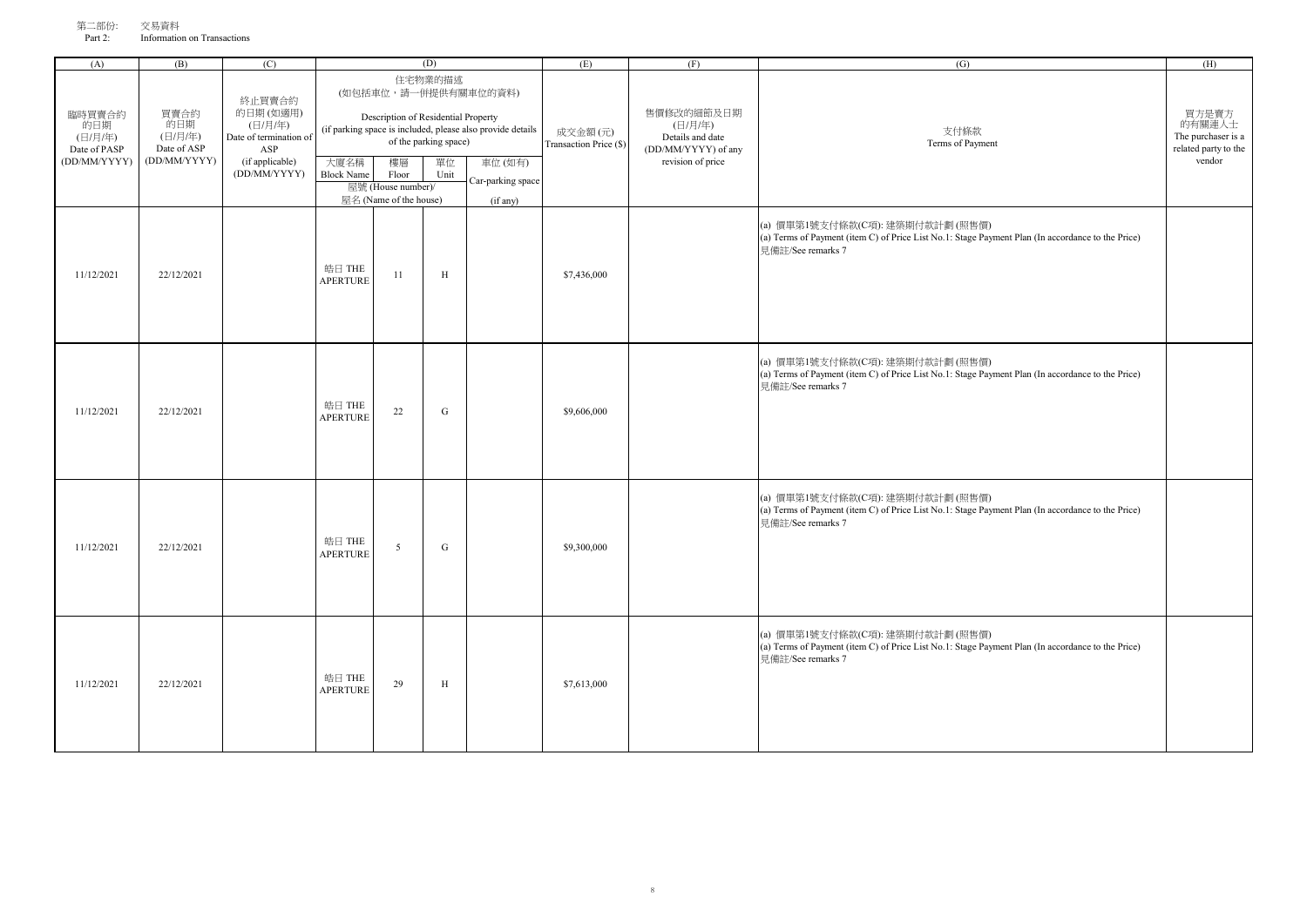| (A)                                                      | (B)                                                   | (C)                                                                                               |                           |                                                                                                    | (D)                                            |                                                                                                                               | (E)                               | (F)                                                                                   | (G)                                                                                                                                                                          | (H)                                                                     |
|----------------------------------------------------------|-------------------------------------------------------|---------------------------------------------------------------------------------------------------|---------------------------|----------------------------------------------------------------------------------------------------|------------------------------------------------|-------------------------------------------------------------------------------------------------------------------------------|-----------------------------------|---------------------------------------------------------------------------------------|------------------------------------------------------------------------------------------------------------------------------------------------------------------------------|-------------------------------------------------------------------------|
| 臨時買賣合約<br>的日期<br>(日/月/年)<br>Date of PASP<br>(DD/MM/YYYY) | 買賣合約<br>的日期<br>(日/月/年)<br>Date of ASP<br>(DD/MM/YYYY) | 終止買賣合約<br>的日期(如適用)<br>(日/月/年)<br>Date of termination of<br>ASP<br>(if applicable)<br>(DD/MM/YYYY) | 大廈名稱<br><b>Block Name</b> | Description of Residential Property<br>樓層<br>Floor<br>屋號 (House number)/<br>屋名 (Name of the house) | 住宅物業的描述<br>of the parking space)<br>單位<br>Unit | (如包括車位,請一併提供有關車位的資料)<br>(if parking space is included, please also provide details<br>車位(如有)<br>Car-parking space<br>(if any) | 成交金額(元)<br>Transaction Price (\$) | 售價修改的細節及日期<br>(日/月/年)<br>Details and date<br>(DD/MM/YYYY) of any<br>revision of price | 支付條款<br>Terms of Payment                                                                                                                                                     | 買方是賣方<br>的有關連人士<br>The purchaser is a<br>related party to the<br>vendor |
| 11/12/2021                                               | 22/12/2021                                            |                                                                                                   | 皓日 THE<br><b>APERTURE</b> | 22                                                                                                 | $\mathbf D$                                    |                                                                                                                               | \$11,045,000                      |                                                                                       | (a) 價單第1號支付條款(A項): 120天現金優惠付款計劃 (照售價減4%)<br>(a) Terms of Payment (item A) of Price List No.1: 120-day Cash Payment Plan (4% discount from the<br>Price)<br>見備註/See remarks 7 |                                                                         |
| 11/12/2021                                               | 22/12/2021                                            |                                                                                                   | 皓日 THE<br><b>APERTURE</b> | 10                                                                                                 | $\,$ H                                         |                                                                                                                               | \$7,425,000                       |                                                                                       | (a) 價單第1號支付條款(C項): 建築期付款計劃 (照售價)<br>(a) Terms of Payment (item C) of Price List No.1: Stage Payment Plan (In accordance to the Price)<br>見備註/See remarks 7                   |                                                                         |
| 11/12/2021                                               | 22/12/2021                                            |                                                                                                   | 皓日 THE<br><b>APERTURE</b> | 17                                                                                                 | $\,$ H                                         |                                                                                                                               | \$7,481,000                       |                                                                                       | (a) 價單第1號支付條款(C項): 建築期付款計劃 (照售價)<br>(a) Terms of Payment (item C) of Price List No.1: Stage Payment Plan (In accordance to the Price)<br>見備註/See remarks 7                   |                                                                         |
| 11/12/2021                                               | 22/12/2021                                            |                                                                                                   | 皓日 THE<br>APERTURE        | 27                                                                                                 | $\mathbf C$                                    |                                                                                                                               | \$12,357,000                      |                                                                                       | (a) 價單第1號支付條款(C項): 建築期付款計劃 (照售價)<br>(a) Terms of Payment (item C) of Price List No.1: Stage Payment Plan (In accordance to the Price)<br>見備註/See remarks 7                   |                                                                         |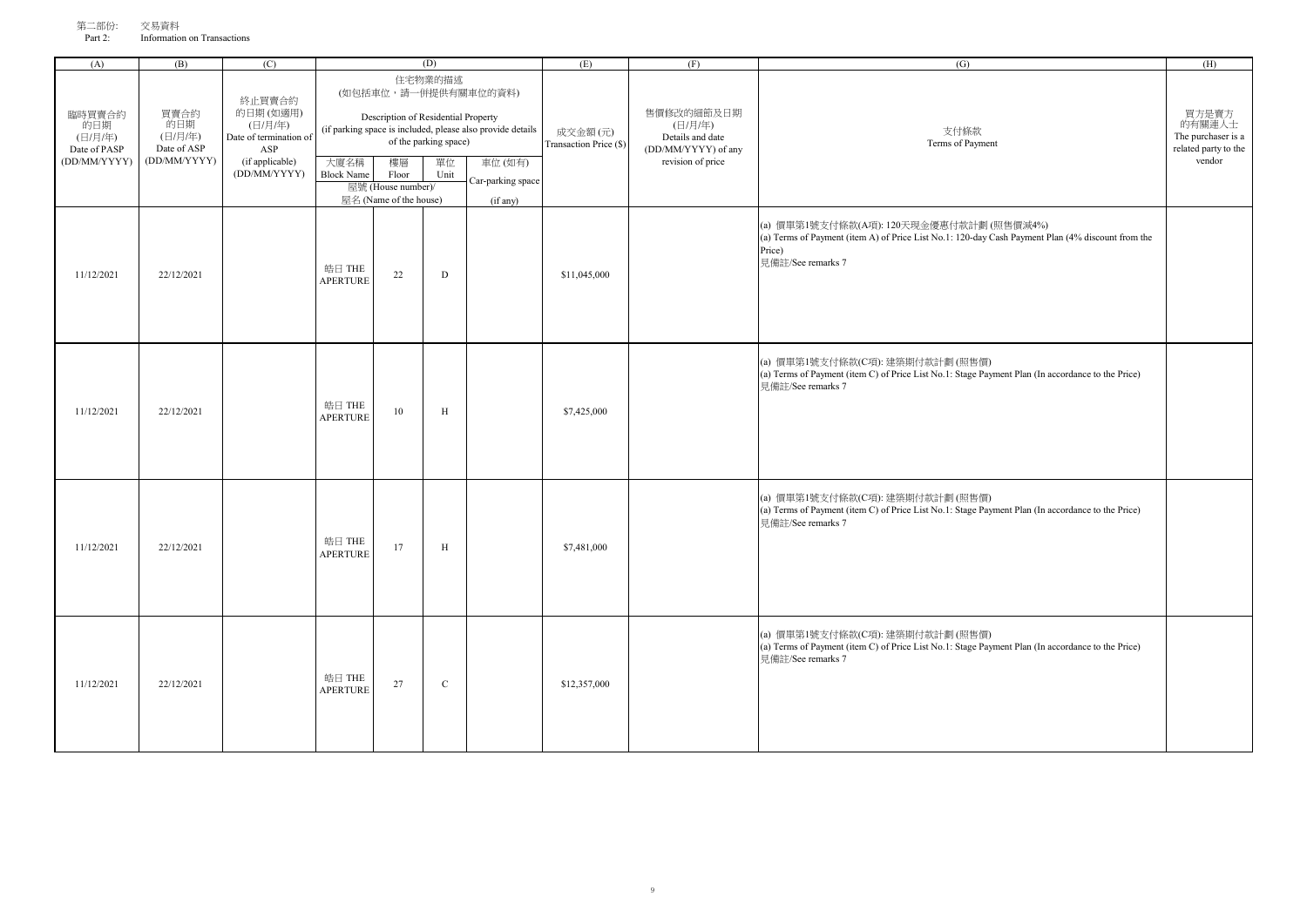| (A)                                                      | (B)                                                   | (C)                                                                                               |                           |                                                                                                    | (D)                                            |                                                                                                                               | (E)                               | (F)                                                                                   | (G)                                                                                                                                                        | (H)                                                                     |
|----------------------------------------------------------|-------------------------------------------------------|---------------------------------------------------------------------------------------------------|---------------------------|----------------------------------------------------------------------------------------------------|------------------------------------------------|-------------------------------------------------------------------------------------------------------------------------------|-----------------------------------|---------------------------------------------------------------------------------------|------------------------------------------------------------------------------------------------------------------------------------------------------------|-------------------------------------------------------------------------|
| 臨時買賣合約<br>的日期<br>(日/月/年)<br>Date of PASP<br>(DD/MM/YYYY) | 買賣合約<br>的日期<br>(日/月/年)<br>Date of ASP<br>(DD/MM/YYYY) | 終止買賣合約<br>的日期(如適用)<br>(日/月/年)<br>Date of termination of<br>ASP<br>(if applicable)<br>(DD/MM/YYYY) | 大廈名稱<br><b>Block Name</b> | Description of Residential Property<br>樓層<br>Floor<br>屋號 (House number)/<br>屋名 (Name of the house) | 住宅物業的描述<br>of the parking space)<br>單位<br>Unit | (如包括車位,請一併提供有關車位的資料)<br>(if parking space is included, please also provide details<br>車位(如有)<br>Car-parking space<br>(if any) | 成交金額(元)<br>Transaction Price (\$) | 售價修改的細節及日期<br>(日/月/年)<br>Details and date<br>(DD/MM/YYYY) of any<br>revision of price | 支付條款<br>Terms of Payment                                                                                                                                   | 買方是賣方<br>的有關連人士<br>The purchaser is a<br>related party to the<br>vendor |
| 11/12/2021                                               | 22/12/2021                                            |                                                                                                   | 皓日 THE<br><b>APERTURE</b> | 22                                                                                                 | $\rm F$                                        |                                                                                                                               | \$13,650,000                      |                                                                                       | (a) 價單第1號支付條款(C項): 建築期付款計劃 (照售價)<br>(a) Terms of Payment (item C) of Price List No.1: Stage Payment Plan (In accordance to the Price)<br>見備註/See remarks 7 |                                                                         |
| 11/12/2021                                               | 22/12/2021                                            |                                                                                                   | 皓日 THE<br><b>APERTURE</b> | $10\,$                                                                                             | $\, {\bf B}$                                   |                                                                                                                               | \$9,985,000                       |                                                                                       | (a) 價單第1號支付條款(C項): 建築期付款計劃 (照售價)<br>(a) Terms of Payment (item C) of Price List No.1: Stage Payment Plan (In accordance to the Price)<br>見備註/See remarks 7 |                                                                         |
| 11/12/2021                                               | 22/12/2021                                            |                                                                                                   | 皓日 THE<br><b>APERTURE</b> | 27                                                                                                 | $\mathbf H$                                    |                                                                                                                               | \$7,582,000                       |                                                                                       | (a) 價單第1號支付條款(C項): 建築期付款計劃 (照售價)<br>(a) Terms of Payment (item C) of Price List No.1: Stage Payment Plan (In accordance to the Price)<br>見備註/See remarks 7 |                                                                         |
| 11/12/2021                                               | 22/12/2021                                            |                                                                                                   | 皓日 THE<br><b>APERTURE</b> | 9                                                                                                  | J                                              |                                                                                                                               | \$7,453,000                       |                                                                                       | (a) 價單第1號支付條款(C項): 建築期付款計劃 (照售價)<br>(a) Terms of Payment (item C) of Price List No.1: Stage Payment Plan (In accordance to the Price)<br>見備註/See remarks 7 |                                                                         |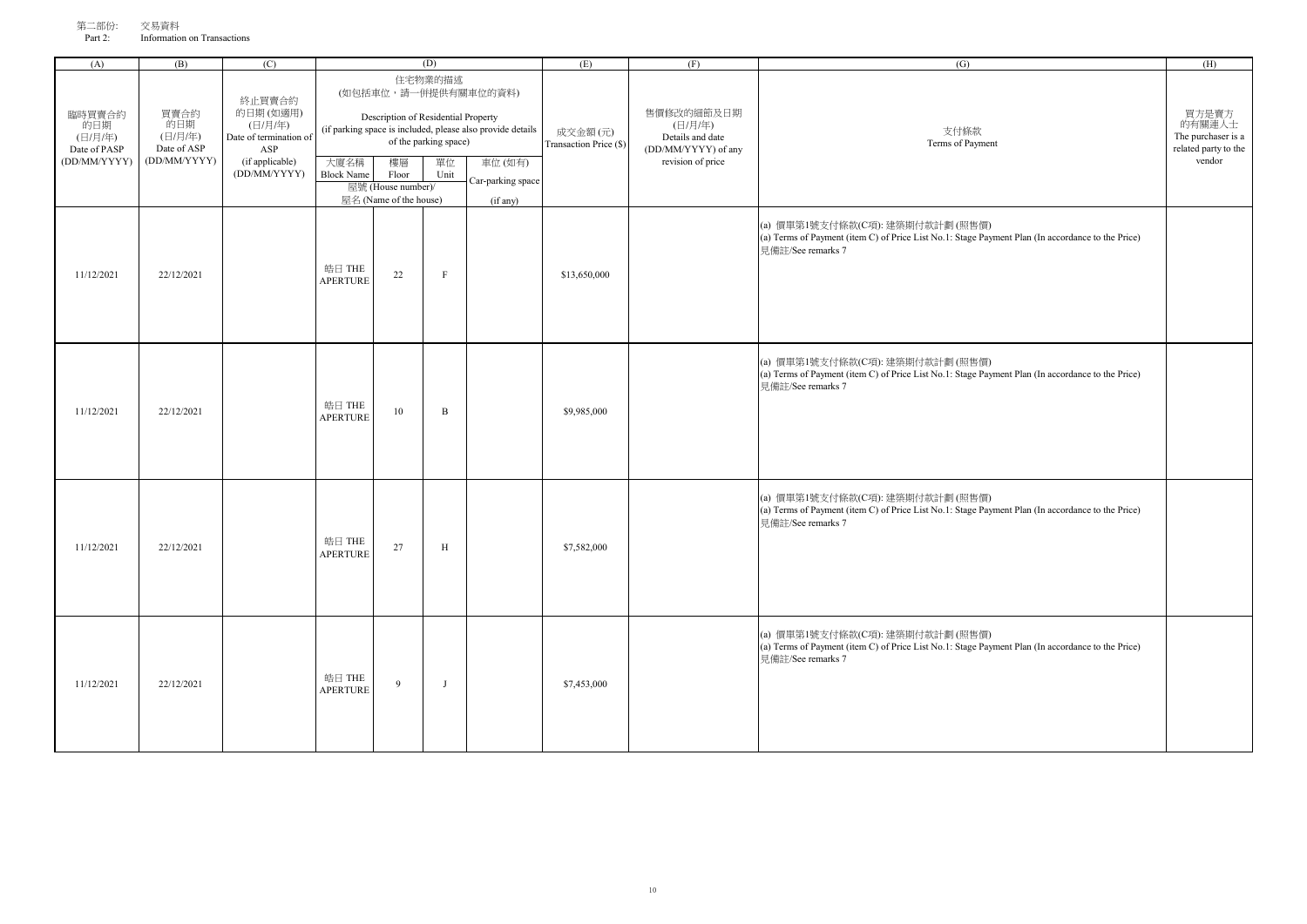| 第二部份:   | 交易資料                        |
|---------|-----------------------------|
| Part 2: | Information on Transactions |

| (A)                                                      | (B)                                                   | (C)                                                                               |                                                                                                                                                               | (D)                                                         |              |                                         | (E)                               | (F)                                                              | (G)                                                                                                                                                                          | (H)                                                                     |
|----------------------------------------------------------|-------------------------------------------------------|-----------------------------------------------------------------------------------|---------------------------------------------------------------------------------------------------------------------------------------------------------------|-------------------------------------------------------------|--------------|-----------------------------------------|-----------------------------------|------------------------------------------------------------------|------------------------------------------------------------------------------------------------------------------------------------------------------------------------------|-------------------------------------------------------------------------|
| 臨時買賣合約<br>的日期<br>(日/月/年)<br>Date of PASP<br>(DD/MM/YYYY) | 買賣合約<br>的日期<br>(日/月/年)<br>Date of ASP<br>(DD/MM/YYYY) | 終止買賣合約<br>的日期(如適用)<br>(日/月/年)<br>Date of termination of<br>ASP<br>(if applicable) | 住宅物業的描述<br>(如包括車位,請一併提供有關車位的資料)<br>Description of Residential Property<br>(if parking space is included, please also provide details<br>of the parking space) |                                                             |              |                                         | 成交金額(元)<br>Transaction Price (\$) | 售價修改的細節及日期<br>(日/月/年)<br>Details and date<br>(DD/MM/YYYY) of any | 支付條款<br>Terms of Payment                                                                                                                                                     | 買方是賣方<br>的有關連人士<br>The purchaser is a<br>related party to the<br>vendor |
|                                                          |                                                       | (DD/MM/YYYY)                                                                      | 大廈名稱<br><b>Block Name</b>                                                                                                                                     | 樓層<br>Floor<br>屋號 (House number)/<br>屋名 (Name of the house) | 單位<br>Unit   | 車位(如有)<br>Car-parking space<br>(if any) |                                   | revision of price                                                |                                                                                                                                                                              |                                                                         |
| 11/12/2021                                               | 22/12/2021                                            |                                                                                   | 皓日 THE<br><b>APERTURE</b>                                                                                                                                     | 9                                                           | $\, {\rm H}$ |                                         | \$7,414,000                       |                                                                  | (a) 價單第1號支付條款(C項): 建築期付款計劃 (照售價)<br>(a) Terms of Payment (item C) of Price List No.1: Stage Payment Plan (In accordance to the Price)<br>見備註/See remarks 7                   |                                                                         |
| 11/12/2021                                               | 22/12/2021                                            |                                                                                   | 皓日 THE<br><b>APERTURE</b>                                                                                                                                     | 12                                                          | J            |                                         | \$7,487,000                       |                                                                  | (a) 價單第1號支付條款(C項): 建築期付款計劃 (照售價)<br>(a) Terms of Payment (item C) of Price List No.1: Stage Payment Plan (In accordance to the Price)<br>見備註/See remarks 7                   |                                                                         |
| 11/12/2021                                               | 22/12/2021                                            |                                                                                   | 皓日 THE<br><b>APERTURE</b>                                                                                                                                     | 16                                                          | ${\bf G}$    |                                         | \$9,532,000                       |                                                                  | (a) 價單第1號支付條款(C項): 建築期付款計劃 (照售價)<br>(a) Terms of Payment (item C) of Price List No.1: Stage Payment Plan (In accordance to the Price)<br>見備註/See remarks 7                   |                                                                         |
| 11/12/2021                                               | 22/12/2021                                            |                                                                                   | 皓日 THE<br><b>APERTURE</b>                                                                                                                                     | 15                                                          | $\mathbf D$  |                                         | \$10,779,000                      |                                                                  | (a) 價單第1號支付條款(A項): 120天現金優惠付款計劃 (照售價減4%)<br>(a) Terms of Payment (item A) of Price List No.1: 120-day Cash Payment Plan (4% discount from the<br>Price)<br>見備註/See remarks 7 |                                                                         |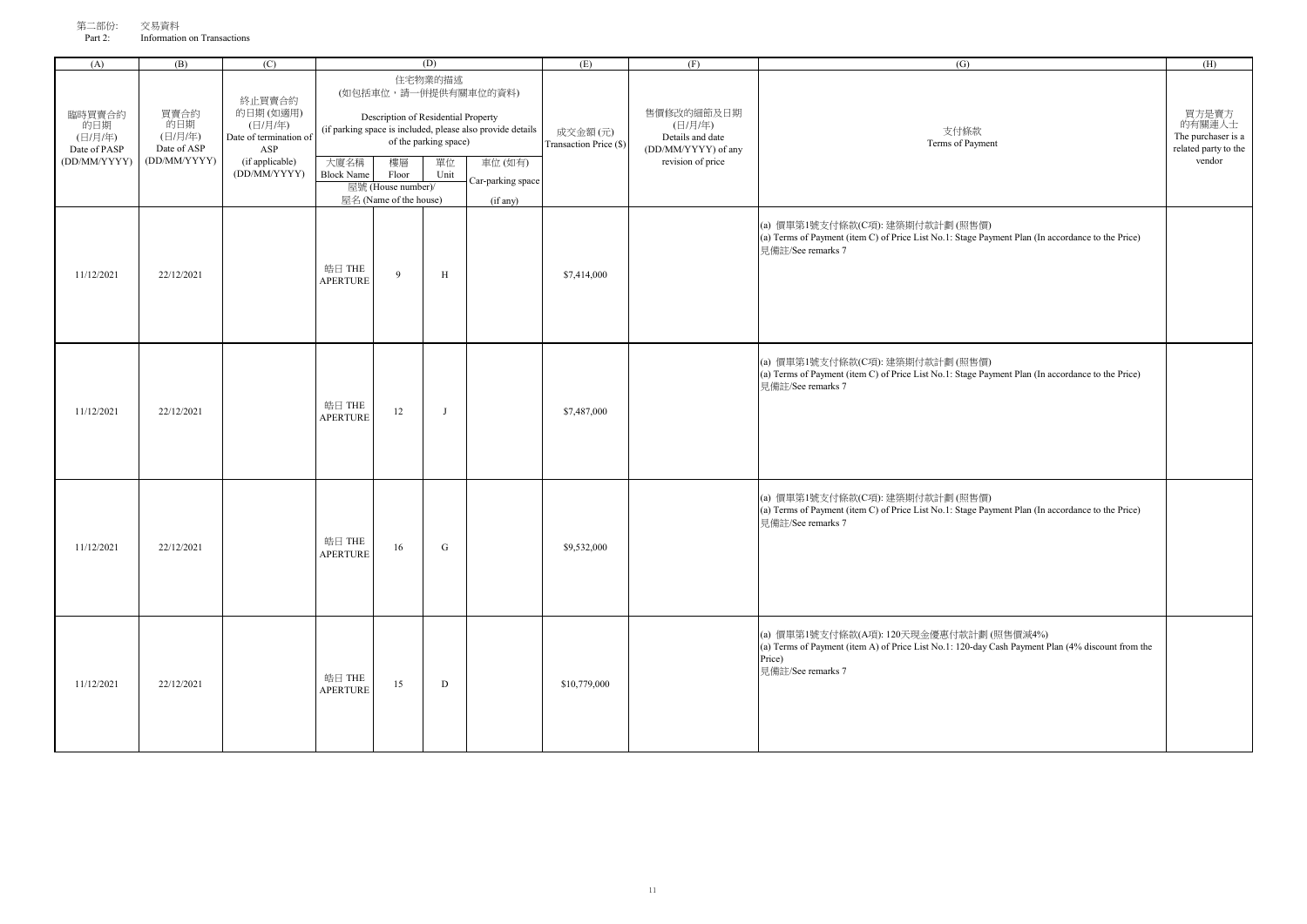| 第二部份:   | 交易資料                        |
|---------|-----------------------------|
| Part 2: | Information on Transactions |

| (A)                                      | (B)                                   | (C)                                                            |                           | (D)                                                         |                                  |                                                                                    | (E)                               | (F)                                                                                   | (G)                                                                                                                                                                          | (H)                                                                     |
|------------------------------------------|---------------------------------------|----------------------------------------------------------------|---------------------------|-------------------------------------------------------------|----------------------------------|------------------------------------------------------------------------------------|-----------------------------------|---------------------------------------------------------------------------------------|------------------------------------------------------------------------------------------------------------------------------------------------------------------------------|-------------------------------------------------------------------------|
| 臨時買賣合約<br>的日期<br>(日/月/年)<br>Date of PASP | 買賣合約<br>的日期<br>(日/月/年)<br>Date of ASP | 終止買賣合約<br>的日期(如適用)<br>(日/月/年)<br>Date of termination of<br>ASP |                           | Description of Residential Property                         | 住宅物業的描述<br>of the parking space) | (如包括車位,請一併提供有關車位的資料)<br>(if parking space is included, please also provide details | 成交金額(元)<br>Transaction Price (\$) | 售價修改的細節及日期<br>(日/月/年)<br>Details and date<br>(DD/MM/YYYY) of any<br>revision of price | 支付條款<br>Terms of Payment                                                                                                                                                     | 買方是賣方<br>的有關連人士<br>The purchaser is a<br>related party to the<br>vendor |
| (DD/MM/YYYY)                             | (DD/MM/YYYY)                          | (if applicable)<br>(DD/MM/YYYY)                                | 大廈名稱<br><b>Block Name</b> | 樓層<br>Floor<br>屋號 (House number)/<br>屋名 (Name of the house) | 單位<br>Unit                       | 車位(如有)<br>Car-parking space<br>(if any)                                            |                                   |                                                                                       |                                                                                                                                                                              |                                                                         |
| 11/12/2021                               | 22/12/2021                            |                                                                | 皓日 THE<br><b>APERTURE</b> | 21                                                          | $\mathbf D$                      |                                                                                    | \$11,001,000                      |                                                                                       | (a) 價單第1號支付條款(A項): 120天現金優惠付款計劃 (照售價減4%)<br>(a) Terms of Payment (item A) of Price List No.1: 120-day Cash Payment Plan (4% discount from the<br>Price)<br>見備註/See remarks 7 |                                                                         |
| 11/12/2021                               | 22/12/2021                            |                                                                | 皓日 THE<br><b>APERTURE</b> | 25                                                          | J                                |                                                                                    | \$7,569,000                       |                                                                                       | (a) 價單第1號支付條款(C項): 建築期付款計劃 (照售價)<br>(a) Terms of Payment (item C) of Price List No.1: Stage Payment Plan (In accordance to the Price)<br>見備註/See remarks 7                   |                                                                         |
| 11/12/2021                               | 22/12/2021                            |                                                                | 皓日 THE<br><b>APERTURE</b> | 16                                                          | $\mathbf{J}$                     |                                                                                    | \$7,509,000                       |                                                                                       | (a) 價單第1號支付條款(C項): 建築期付款計劃 (照售價)<br>(a) Terms of Payment (item C) of Price List No.1: Stage Payment Plan (In accordance to the Price)<br>見備註/See remarks 7                   |                                                                         |
| 11/12/2021                               | 22/12/2021                            |                                                                | 皓日 THE<br><b>APERTURE</b> | 21                                                          | $\boldsymbol{\mathrm{F}}$        |                                                                                    | \$13,052,000                      |                                                                                       | (a) 價單第1號支付條款(A項): 120天現金優惠付款計劃 (照售價減4%)<br>(a) Terms of Payment (item A) of Price List No.1: 120-day Cash Payment Plan (4% discount from the<br>Price)<br>見備註/See remarks 7 |                                                                         |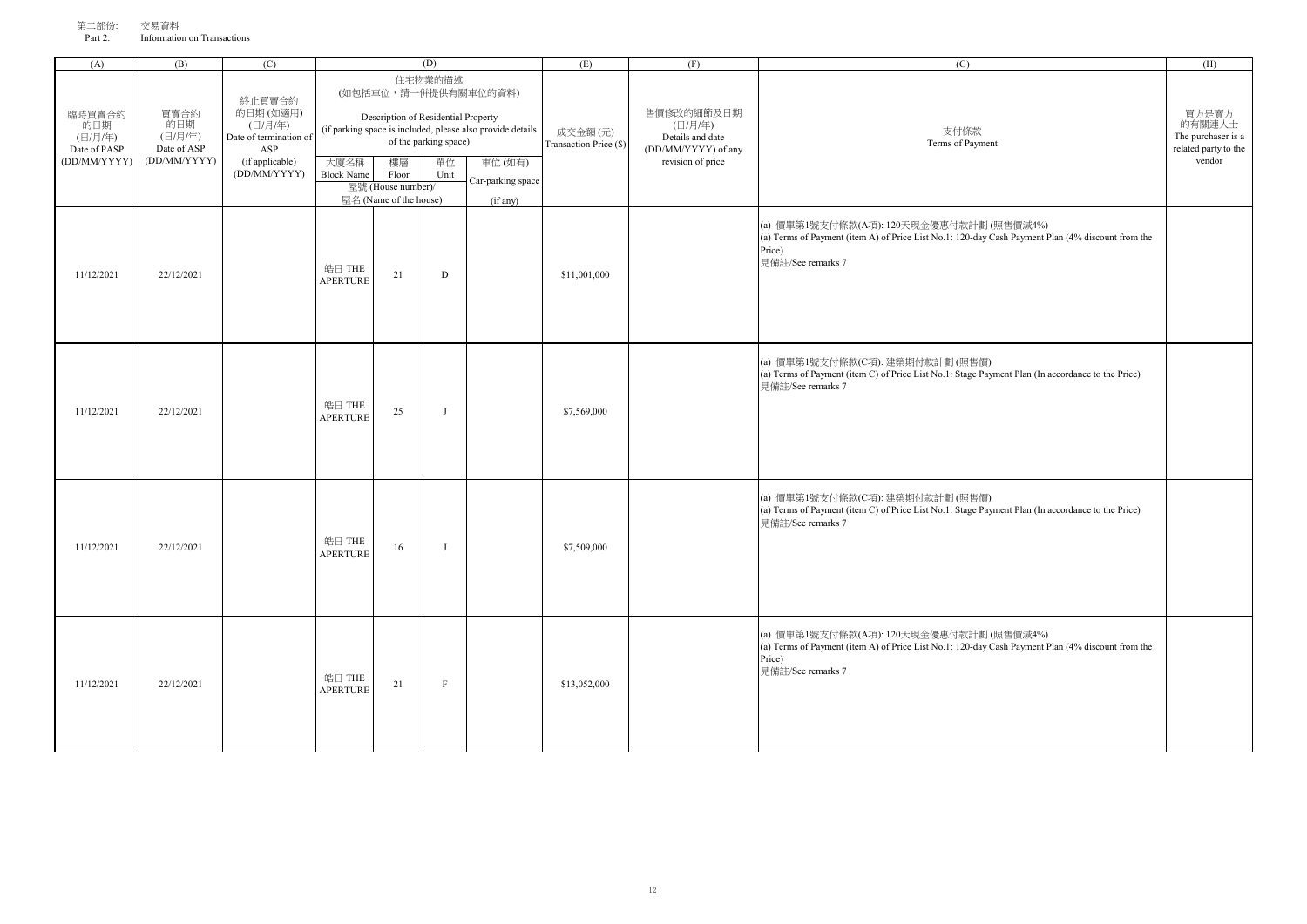| (A)                                                      | (B)                                                   | (C)                                                                                               | (D)<br>住宅物業的描述<br>(如包括車位,請一併提供有關車位的資料) |                                                                                                    |                                     |                                                                                                       | (E)                               | (F)                                                                                   | (G)                                                                                                                                                                          | (H)                                                                     |
|----------------------------------------------------------|-------------------------------------------------------|---------------------------------------------------------------------------------------------------|----------------------------------------|----------------------------------------------------------------------------------------------------|-------------------------------------|-------------------------------------------------------------------------------------------------------|-----------------------------------|---------------------------------------------------------------------------------------|------------------------------------------------------------------------------------------------------------------------------------------------------------------------------|-------------------------------------------------------------------------|
| 臨時買賣合約<br>的日期<br>(日/月/年)<br>Date of PASP<br>(DD/MM/YYYY) | 買賣合約<br>的日期<br>(日/月/年)<br>Date of ASP<br>(DD/MM/YYYY) | 終止買賣合約<br>的日期(如適用)<br>(日/月/年)<br>Date of termination of<br>ASP<br>(if applicable)<br>(DD/MM/YYYY) | 大廈名稱<br><b>Block Name</b>              | Description of Residential Property<br>樓層<br>Floor<br>屋號 (House number)/<br>屋名 (Name of the house) | of the parking space)<br>單位<br>Unit | (if parking space is included, please also provide details<br>車位(如有)<br>Car-parking space<br>(if any) | 成交金額(元)<br>Transaction Price (\$) | 售價修改的細節及日期<br>(日/月/年)<br>Details and date<br>(DD/MM/YYYY) of any<br>revision of price | 支付條款<br>Terms of Payment                                                                                                                                                     | 買方是賣方<br>的有關連人士<br>The purchaser is a<br>related party to the<br>vendor |
| 11/12/2021                                               | 22/12/2021                                            |                                                                                                   | 皓日 THE<br><b>APERTURE</b>              | 26                                                                                                 | G                                   |                                                                                                       | \$9,664,000                       |                                                                                       | (a) 價單第1號支付條款(C項): 建築期付款計劃 (照售價)<br>(a) Terms of Payment (item C) of Price List No.1: Stage Payment Plan (In accordance to the Price)<br>見備註/See remarks 7                   |                                                                         |
| 11/12/2021                                               | 22/12/2021                                            |                                                                                                   | 皓日 THE<br><b>APERTURE</b>              | $\overline{7}$                                                                                     | ${\bf G}$                           |                                                                                                       | \$9,358,000                       |                                                                                       | (a) 價單第1號支付條款(C項): 建築期付款計劃 (照售價)<br>(a) Terms of Payment (item C) of Price List No.1: Stage Payment Plan (In accordance to the Price)<br>見備註/See remarks 7                   |                                                                         |
| 11/12/2021                                               | 22/12/2021                                            |                                                                                                   | 皓日 THE<br><b>APERTURE</b>              | 15                                                                                                 | J                                   |                                                                                                       | \$7,198,000                       |                                                                                       | (a) 價單第1號支付條款(A項): 120天現金優惠付款計劃 (照售價減4%)<br>(a) Terms of Payment (item A) of Price List No.1: 120-day Cash Payment Plan (4% discount from the<br>Price)<br>見備註/See remarks 7 |                                                                         |
| 11/12/2021                                               | 22/12/2021                                            |                                                                                                   | 皓日 THE<br><b>APERTURE</b>              | $\overline{\mathbf{3}}$                                                                            | E                                   |                                                                                                       | \$7,175,000                       |                                                                                       | (a) 價單第1號支付條款(C項): 建築期付款計劃 (照售價)<br>(a) Terms of Payment (item C) of Price List No.1: Stage Payment Plan (In accordance to the Price)<br>見備許/See remarks 7                   |                                                                         |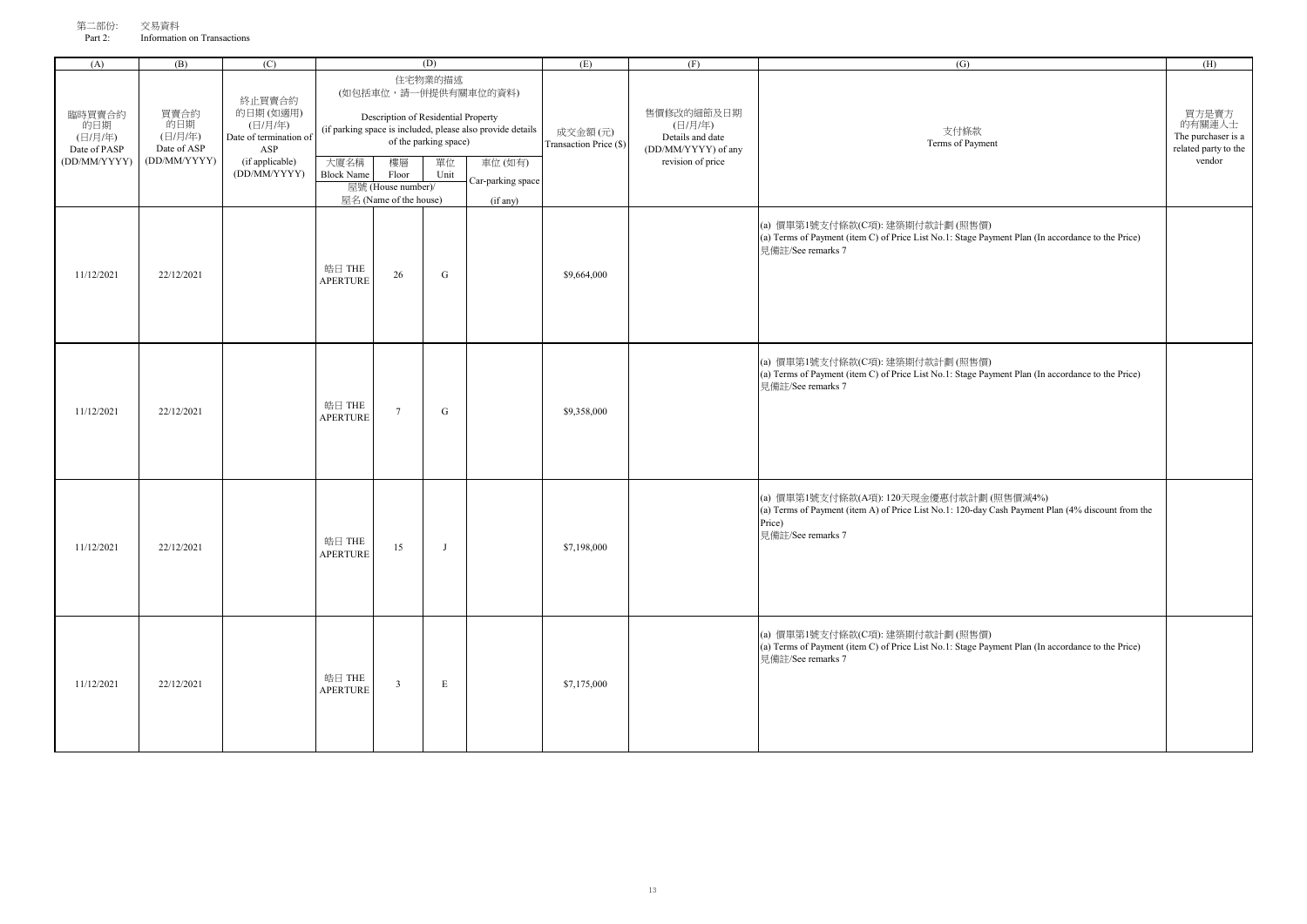| ラ─罚)17厂 | 义勿貝杆                        |  |
|---------|-----------------------------|--|
| Part 2: | Information on Transactions |  |

| (A)                                                      | (B)                                                   | (C)                                                                                               |                                                                                                                                                                                                                                                                                                                    |    | (D)       | (E)                               | (F)                                                                                                                                                                                          | (G)                                                                                                                                                                                                                                                                                                                                                                                                                  | (H)                                                                     |
|----------------------------------------------------------|-------------------------------------------------------|---------------------------------------------------------------------------------------------------|--------------------------------------------------------------------------------------------------------------------------------------------------------------------------------------------------------------------------------------------------------------------------------------------------------------------|----|-----------|-----------------------------------|----------------------------------------------------------------------------------------------------------------------------------------------------------------------------------------------|----------------------------------------------------------------------------------------------------------------------------------------------------------------------------------------------------------------------------------------------------------------------------------------------------------------------------------------------------------------------------------------------------------------------|-------------------------------------------------------------------------|
| 臨時買賣合約<br>的日期<br>(日/月/年)<br>Date of PASP<br>(DD/MM/YYYY) | 買賣合約<br>的日期<br>(日/月/年)<br>Date of ASP<br>(DD/MM/YYYY) | 終止買賣合約<br>的日期(如適用)<br>(日/月/年)<br>Date of termination of<br>ASP<br>(if applicable)<br>(DD/MM/YYYY) | 住宅物業的描述<br>(如包括車位,請一併提供有關車位的資料)<br>Description of Residential Property<br>(if parking space is included, please also provide details<br>of the parking space)<br>大廈名稱<br>樓層<br>單位<br>車位(如有)<br><b>Block Name</b><br>Floor<br>Unit<br>Car-parking space<br>屋號 (House number)/<br>屋名 (Name of the house)<br>(if any) |    |           | 成交金額(元)<br>Transaction Price (\$) | 售價修改的細節及日期<br>(日/月/年)<br>Details and date<br>(DD/MM/YYYY) of any<br>revision of price                                                                                                        | 支付條款<br>Terms of Payment                                                                                                                                                                                                                                                                                                                                                                                             | 買方是賣方<br>的有關連人士<br>The purchaser is a<br>related party to the<br>vendor |
| 11/12/2021                                               | 22/12/2021                                            |                                                                                                   | 皓日 THE<br><b>APERTURE</b>                                                                                                                                                                                                                                                                                          | 21 | G         | \$9,419,000                       |                                                                                                                                                                                              | (a) 價單第1號支付條款(B項): 300天現金優惠付款計劃 (照售價減1.75%)<br>(a) Terms of Payment (item B) of Price List No.1: 300-day Cash Payment Plan (1.75% discount from the<br>Price)<br>見備註/See remarks 7                                                                                                                                                                                                                                   |                                                                         |
| 11/12/2021                                               | 22/12/2021                                            |                                                                                                   | 皓日 THE<br><b>APERTURE</b>                                                                                                                                                                                                                                                                                          | 23 | ${\bf G}$ | \$9,625,000                       |                                                                                                                                                                                              | (a) 價單第1號支付條款(C項): 建築期付款計劃 (照售價)<br>(a) Terms of Payment (item C) of Price List No.1: Stage Payment Plan (In accordance to the Price)<br>見備註/See remarks 7                                                                                                                                                                                                                                                           |                                                                         |
| 11/12/2021                                               | 22/12/2021                                            |                                                                                                   | 皓日 THE<br><b>APERTURE</b>                                                                                                                                                                                                                                                                                          | 19 | G         | \$9,575,000                       |                                                                                                                                                                                              | (a) 價單第1號支付條款(C項): 建築期付款計劃 (照售價)<br>(a) Terms of Payment (item C) of Price List No.1: Stage Payment Plan (In accordance to the Price)<br>見備計/See remarks 7                                                                                                                                                                                                                                                           |                                                                         |
| 11/12/2021                                               | 22/12/2021                                            |                                                                                                   | 皓日 THE<br><b>APERTURE</b>                                                                                                                                                                                                                                                                                          | 6  | G         | \$9,344,000                       | 在10/1/2022,基於法例<br>第35(2)(b)條所容許的原<br>因,售價更改為\$8,970,000<br>On 10/1/2022, the price was<br>adjusted to \$8,970,000 due to<br>the reason allowed under sectio<br>$35(2)(b)$ of the Ordinance. | (a) 價單第1號支付條款(C項): 建築期付款計劃 (照售價)<br>(a) Terms of Payment (item C) of Price List No.1: Stage Payment Plan (In accordance to the Price)<br>見備註/See remarks 7<br>在10/01/2022,支付條款更改為<br>On 10/01/2022, the terms of payment adjusted to<br>(a) 價單第1號支付條款(A項): 120天現金優惠付款計劃 (照售價減4%)<br>(a) Terms of Payment (item A) of Price List No.1: 120-day Cash Payment Plan (4% discount from the<br>Price)<br>見備註/See remarks 7 |                                                                         |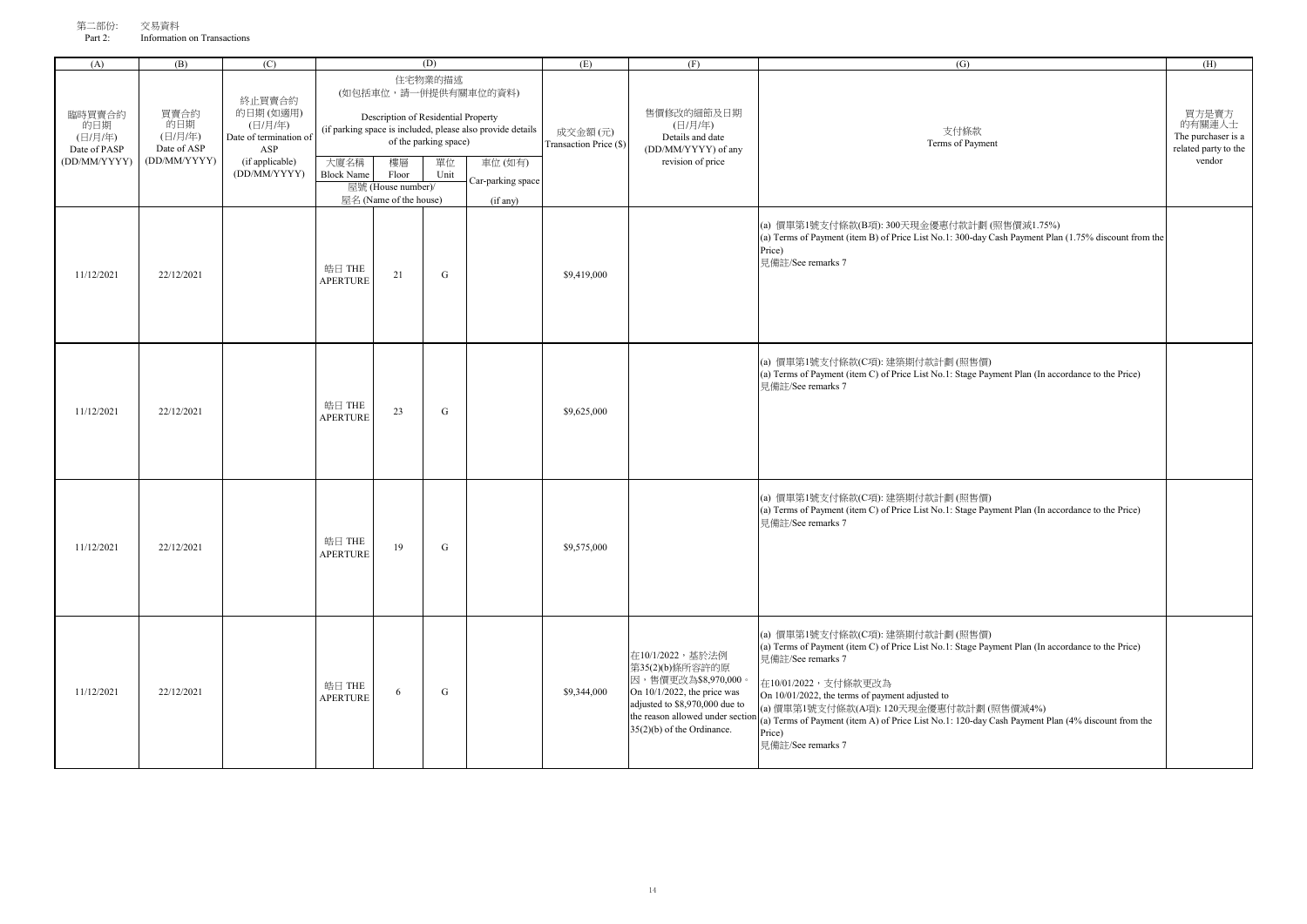| (A)                                                      | (B)                                                   | (C)                                                                                               |                           |                                                                                                    | (D)                                            |                                                                                                                               | (E)                               | (F)                                                                                   | (G)                                                                                                                                                                          | (H)                                                                     |
|----------------------------------------------------------|-------------------------------------------------------|---------------------------------------------------------------------------------------------------|---------------------------|----------------------------------------------------------------------------------------------------|------------------------------------------------|-------------------------------------------------------------------------------------------------------------------------------|-----------------------------------|---------------------------------------------------------------------------------------|------------------------------------------------------------------------------------------------------------------------------------------------------------------------------|-------------------------------------------------------------------------|
| 臨時買賣合約<br>的日期<br>(日/月/年)<br>Date of PASP<br>(DD/MM/YYYY) | 買賣合約<br>的日期<br>(日/月/年)<br>Date of ASP<br>(DD/MM/YYYY) | 終止買賣合約<br>的日期(如適用)<br>(日/月/年)<br>Date of termination of<br>ASP<br>(if applicable)<br>(DD/MM/YYYY) | 大廈名稱<br><b>Block Name</b> | Description of Residential Property<br>樓層<br>Floor<br>屋號 (House number)/<br>屋名 (Name of the house) | 住宅物業的描述<br>of the parking space)<br>單位<br>Unit | (如包括車位,請一併提供有關車位的資料)<br>(if parking space is included, please also provide details<br>車位(如有)<br>Car-parking space<br>(if any) | 成交金額(元)<br>Transaction Price (\$) | 售價修改的細節及日期<br>(日/月/年)<br>Details and date<br>(DD/MM/YYYY) of any<br>revision of price | 支付條款<br>Terms of Payment                                                                                                                                                     | 買方是賣方<br>的有關連人士<br>The purchaser is a<br>related party to the<br>vendor |
| 11/12/2021                                               | 22/12/2021                                            |                                                                                                   | 皓日 THE<br><b>APERTURE</b> | 17                                                                                                 | G                                              |                                                                                                                               | \$9,546,000                       |                                                                                       | (a) 價單第1號支付條款(C項): 建築期付款計劃 (照售價)<br>(a) Terms of Payment (item C) of Price List No.1: Stage Payment Plan (In accordance to the Price)<br>見備計/See remarks 7                   |                                                                         |
| 11/12/2021                                               | 22/12/2021                                            |                                                                                                   | 皓日 THE<br><b>APERTURE</b> | 6                                                                                                  | J                                              |                                                                                                                               | \$7,419,000                       |                                                                                       | (a) 價單第1號支付條款(C項): 建築期付款計劃 (照售價)<br>(a) Terms of Payment (item C) of Price List No.1: Stage Payment Plan (In accordance to the Price)<br>見備註/See remarks 7                   |                                                                         |
| 11/12/2021                                               | 22/12/2021                                            |                                                                                                   | 皓日 THE<br><b>APERTURE</b> | $7\phantom{.0}$                                                                                    | J                                              |                                                                                                                               | \$7,431,000                       |                                                                                       | (a) 價單第1號支付條款(C項): 建築期付款計劃 (照售價)<br>(a) Terms of Payment (item C) of Price List No.1: Stage Payment Plan (In accordance to the Price)<br>見備註/See remarks 7                   |                                                                         |
| 11/12/2021                                               | 22/12/2021                                            |                                                                                                   | 皓日 THE<br><b>APERTURE</b> | $5\overline{)}$                                                                                    | $\mathbf{J}$                                   |                                                                                                                               | \$7,112,000                       |                                                                                       | (a) 價單第1號支付條款(A項): 120天現金優惠付款計劃 (照售價減4%)<br>(a) Terms of Payment (item A) of Price List No.1: 120-day Cash Payment Plan (4% discount from the<br>Price)<br>見備註/See remarks 7 |                                                                         |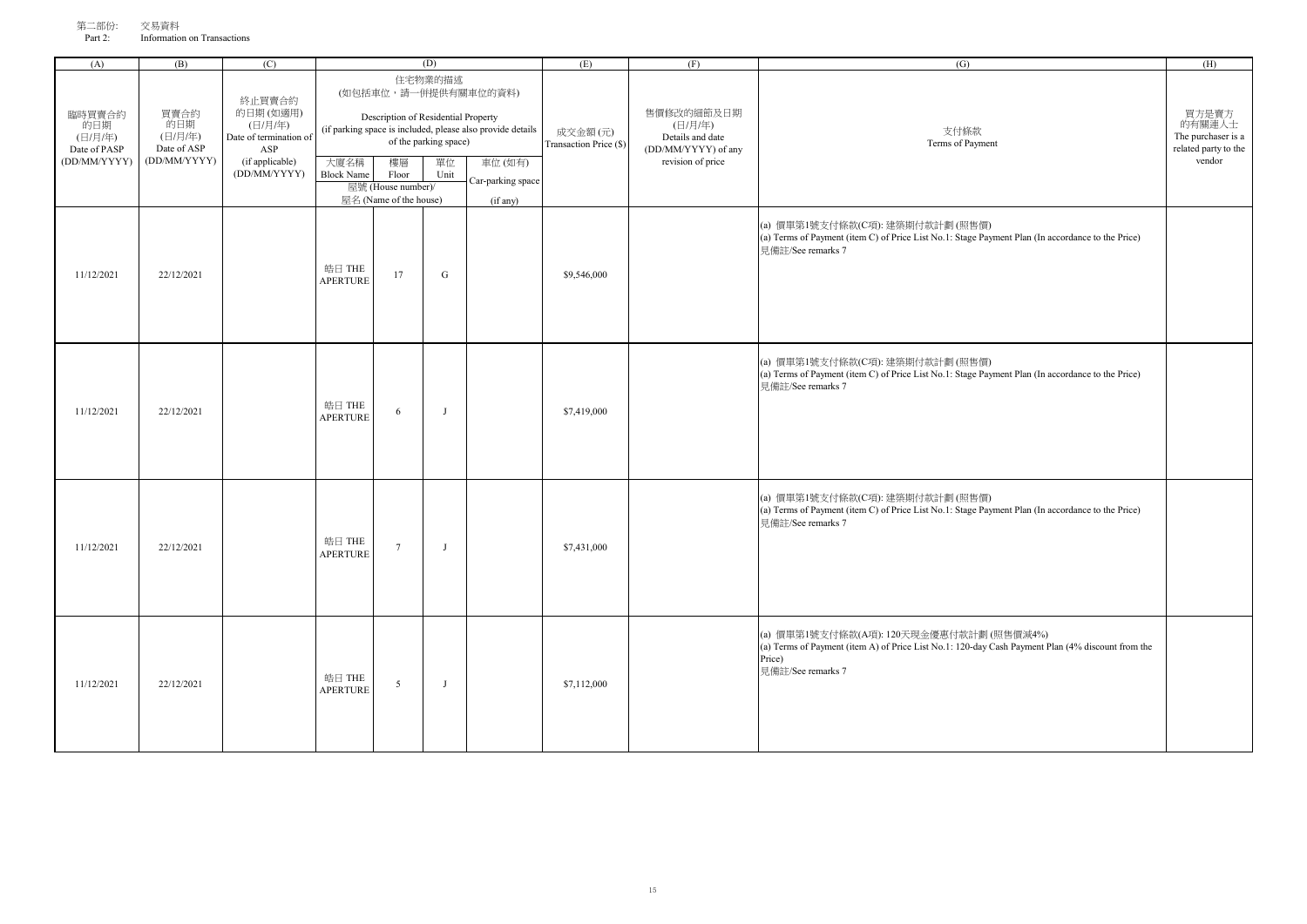| 第二部份:   | 交易資料                        |
|---------|-----------------------------|
| Part 2: | Information on Transactions |

| (A)                                      | (B)                                   | (C)                                                            |                           | (D)                                                                                                                                                           |              |                                         | (E)                               | (F)                                                              | (G)                                                                                                                                                        | (H)                                                           |
|------------------------------------------|---------------------------------------|----------------------------------------------------------------|---------------------------|---------------------------------------------------------------------------------------------------------------------------------------------------------------|--------------|-----------------------------------------|-----------------------------------|------------------------------------------------------------------|------------------------------------------------------------------------------------------------------------------------------------------------------------|---------------------------------------------------------------|
| 臨時買賣合約<br>的日期<br>(日/月/年)<br>Date of PASP | 買賣合約<br>的日期<br>(日/月/年)<br>Date of ASP | 終止買賣合約<br>的日期(如適用)<br>(日/月/年)<br>Date of termination of<br>ASP |                           | 住宅物業的描述<br>(如包括車位,請一併提供有關車位的資料)<br>Description of Residential Property<br>(if parking space is included, please also provide details<br>of the parking space) |              |                                         | 成交金額(元)<br>Transaction Price (\$) | 售價修改的細節及日期<br>(日/月/年)<br>Details and date<br>(DD/MM/YYYY) of any | 支付條款<br>Terms of Payment                                                                                                                                   | 買方是賣方<br>的有關連人士<br>The purchaser is a<br>related party to the |
| (DD/MM/YYYY)                             | (DD/MM/YYYY)                          | (if applicable)<br>(DD/MM/YYYY)                                | 大廈名稱<br><b>Block Name</b> | 樓層<br>Floor<br>屋號 (House number)/<br>屋名 (Name of the house)                                                                                                   | 單位<br>Unit   | 車位(如有)<br>Car-parking space<br>(if any) |                                   | revision of price                                                |                                                                                                                                                            | vendor                                                        |
| 11/12/2021                               | 22/12/2021                            |                                                                | 皓日 THE<br><b>APERTURE</b> | 27                                                                                                                                                            | ${\rm G}$    |                                         | \$9,683,000                       |                                                                  | (a) 價單第1號支付條款(C項): 建築期付款計劃 (照售價)<br>(a) Terms of Payment (item C) of Price List No.1: Stage Payment Plan (In accordance to the Price)<br>見備註/See remarks 7 |                                                               |
| 11/12/2021                               | 22/12/2021                            |                                                                | 皓日 THE<br><b>APERTURE</b> | 11                                                                                                                                                            | $\mathbf{J}$ |                                         | \$7,475,000                       |                                                                  | (a) 價單第1號支付條款(C項): 建築期付款計劃 (照售價)<br>(a) Terms of Payment (item C) of Price List No.1: Stage Payment Plan (In accordance to the Price)<br>見備註/See remarks 7 |                                                               |
| 11/12/2021                               | 22/12/2021                            |                                                                | 皓日 THE<br><b>APERTURE</b> | 25                                                                                                                                                            | G            |                                         | \$9,645,000                       |                                                                  | (a) 價單第1號支付條款(C項): 建築期付款計劃 (照售價)<br>(a) Terms of Payment (item C) of Price List No.1: Stage Payment Plan (In accordance to the Price)<br>見備註/See remarks 7 |                                                               |
| 11/12/2021                               | 22/12/2021                            |                                                                | 皓日 THE<br><b>APERTURE</b> | 5                                                                                                                                                             | $\, {\rm H}$ |                                         | \$7,291,000                       |                                                                  | (a) 價單第1號支付條款(C項): 建築期付款計劃 (照售價)<br>(a) Terms of Payment (item C) of Price List No.1: Stage Payment Plan (In accordance to the Price)<br>見備註/See remarks 7 |                                                               |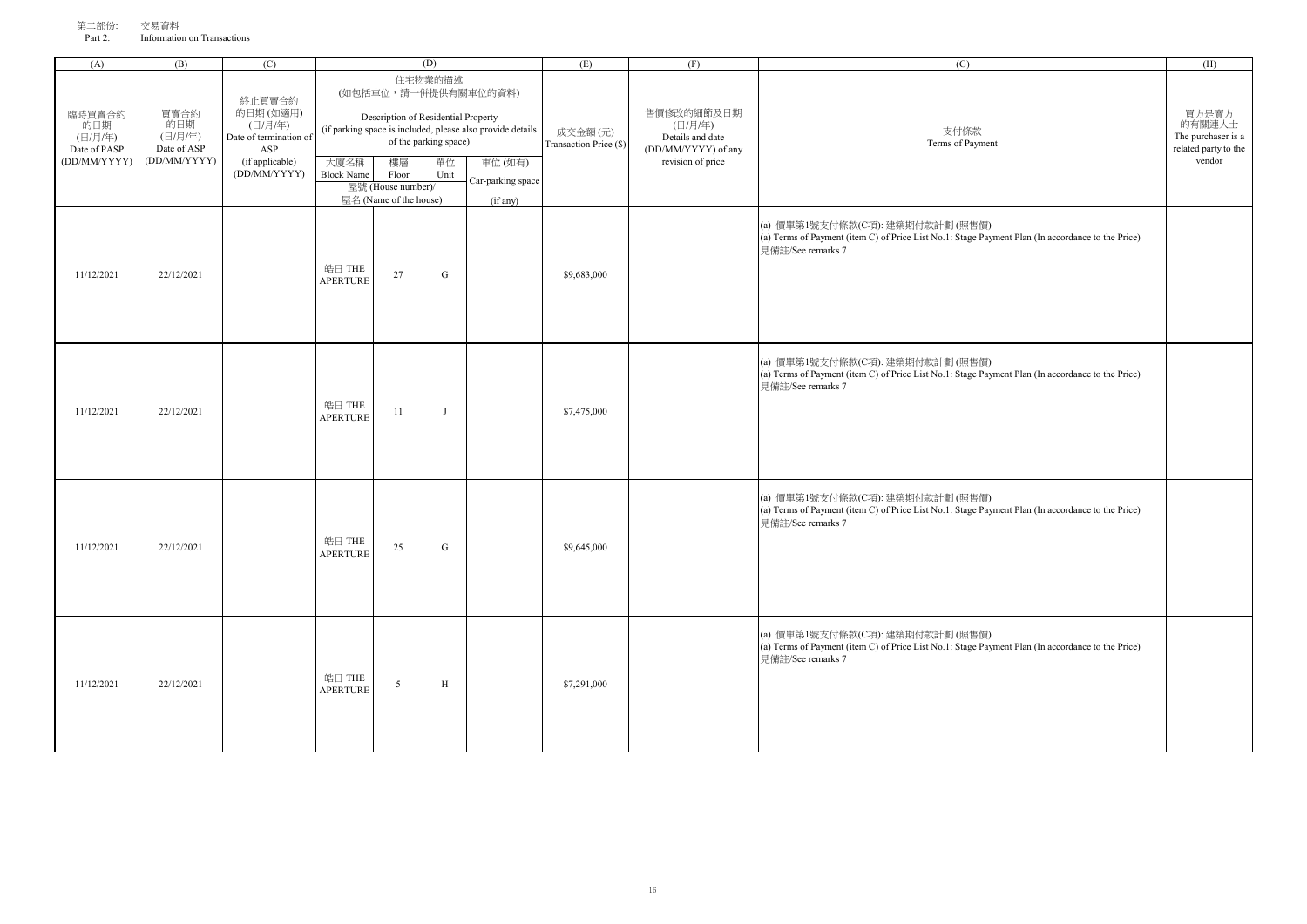| 第二部份:   | 交易資料                        |
|---------|-----------------------------|
| Part 2: | Information on Transactions |

| (A)                                                      | (B)                                                   | (C)                                                                                               | (D)                       |                                                                                                    |                                                |                                                                                                                               | (E)                               | (F)                                                                                   | (G)                                                                                                                                                                          | (H)                                                                     |
|----------------------------------------------------------|-------------------------------------------------------|---------------------------------------------------------------------------------------------------|---------------------------|----------------------------------------------------------------------------------------------------|------------------------------------------------|-------------------------------------------------------------------------------------------------------------------------------|-----------------------------------|---------------------------------------------------------------------------------------|------------------------------------------------------------------------------------------------------------------------------------------------------------------------------|-------------------------------------------------------------------------|
| 臨時買賣合約<br>的日期<br>(日/月/年)<br>Date of PASP<br>(DD/MM/YYYY) | 買賣合約<br>的日期<br>(日/月/年)<br>Date of ASP<br>(DD/MM/YYYY) | 終止買賣合約<br>的日期(如適用)<br>(日/月/年)<br>Date of termination of<br>ASP<br>(if applicable)<br>(DD/MM/YYYY) | 大廈名稱<br><b>Block Name</b> | Description of Residential Property<br>樓層<br>Floor<br>屋號 (House number)/<br>屋名 (Name of the house) | 住宅物業的描述<br>of the parking space)<br>單位<br>Unit | (如包括車位,請一併提供有關車位的資料)<br>(if parking space is included, please also provide details<br>車位(如有)<br>Car-parking space<br>(if any) | 成交金額(元)<br>Transaction Price (\$) | 售價修改的細節及日期<br>(日/月/年)<br>Details and date<br>(DD/MM/YYYY) of any<br>revision of price | 支付條款<br>Terms of Payment                                                                                                                                                     | 買方是賣方<br>的有關連人士<br>The purchaser is a<br>related party to the<br>vendor |
| 11/12/2021                                               | 22/12/2021                                            |                                                                                                   | 皓日 THE<br><b>APERTURE</b> | $\tau$                                                                                             | $\, {\bf B}$                                   |                                                                                                                               | \$9,966,000                       |                                                                                       | (a) 價單第1號支付條款(C項): 建築期付款計劃 (照售價)<br>(a) Terms of Payment (item C) of Price List No.1: Stage Payment Plan (In accordance to the Price)<br>見備註/See remarks 7                   |                                                                         |
| 11/12/2021                                               | 22/12/2021                                            |                                                                                                   | 皓日 THE<br><b>APERTURE</b> | 15                                                                                                 | $\, {\bf B}$                                   |                                                                                                                               | \$9,672,000                       |                                                                                       | (a) 價單第1號支付條款(A項): 120天現金優惠付款計劃 (照售價減4%)<br>(a) Terms of Payment (item A) of Price List No.1: 120-day Cash Payment Plan (4% discount from the<br>Price)<br>見備註/See remarks 7 |                                                                         |
| 11/12/2021                                               | 22/12/2021                                            |                                                                                                   | 皓日 THE<br><b>APERTURE</b> | 12                                                                                                 | $\, {\bf B}$                                   |                                                                                                                               | \$9,643,000                       |                                                                                       | (a) 價單第1號支付條款(A項): 120天現金優惠付款計劃 (照售價減4%)<br>(a) Terms of Payment (item A) of Price List No.1: 120-day Cash Payment Plan (4% discount from the<br>Price)<br>見備註/See remarks 7 |                                                                         |
| 11/12/2021                                               | 22/12/2021                                            |                                                                                                   | 皓日 THE<br><b>APERTURE</b> | 26                                                                                                 | $\mathbf C$                                    |                                                                                                                               | \$12,307,000                      |                                                                                       | (a) 價單第1號支付條款(C項): 建築期付款計劃 (照售價)<br>(a) Terms of Payment (item C) of Price List No.1: Stage Payment Plan (In accordance to the Price)<br>見備註/See remarks 7                   |                                                                         |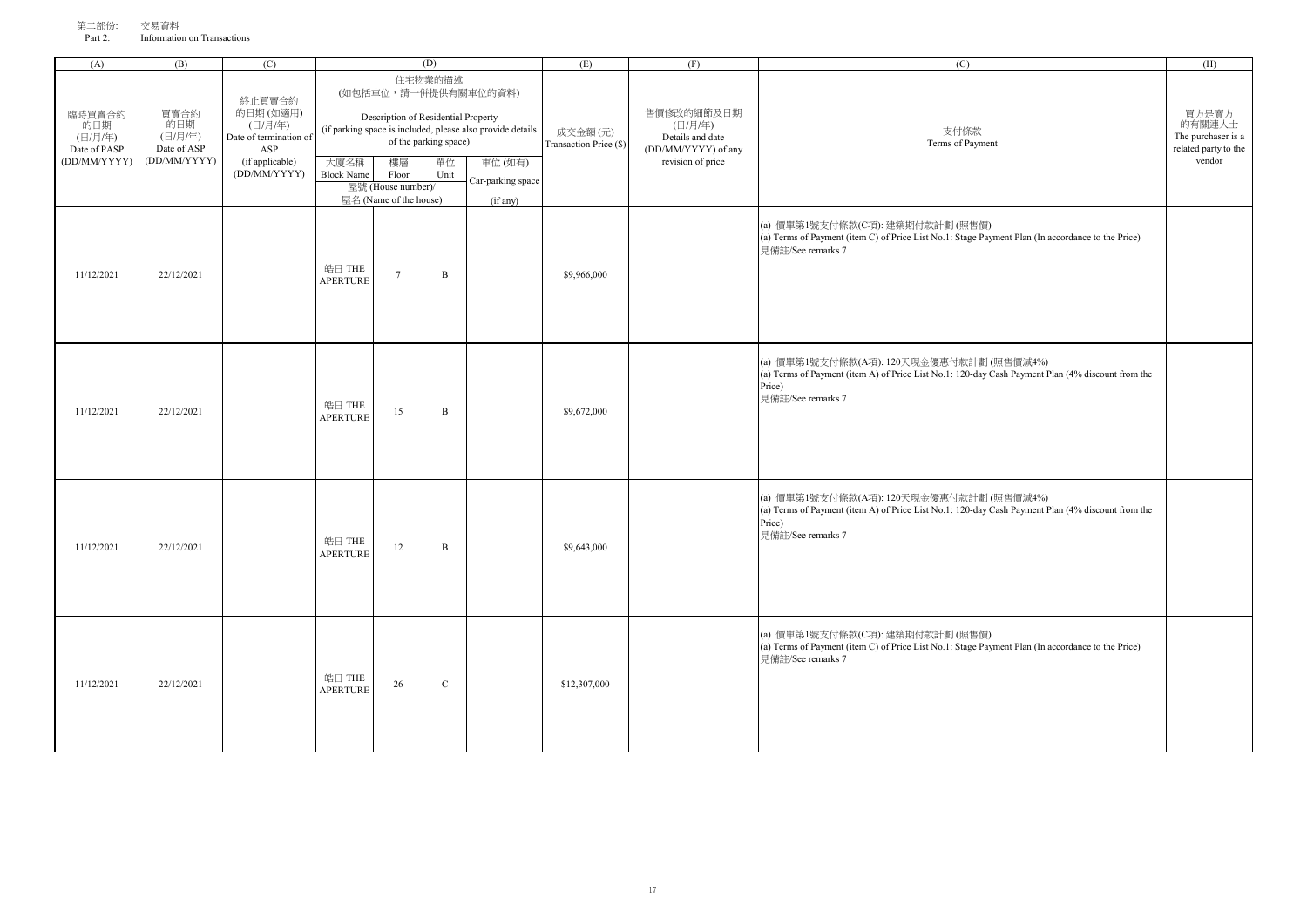| (A)                                                      | (B)                                                   | (C)                                                                                               |                           |                                                                                                    | (D)                                            |                                                                                                                               | (E)                               | (F)                                                                                   | (G)                                                                                                                                                                          | (H)                                                                     |
|----------------------------------------------------------|-------------------------------------------------------|---------------------------------------------------------------------------------------------------|---------------------------|----------------------------------------------------------------------------------------------------|------------------------------------------------|-------------------------------------------------------------------------------------------------------------------------------|-----------------------------------|---------------------------------------------------------------------------------------|------------------------------------------------------------------------------------------------------------------------------------------------------------------------------|-------------------------------------------------------------------------|
| 臨時買賣合約<br>的日期<br>(日/月/年)<br>Date of PASP<br>(DD/MM/YYYY) | 買賣合約<br>的日期<br>(日/月/年)<br>Date of ASP<br>(DD/MM/YYYY) | 終止買賣合約<br>的日期(如適用)<br>(日/月/年)<br>Date of termination of<br>ASP<br>(if applicable)<br>(DD/MM/YYYY) | 大廈名稱<br><b>Block Name</b> | Description of Residential Property<br>樓層<br>Floor<br>屋號 (House number)/<br>屋名 (Name of the house) | 住宅物業的描述<br>of the parking space)<br>單位<br>Unit | (如包括車位,請一併提供有關車位的資料)<br>(if parking space is included, please also provide details<br>車位(如有)<br>Car-parking space<br>(if any) | 成交金額(元)<br>Transaction Price (\$) | 售價修改的細節及日期<br>(日/月/年)<br>Details and date<br>(DD/MM/YYYY) of any<br>revision of price | 支付條款<br>Terms of Payment                                                                                                                                                     | 買方是賣方<br>的有關連人士<br>The purchaser is a<br>related party to the<br>vendor |
| 11/12/2021                                               | 22/12/2021                                            |                                                                                                   | 皓日 THE<br><b>APERTURE</b> | 5                                                                                                  | $\, {\bf B}$                                   |                                                                                                                               | \$9,907,000                       |                                                                                       | (a) 價單第1號支付條款(C項): 建築期付款計劃 (照售價)<br>(a) Terms of Payment (item C) of Price List No.1: Stage Payment Plan (In accordance to the Price)<br>見備註/See remarks 7                   |                                                                         |
| 11/12/2021                                               | 22/12/2021                                            |                                                                                                   | 皓日 THE<br><b>APERTURE</b> | 20                                                                                                 | $\mathbf C$                                    |                                                                                                                               | \$11,298,000                      |                                                                                       | (a) 價單第1號支付條款(A項): 120天現金優惠付款計劃 (照售價減4%)<br>(a) Terms of Payment (item A) of Price List No.1: 120-day Cash Payment Plan (4% discount from the<br>Price)<br>見備註/See remarks 7 |                                                                         |
| 11/12/2021                                               | 22/12/2021                                            |                                                                                                   | 皓日 THE<br><b>APERTURE</b> | 19                                                                                                 | $\mathbf C$                                    |                                                                                                                               | \$11,734,000                      |                                                                                       | (a) 價單第1號支付條款(C項): 建築期付款計劃 (照售價)<br>(a) Terms of Payment (item C) of Price List No.1: Stage Payment Plan (In accordance to the Price)<br>見備註/See remarks 7                   |                                                                         |
| 11/12/2021                                               | 22/12/2021                                            |                                                                                                   | 皓日 THE<br><b>APERTURE</b> | 16                                                                                                 | $\mathbf D$                                    |                                                                                                                               | \$11,261,000                      |                                                                                       | (a) 價單第1號支付條款(C項): 建築期付款計劃 (照售價)<br>(a) Terms of Payment (item C) of Price List No.1: Stage Payment Plan (In accordance to the Price)<br>見備註/See remarks 7                   |                                                                         |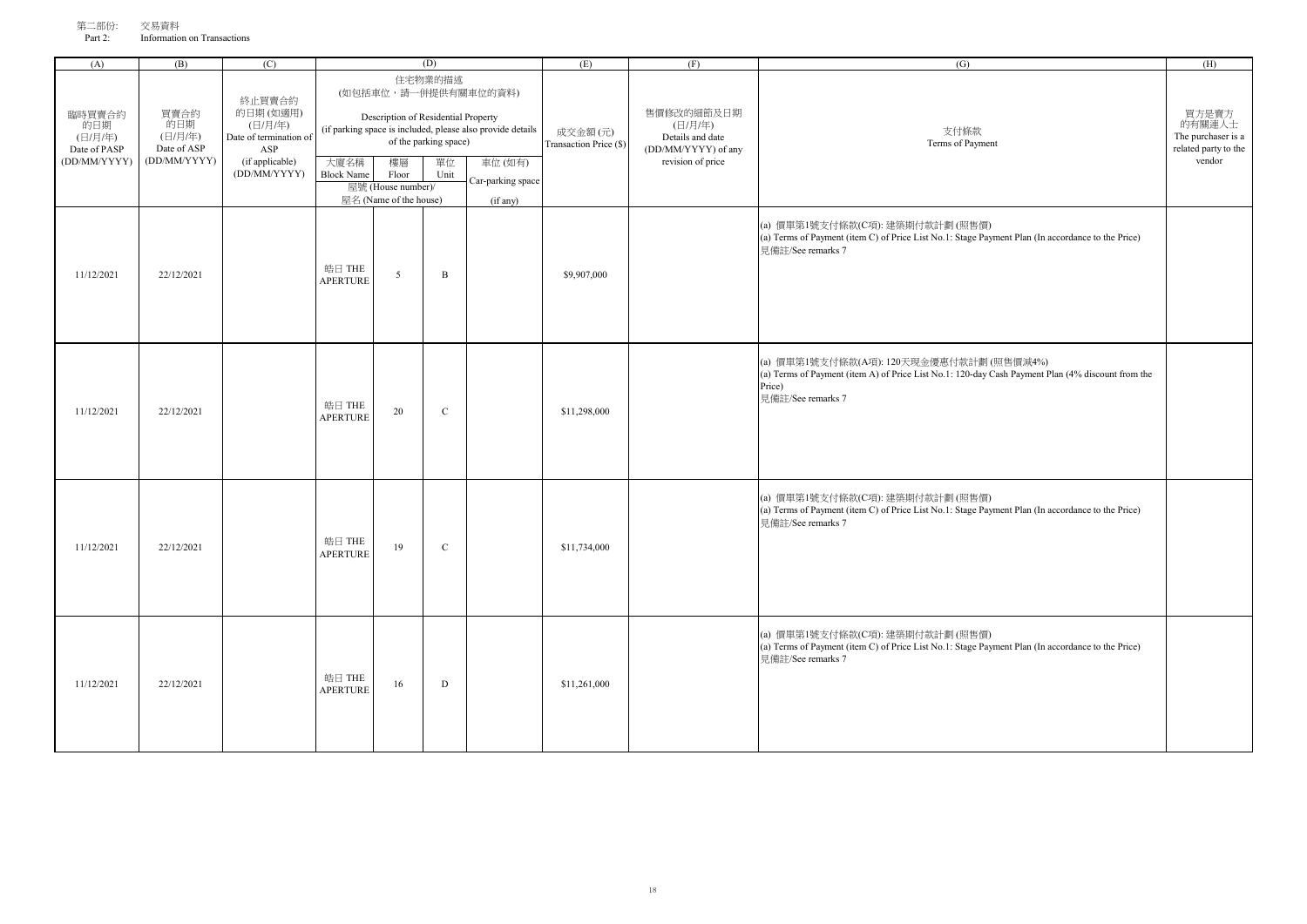| (A)                                                      | (B)                                                   | (C)                                                                                               |                           |                                                                                                    | (D)                                            |                                                                                                                               | (E)                               | (F)                                                                                   | (G)                                                                                                                                                                          | (H)                                                                     |
|----------------------------------------------------------|-------------------------------------------------------|---------------------------------------------------------------------------------------------------|---------------------------|----------------------------------------------------------------------------------------------------|------------------------------------------------|-------------------------------------------------------------------------------------------------------------------------------|-----------------------------------|---------------------------------------------------------------------------------------|------------------------------------------------------------------------------------------------------------------------------------------------------------------------------|-------------------------------------------------------------------------|
| 臨時買賣合約<br>的日期<br>(日/月/年)<br>Date of PASP<br>(DD/MM/YYYY) | 買賣合約<br>的日期<br>(日/月/年)<br>Date of ASP<br>(DD/MM/YYYY) | 終止買賣合約<br>的日期(如適用)<br>(日/月/年)<br>Date of termination of<br>ASP<br>(if applicable)<br>(DD/MM/YYYY) | 大廈名稱<br><b>Block Name</b> | Description of Residential Property<br>樓層<br>Floor<br>屋號 (House number)/<br>屋名 (Name of the house) | 住宅物業的描述<br>of the parking space)<br>單位<br>Unit | (如包括車位,請一併提供有關車位的資料)<br>(if parking space is included, please also provide details<br>車位(如有)<br>Car-parking space<br>(if any) | 成交金額(元)<br>Transaction Price (\$) | 售價修改的細節及日期<br>(日/月/年)<br>Details and date<br>(DD/MM/YYYY) of any<br>revision of price | 支付條款<br>Terms of Payment                                                                                                                                                     | 買方是賣方<br>的有關連人士<br>The purchaser is a<br>related party to the<br>vendor |
| 11/12/2021                                               | 22/12/2021                                            |                                                                                                   | 皓日 THE<br><b>APERTURE</b> | 22                                                                                                 | $\, {\bf B}$                                   |                                                                                                                               | \$10,229,000                      |                                                                                       | (a) 價單第1號支付條款(A項): 120天現金優惠付款計劃 (照售價減4%)<br>(a) Terms of Payment (item A) of Price List No.1: 120-day Cash Payment Plan (4% discount from the<br>Price)<br>見備註/See remarks 7 |                                                                         |
| 11/12/2021                                               | 22/12/2021                                            |                                                                                                   | 皓日 THE<br><b>APERTURE</b> | 21                                                                                                 | $\, {\bf B}$                                   |                                                                                                                               | \$10,188,000                      |                                                                                       | (a) 價單第1號支付條款(A項): 120天現金優惠付款計劃 (照售價減4%)<br>(a) Terms of Payment (item A) of Price List No.1: 120-day Cash Payment Plan (4% discount from the<br>Price)<br>見備註/See remarks 7 |                                                                         |
| 11/12/2021                                               | 22/12/2021                                            |                                                                                                   | 皓日 THE<br><b>APERTURE</b> | 12                                                                                                 | $\mathbf D$                                    |                                                                                                                               | \$11,194,000                      |                                                                                       | (a) 價單第1號支付條款(C項): 建築期付款計劃 (照售價)<br>(a) Terms of Payment (item C) of Price List No.1: Stage Payment Plan (In accordance to the Price)<br>見備註/See remarks 7                   |                                                                         |
| 11/12/2021                                               | 22/12/2021                                            |                                                                                                   | 皓日 THE<br><b>APERTURE</b> | $\overline{9}$                                                                                     | $\rm F$                                        |                                                                                                                               | \$12,301,000                      |                                                                                       | (a) 價單第1號支付條款(A項): 120天現金優惠付款計劃 (照售價減4%)<br>(a) Terms of Payment (item A) of Price List No.1: 120-day Cash Payment Plan (4% discount from the<br>Price)<br>見備註/See remarks 7 |                                                                         |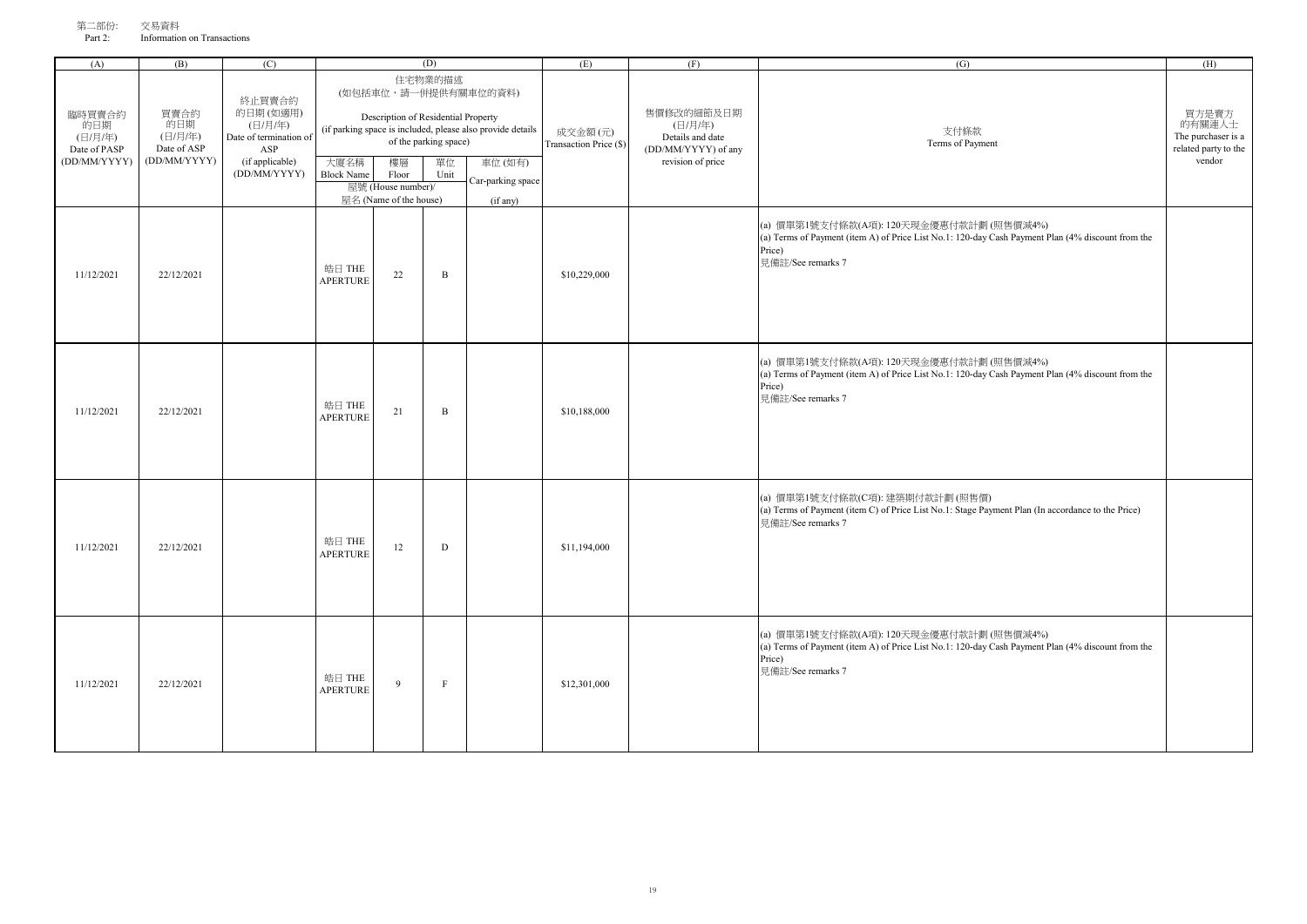| , - 11<br>Part 2: | 人勿只怕<br>Information on Transactions |  |
|-------------------|-------------------------------------|--|
| (A)               |                                     |  |

| (A)                                                      | (B)                                                   | (C)                                                                                               |                           |                                                                                                    | (D)                                            |                                                                                                                               | (E)                               | (F)                                                                                   | (G)                                                                                                                                                                                                                                                                                                                                                                                                                                                                                                                                                                                                                                                                                                                                    | (H)                                                                     |
|----------------------------------------------------------|-------------------------------------------------------|---------------------------------------------------------------------------------------------------|---------------------------|----------------------------------------------------------------------------------------------------|------------------------------------------------|-------------------------------------------------------------------------------------------------------------------------------|-----------------------------------|---------------------------------------------------------------------------------------|----------------------------------------------------------------------------------------------------------------------------------------------------------------------------------------------------------------------------------------------------------------------------------------------------------------------------------------------------------------------------------------------------------------------------------------------------------------------------------------------------------------------------------------------------------------------------------------------------------------------------------------------------------------------------------------------------------------------------------------|-------------------------------------------------------------------------|
| 臨時買賣合約<br>的日期<br>(日/月/年)<br>Date of PASP<br>(DD/MM/YYYY) | 買賣合約<br>的日期<br>(日/月/年)<br>Date of ASP<br>(DD/MM/YYYY) | 終止買賣合約<br>的日期(如適用)<br>(日/月/年)<br>Date of termination of<br>ASP<br>(if applicable)<br>(DD/MM/YYYY) | 大廈名稱<br><b>Block Name</b> | Description of Residential Property<br>樓層<br>Floor<br>屋號 (House number)/<br>屋名 (Name of the house) | 住宅物業的描述<br>of the parking space)<br>單位<br>Unit | (如包括車位,請一併提供有關車位的資料)<br>(if parking space is included, please also provide details<br>車位(如有)<br>Car-parking space<br>(if any) | 成交金額(元)<br>Transaction Price (\$) | 售價修改的細節及日期<br>(日/月/年)<br>Details and date<br>(DD/MM/YYYY) of any<br>revision of price | 支付條款<br>Terms of Payment                                                                                                                                                                                                                                                                                                                                                                                                                                                                                                                                                                                                                                                                                                               | 買方是賣方<br>的有關連人士<br>The purchaser is a<br>related party to the<br>vendor |
| 11/12/2021                                               | 22/12/2021                                            |                                                                                                   | 皓日 THE<br><b>APERTURE</b> | $\overline{\mathbf{3}}$                                                                            | $\mathbf D$                                    |                                                                                                                               | \$10,415,000                      |                                                                                       | (a) 價單第1號支付條款(C項): 建築期付款計劃 (照售價)<br>(a) Terms of Payment (item C) of Price List No.1: Stage Payment Plan (In accordance to the Price)<br>見備註/See remarks 7                                                                                                                                                                                                                                                                                                                                                                                                                                                                                                                                                                             |                                                                         |
| 11/12/2021                                               | 22/12/2021                                            |                                                                                                   | 皓日 THE<br><b>APERTURE</b> | 10                                                                                                 | $\mathbf D$                                    |                                                                                                                               | \$11,127,000                      |                                                                                       | (a) 價單第1號支付條款(C項): 建築期付款計劃 (照售價)<br>(a) Terms of Payment (item C) of Price List No.1: Stage Payment Plan (In accordance to the Price)<br>見備註/See remarks 7                                                                                                                                                                                                                                                                                                                                                                                                                                                                                                                                                                             |                                                                         |
| 11/12/2021                                               | 22/12/2021                                            |                                                                                                   | 皓日 THE<br>APERTURE        | 16                                                                                                 | $\, {\bf B}$                                   |                                                                                                                               | \$9,803,000                       |                                                                                       | (a) 價單第1號支付條款(C項): 建築期付款計劃 (照售價)<br>(a) Terms of Payment (item C) of Price List No.1: Stage Payment Plan (In accordance to the Price)<br>(b) 員工置業折扣:<br>在簽署臨時買賣合約當日,如買方(或構成買方之任何人士)屬「合資格人士」,並且(i)<br>購買「指定住宅物業」;及(ii)<br>沒有委任地產代理就購入住宅物業代其行事,可獲3%售價折扣優惠。<br>(b) Staff Purchase Discount: If the purchaser(s) (or any person comprising the purchaser(s)) is/are<br>"Eligible Person" on the date of signing of the preliminary agreement for sale and purchase, provided<br>that the purchaser(s) (i) purchased "Designated Residential Properties"; and (ii) did not appoint any<br>estate agent to act for him/her in the purchase of the residential property, a 3% discount on the Price<br>would be offered.<br>見備註/See remarks 7 |                                                                         |
| 11/12/2021                                               | 22/12/2021                                            |                                                                                                   | 皓日 THE<br>APERTURE        | 17                                                                                                 | $\mathbf{J}$                                   |                                                                                                                               | \$7,520,000                       |                                                                                       | (a) 價單第1號支付條款(C項): 建築期付款計劃 (照售價)<br>(a) Terms of Payment (item C) of Price List No.1: Stage Payment Plan (In accordance to the Price)<br>見備許/See remarks 7                                                                                                                                                                                                                                                                                                                                                                                                                                                                                                                                                                             |                                                                         |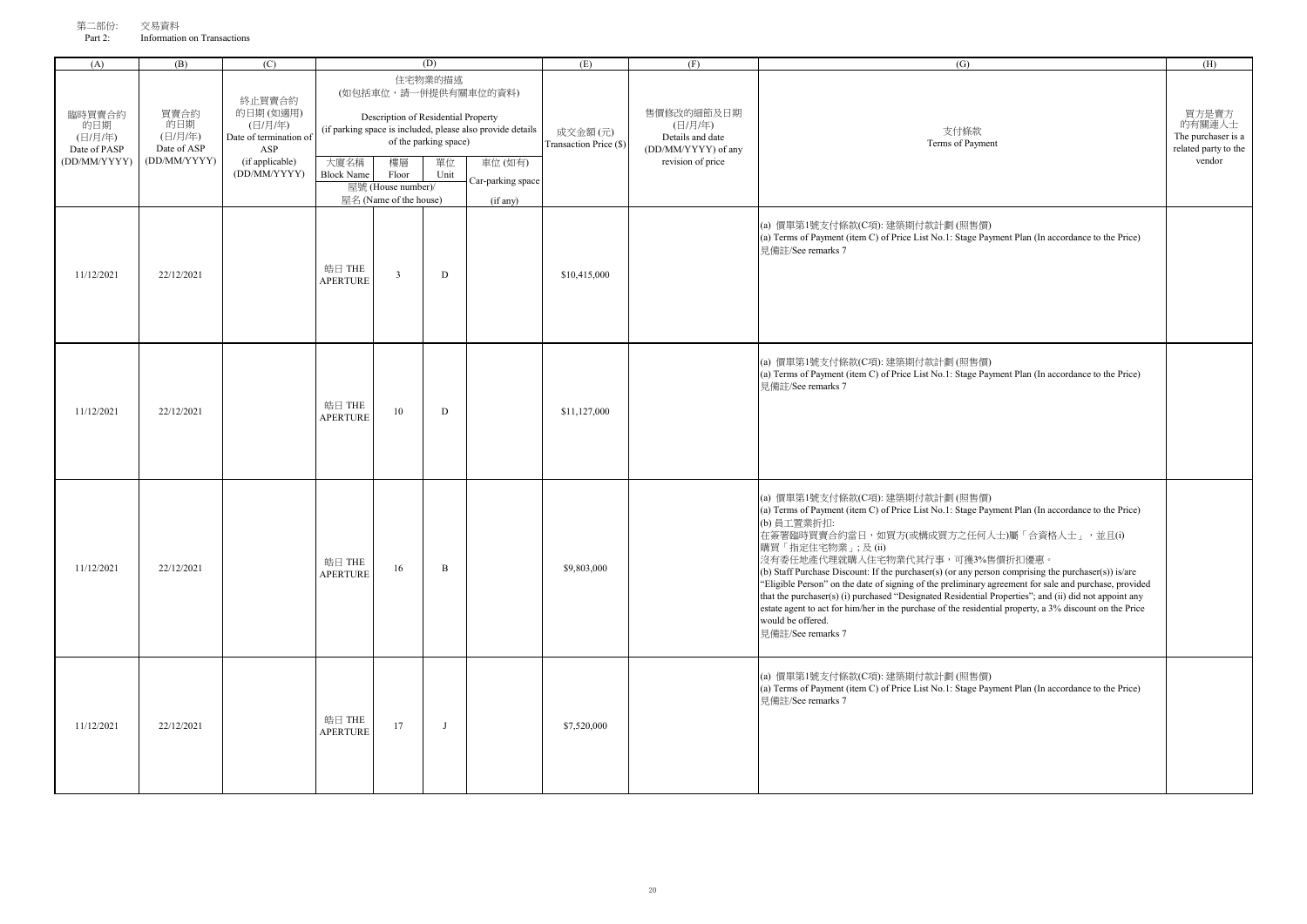| (A)                                                      | (B)                                                   | (C)                                                                                               | (D)                       |                                                                                                    |                                                |                                                                                                                               | (E)                               | (F)                                                                                   | (G)                                                                                                                                                                          | (H)                                                                     |
|----------------------------------------------------------|-------------------------------------------------------|---------------------------------------------------------------------------------------------------|---------------------------|----------------------------------------------------------------------------------------------------|------------------------------------------------|-------------------------------------------------------------------------------------------------------------------------------|-----------------------------------|---------------------------------------------------------------------------------------|------------------------------------------------------------------------------------------------------------------------------------------------------------------------------|-------------------------------------------------------------------------|
| 臨時買賣合約<br>的日期<br>(日/月/年)<br>Date of PASP<br>(DD/MM/YYYY) | 買賣合約<br>的日期<br>(日/月/年)<br>Date of ASP<br>(DD/MM/YYYY) | 終止買賣合約<br>的日期(如適用)<br>(日/月/年)<br>Date of termination of<br>ASP<br>(if applicable)<br>(DD/MM/YYYY) | 大廈名稱<br><b>Block Name</b> | Description of Residential Property<br>樓層<br>Floor<br>屋號 (House number)/<br>屋名 (Name of the house) | 住宅物業的描述<br>of the parking space)<br>單位<br>Unit | (如包括車位,請一併提供有關車位的資料)<br>(if parking space is included, please also provide details<br>車位(如有)<br>Car-parking space<br>(if any) | 成交金額(元)<br>Transaction Price (\$) | 售價修改的細節及日期<br>(日/月/年)<br>Details and date<br>(DD/MM/YYYY) of any<br>revision of price | 支付條款<br>Terms of Payment                                                                                                                                                     | 買方是賣方<br>的有關連人士<br>The purchaser is a<br>related party to the<br>vendor |
| 11/12/2021                                               | 22/12/2021                                            |                                                                                                   | 皓日 THE<br><b>APERTURE</b> | 12                                                                                                 | $\mathbf E$                                    |                                                                                                                               | \$7,731,000                       |                                                                                       | (a) 價單第1號支付條款(C項): 建築期付款計劃 (照售價)<br>(a) Terms of Payment (item C) of Price List No.1: Stage Payment Plan (In accordance to the Price)<br>見備計/See remarks 7                   |                                                                         |
| 11/12/2021                                               | 22/12/2021                                            |                                                                                                   | 皓日 THE<br><b>APERTURE</b> | 10                                                                                                 | $\mathbf C$                                    |                                                                                                                               | \$11,057,000                      |                                                                                       | (a) 價單第1號支付條款(A項): 120天現金優惠付款計劃 (照售價減4%)<br>(a) Terms of Payment (item A) of Price List No.1: 120-day Cash Payment Plan (4% discount from the<br>Price)<br>見備註/See remarks 7 |                                                                         |
| 12/12/2021                                               | 22/12/2021                                            |                                                                                                   | 皓日 THE<br><b>APERTURE</b> | 6                                                                                                  | $\, {\bf B}$                                   |                                                                                                                               | \$9,937,000                       |                                                                                       | (a) 價單第1號支付條款(C項): 建築期付款計劃 (照售價)<br>(a) Terms of Payment (item C) of Price List No.1: Stage Payment Plan (In accordance to the Price)<br>見備註/See remarks 7                   |                                                                         |
| 12/12/2021                                               | 22/12/2021                                            |                                                                                                   | 皓日 THE<br><b>APERTURE</b> | $\overline{\mathbf{3}}$                                                                            | $\, {\bf B}$                                   |                                                                                                                               | \$9,667,000                       |                                                                                       | (a) 價單第1號支付條款(C項): 建築期付款計劃 (照售價)<br>(a) Terms of Payment (item C) of Price List No.1: Stage Payment Plan (In accordance to the Price)<br>見備註/See remarks 7                   |                                                                         |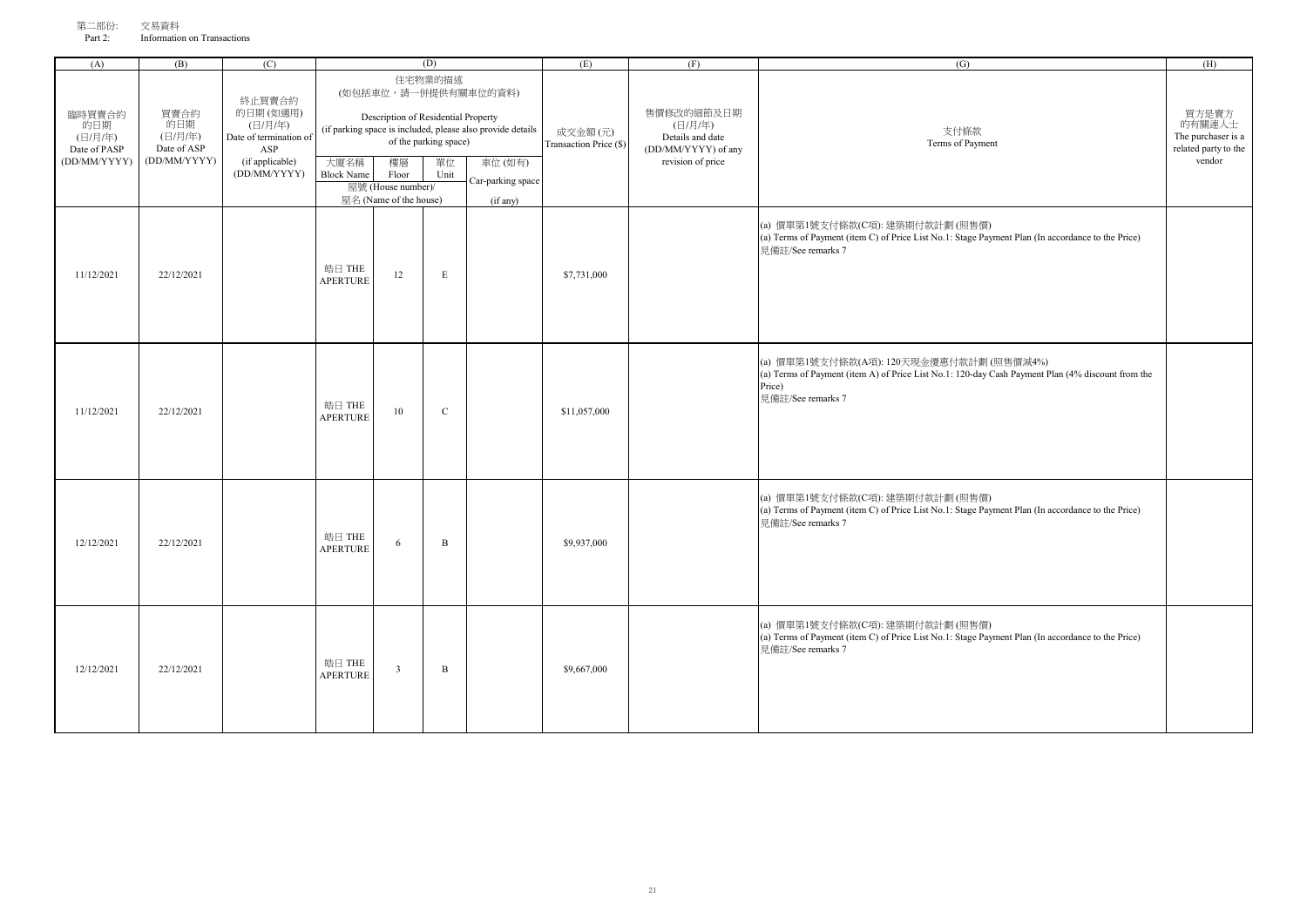| (A)                                                      | (B)                                                   | (C)                                                                                               |                           |                                                                          | (D)                                            |                                                                                                                    | (E)                               | (F)                                                                                   | (G)                      | (H)                                               |
|----------------------------------------------------------|-------------------------------------------------------|---------------------------------------------------------------------------------------------------|---------------------------|--------------------------------------------------------------------------|------------------------------------------------|--------------------------------------------------------------------------------------------------------------------|-----------------------------------|---------------------------------------------------------------------------------------|--------------------------|---------------------------------------------------|
| 臨時買賣合約<br>的日期<br>(日/月/年)<br>Date of PASP<br>(DD/MM/YYYY) | 買賣合約<br>的日期<br>(日/月/年)<br>Date of ASP<br>(DD/MM/YYYY) | 終止買賣合約<br>的日期(如適用)<br>(日/月/年)<br>Date of termination of<br>ASP<br>(if applicable)<br>(DD/MM/YYYY) | 大廈名稱<br><b>Block Name</b> | Description of Residential Property<br>樓層<br>Floor<br>屋號 (House number)/ | 住宅物業的描述<br>of the parking space)<br>單位<br>Unit | (如包括車位,請一併提供有關車位的資料)<br>(if parking space is included, please also provide details<br>車位 (如有)<br>Car-parking space | 成交金額(元)<br>Transaction Price (\$) | 售價修改的細節及日期<br>(日/月/年)<br>Details and date<br>(DD/MM/YYYY) of any<br>revision of price | 支付條款<br>Terms of Payment | 買方是<br>的有關連<br>The purcha<br>related part<br>vend |
|                                                          |                                                       |                                                                                                   |                           | 屋名 (Name of the house)                                                   |                                                | (if any)                                                                                                           |                                   |                                                                                       |                          |                                                   |

|            |            | Car-parking space<br>Car-parking space |                           | 屋號 (House number)/     |             |          |              |                                                                                                                                                                                                                                                                                                                                                                                                                                                                                                                                                                                                                                                  |  |
|------------|------------|----------------------------------------|---------------------------|------------------------|-------------|----------|--------------|--------------------------------------------------------------------------------------------------------------------------------------------------------------------------------------------------------------------------------------------------------------------------------------------------------------------------------------------------------------------------------------------------------------------------------------------------------------------------------------------------------------------------------------------------------------------------------------------------------------------------------------------------|--|
|            |            |                                        |                           | 屋名 (Name of the house) |             | (if any) |              |                                                                                                                                                                                                                                                                                                                                                                                                                                                                                                                                                                                                                                                  |  |
| 18/12/2021 | 30/12/2021 |                                        | 皓日 THE<br>APERTURE        | 9                      | G           |          | \$9,371,000  | (a) 價單第2號支付條款(C項): 建築期付款計劃 (照售價)<br>(a) Terms of Payment (item C) of Price List No.2: Stage Payment Plan (In accordance to the Price)<br>(b) 員工置業折扣:<br>在簽署臨時買賣合約當日,如買方(或構成買方之任何人士)屬「合資格人士」,並且沒有委任地<br>產代理就購入住宅物業代其行事,可獲3%售價折扣優惠。<br>(b) Staff Purchase Discount: If the purchaser(s) (or any person comprising the purchaser(s)) is/are<br>"Eligible Person" on the date of signing of the preliminary agreement for sale and purchase, provided<br>that the purchaser(s) did not appoint any estate agent to act for him/her in the purchase of the residential<br>property, a 3% discount on the Price would be offered.<br>見備許/See remarks 7 |  |
| 18/12/2021 | 30/12/2021 |                                        | 皓日 THE<br><b>APERTURE</b> | 18                     | $\mathbf C$ |          | \$11,520,000 | (a) 價單第2號支付條款(A項): 120天現金優惠付款計劃 (照售價減4%)<br>(a) Terms of Payment (item A) of Price List No.2: 120-day Cash Payment Plan (4% discount from the<br>Price)<br>見備註/See remarks 7                                                                                                                                                                                                                                                                                                                                                                                                                                                                     |  |
| 18/12/2021 | 30/12/2021 |                                        | 皓日 THE<br><b>APERTURE</b> | 18                     | $\rm K$     |          | \$9,768,000  | (a) 價單第2號支付條款(C項): 建築期付款計劃 (照售價)<br>(a) Terms of Payment (item C) of Price List No.2: Stage Payment Plan (In accordance to the Price)<br>見備註/See remarks 7                                                                                                                                                                                                                                                                                                                                                                                                                                                                                       |  |
| 18/12/2021 | 30/12/2021 |                                        | 皓日 THE<br><b>APERTURE</b> | 30                     | $\mathbf E$ |          | \$8,521,000  | (a) 價單第2號支付條款(C項): 建築期付款計劃 (照售價)<br>(a) Terms of Payment (item C) of Price List No.2: Stage Payment Plan (In accordance to the Price)<br>見備註/See remarks 7                                                                                                                                                                                                                                                                                                                                                                                                                                                                                       |  |

買方是賣方 的有關連人士 The purchaser is a related party to the vendor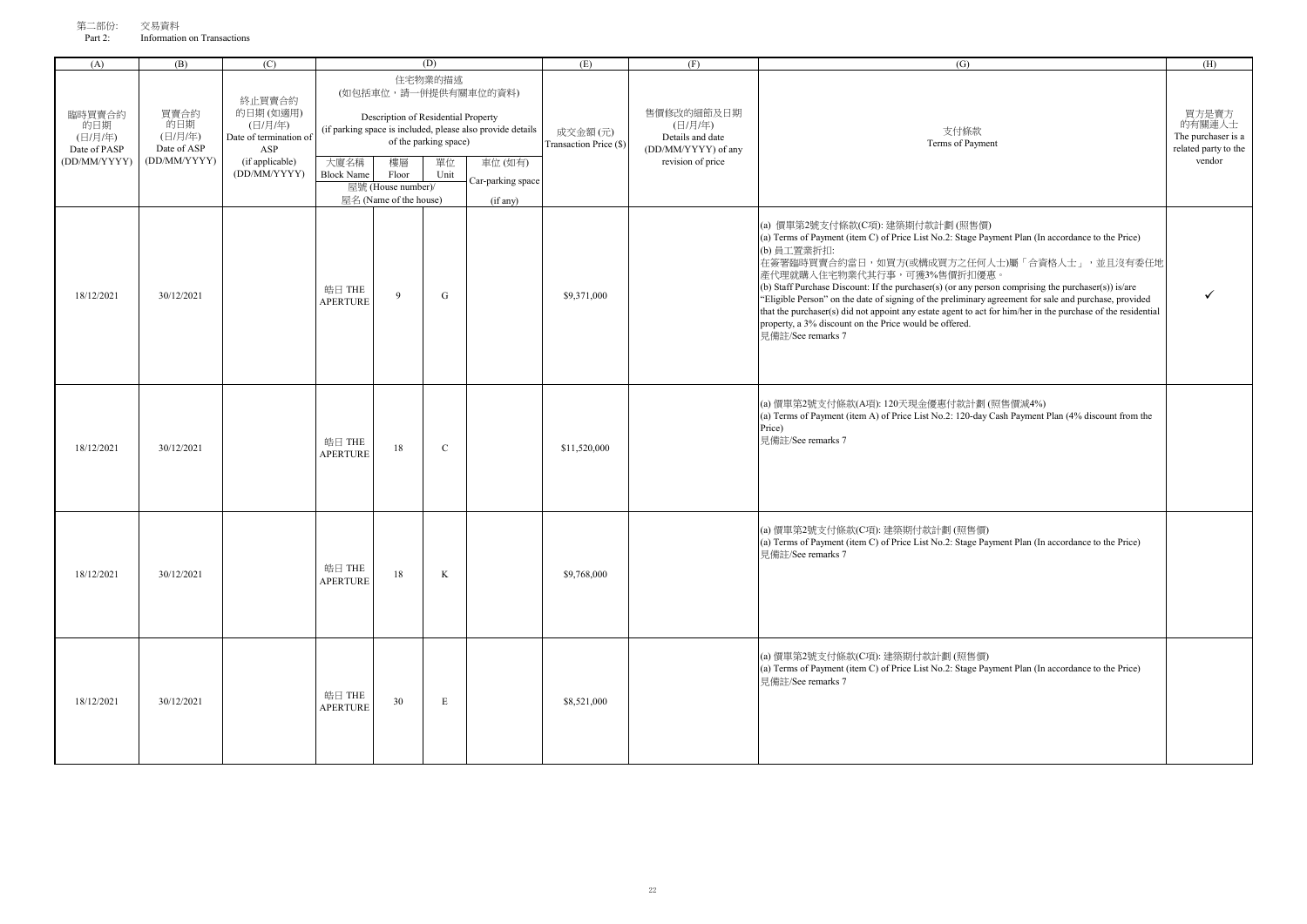| オマー・ロアリケー<br>Part 2: | <b>AMRTI</b><br>Information on Transactions |               |        |      |     |
|----------------------|---------------------------------------------|---------------|--------|------|-----|
|                      | (B)                                         | (D)           | ' IS I | (11) | (H) |
|                      |                                             | <b>『的業的描述</b> |        |      |     |

| 臨時買賣合約<br>的日期<br>(日/月/年)<br>Date of PASP<br>(DD/MM/YYYY) | 買賣合約<br>的日期<br>(日/月/年)<br>Date of ASP<br>(DD/MM/YYYY) | 終止買賣合約<br>的日期(如適用)<br>(日/月/年)<br>Date of termination of<br>ASP<br>(if applicable)<br>(DD/MM/YYYY) | 大廈名稱<br><b>Block Name</b> | Description of Residential Property<br>樓層<br>Floor<br>屋號 (House number)/<br>屋名 (Name of the house) | 住宅物業的描述<br>of the parking space)<br>單位<br>Unit | (如包括車位,請一併提供有關車位的資料)<br>(if parking space is included, please also provide details<br>車位(如有)<br>Car-parking space<br>(if any) | 成交金額(元)<br>Transaction Price (\$) | 售價修改的細節及日期<br>(日/月/年)<br>Details and date<br>(DD/MM/YYYY) of any<br>revision of price | 支付條款<br>Terms of Payment                                                                                                                                                     | 買方是賣方<br>的有關連人士<br>The purchaser is a<br>related party to the<br>vendor |
|----------------------------------------------------------|-------------------------------------------------------|---------------------------------------------------------------------------------------------------|---------------------------|----------------------------------------------------------------------------------------------------|------------------------------------------------|-------------------------------------------------------------------------------------------------------------------------------|-----------------------------------|---------------------------------------------------------------------------------------|------------------------------------------------------------------------------------------------------------------------------------------------------------------------------|-------------------------------------------------------------------------|
| 18/12/2021                                               | 30/12/2021                                            |                                                                                                   | 皓日 THE<br><b>APERTURE</b> | 21                                                                                                 | $\mathbf E$                                    |                                                                                                                               | \$8,084,000                       |                                                                                       | (a) 價單第2號支付條款(C項): 建築期付款計劃 (照售價)<br>(a) Terms of Payment (item C) of Price List No.2: Stage Payment Plan (In accordance to the Price)<br>見備註/See remarks 7                   |                                                                         |
| 18/12/2021                                               | 30/12/2021                                            |                                                                                                   | 皓日 THE<br><b>APERTURE</b> | $\overline{7}$                                                                                     | E                                              |                                                                                                                               | \$7,839,000                       |                                                                                       | (a) 價單第2號支付條款(C項): 建築期付款計劃 (照售價)<br>(a) Terms of Payment (item C) of Price List No.2: Stage Payment Plan (In accordance to the Price)<br>見備註/See remarks 7                   |                                                                         |
| 18/12/2021                                               | 30/12/2021                                            |                                                                                                   | 皓日 THE<br><b>APERTURE</b> | 28                                                                                                 | - 1                                            |                                                                                                                               | \$7,837,000                       |                                                                                       | (a) 價單第2號支付條款(C項): 建築期付款計劃 (照售價)<br>(a) Terms of Payment (item C) of Price List No.2: Stage Payment Plan (In accordance to the Price)<br>見備註/See remarks 7                   |                                                                         |
| 18/12/2021                                               | 30/12/2021                                            |                                                                                                   | 皓日 THE<br><b>APERTURE</b> | 19                                                                                                 | E                                              |                                                                                                                               | \$7,755,000                       |                                                                                       | (a) 價單第2號支付條款(A項): 120天現金優惠付款計劃 (照售價減4%)<br>(a) Terms of Payment (item A) of Price List No.2: 120-day Cash Payment Plan (4% discount from the<br>Price)<br>見備註/See remarks 7 |                                                                         |
| 18/12/2021                                               | 30/12/2021                                            |                                                                                                   | 皓日 THE<br><b>APERTURE</b> | 22                                                                                                 | $\mathbf E$                                    |                                                                                                                               | \$8,117,000                       |                                                                                       | (a) 價單第2號支付條款(C項): 建築期付款計劃 (照售價)<br>(a) Terms of Payment (item C) of Price List No.2: Stage Payment Plan (In accordance to the Price)<br>見備註/See remarks 7                   |                                                                         |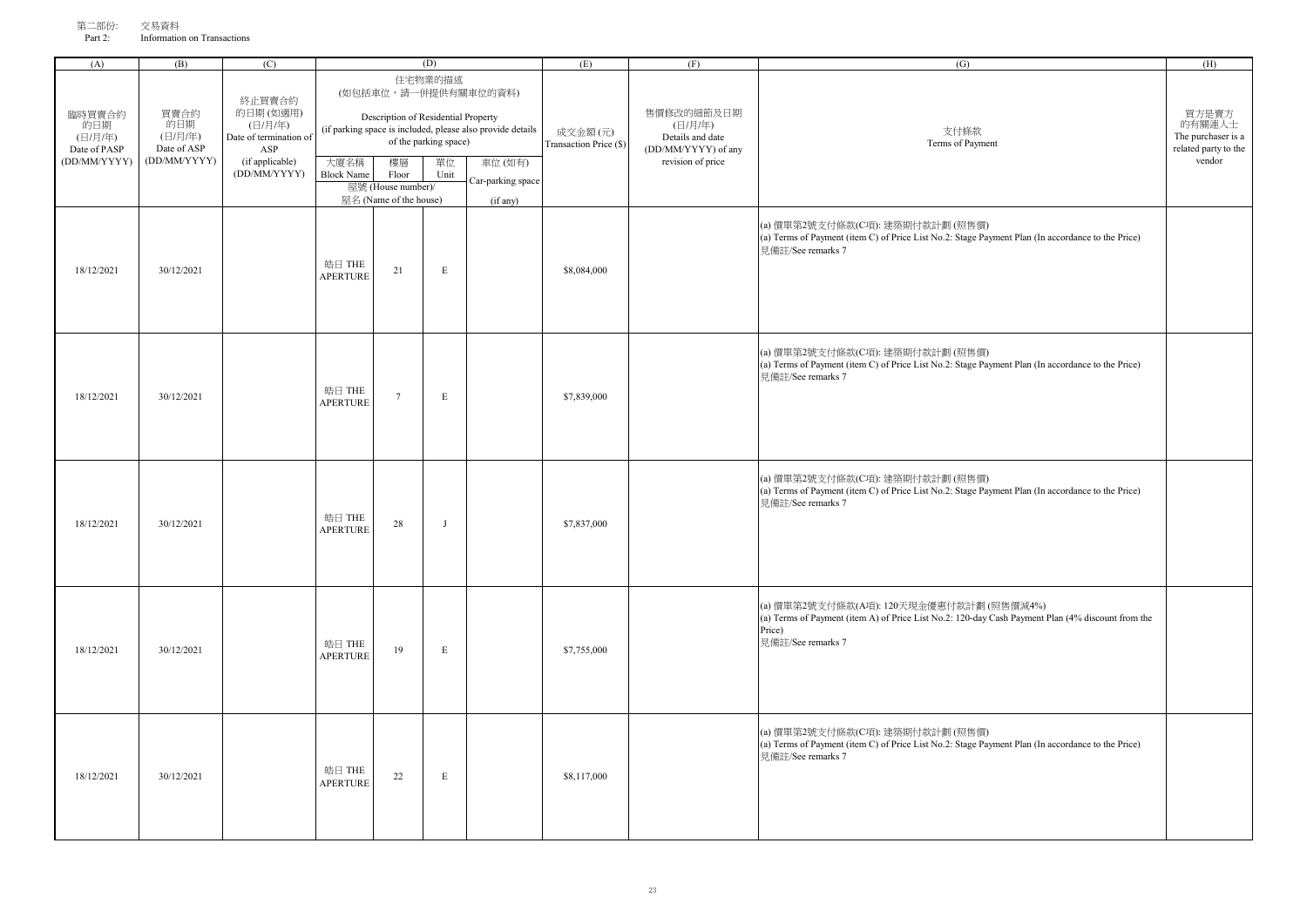| , - 1111<br>Part 2: | 人勿只怕<br>Information on Transactions |   |  |
|---------------------|-------------------------------------|---|--|
| (A                  | ь                                   | P |  |

| (A)                                                      | (B)                                                   | (C)                                                                                               |                           |                                                                                                    | (D)                                            |                                                                                                                               | (E)                               | (F)                                                                                   | (G)                                                                                                                                                                                | (H)                                                                     |
|----------------------------------------------------------|-------------------------------------------------------|---------------------------------------------------------------------------------------------------|---------------------------|----------------------------------------------------------------------------------------------------|------------------------------------------------|-------------------------------------------------------------------------------------------------------------------------------|-----------------------------------|---------------------------------------------------------------------------------------|------------------------------------------------------------------------------------------------------------------------------------------------------------------------------------|-------------------------------------------------------------------------|
| 臨時買賣合約<br>的日期<br>(日/月/年)<br>Date of PASP<br>(DD/MM/YYYY) | 買賣合約<br>的日期<br>(日/月/年)<br>Date of ASP<br>(DD/MM/YYYY) | 終止買賣合約<br>的日期(如適用)<br>(日/月/年)<br>Date of termination of<br>ASP<br>(if applicable)<br>(DD/MM/YYYY) | 大廈名稱<br><b>Block Name</b> | Description of Residential Property<br>樓層<br>Floor<br>屋號 (House number)/<br>屋名 (Name of the house) | 住宅物業的描述<br>of the parking space)<br>單位<br>Unit | (如包括車位,請一併提供有關車位的資料)<br>(if parking space is included, please also provide details<br>車位(如有)<br>Car-parking space<br>(if any) | 成交金額(元)<br>Transaction Price (\$) | 售價修改的細節及日期<br>(日/月/年)<br>Details and date<br>(DD/MM/YYYY) of any<br>revision of price | 支付條款<br>Terms of Payment                                                                                                                                                           | 買方是賣方<br>的有關連人士<br>The purchaser is a<br>related party to the<br>vendor |
| 18/12/2021                                               | 30/12/2021                                            |                                                                                                   | 皓日 THE<br>APERTURE        | 28                                                                                                 | ${\bf G}$                                      |                                                                                                                               | \$9,908,000                       |                                                                                       | (a) 價單第2號支付條款(C項): 建築期付款計劃 (照售價)<br>(a) Terms of Payment (item C) of Price List No.2: Stage Payment Plan (In accordance to the Price)<br>見備註/See remarks 7                         |                                                                         |
| 18/12/2021                                               | 30/12/2021                                            |                                                                                                   | 皓日 THE<br><b>APERTURE</b> | 22                                                                                                 | H                                              |                                                                                                                               | \$7,742,000                       |                                                                                       | (a) 價單第2號支付條款(C項): 建築期付款計劃 (照售價)<br>(a) Terms of Payment (item C) of Price List No.2: Stage Payment Plan (In accordance to the Price)<br>見備註/See remarks 7                         |                                                                         |
| 18/12/2021                                               | 30/12/2021                                            |                                                                                                   | 皓日 THE<br>APERTURE        | 27                                                                                                 | $\mathbf E$                                    |                                                                                                                               | \$7,917,000                       |                                                                                       | (a) 價單第2號支付條款(A項): 120天現金優惠付款計劃 (照售價減4%)<br>(a) Terms of Payment (item A) of Price List No.2: 120-day Cash Payment Plan (4% discount from the<br>Price)<br>見備註/See remarks 7       |                                                                         |
| 18/12/2021                                               | 30/12/2021                                            |                                                                                                   | 皓日 THE<br>APERTURE        | 8                                                                                                  | ${\bf G}$                                      |                                                                                                                               | \$9,647,000                       |                                                                                       | (a) 價單第2號支付條款(C項): 建築期付款計劃 (照售價)<br>(a) Terms of Payment (item C) of Price List No.2: Stage Payment Plan (In accordance to the Price)<br>見備註/See remarks 7                         |                                                                         |
| 18/12/2021                                               | 30/12/2021                                            | 22/2/2022                                                                                         | 皓日 THE<br><b>APERTURE</b> | 12                                                                                                 | $\rm K$                                        |                                                                                                                               | \$9,539,000                       |                                                                                       | (a) 價單第2號支付條款(B項): 300天現金優惠付款計劃 (照售價減1.75%)<br>(a) Terms of Payment (item B) of Price List No.2: 300-day Cash Payment Plan (1.75% discount from the<br>Price)<br>見備註/See remarks 7 |                                                                         |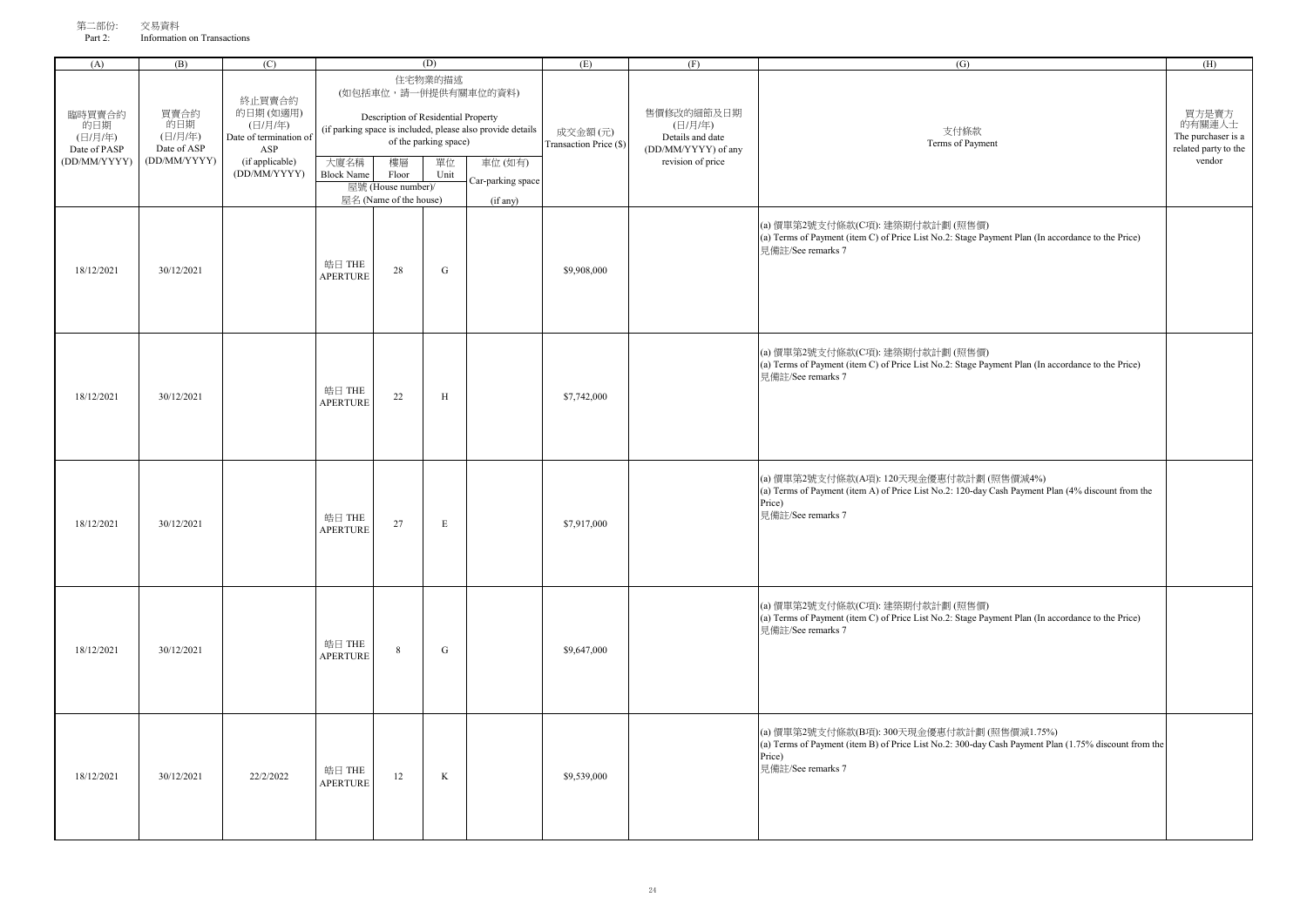| $\sim$ Information on Transactions |                                      |  |     |
|------------------------------------|--------------------------------------|--|-----|
|                                    |                                      |  | (H) |
|                                    | 住宅物業的描述<br>一併提供右關宙位的咨判)<br>(加句牡宙位,略一 |  |     |

| 臨時買賣合約<br>的日期<br>(日/月/年)<br>Date of PASP<br>(DD/MM/YYYY) | 買賣合約<br>的日期<br>(日/月/年)<br>Date of ASP<br>(DD/MM/YYYY) | 終止買賣合約<br>的日期(如適用)<br>(日/月/年)<br>Date of termination of<br>ASP<br>(if applicable)<br>(DD/MM/YYYY) | 大廈名稱<br><b>Block Name</b> | Description of Residential Property<br>樓層<br>Floor<br>屋號 (House number)/<br>屋名 (Name of the house) | 住宅物業的描述<br>of the parking space)<br>單位<br>Unit | (如包括車位,請一併提供有關車位的資料)<br>(if parking space is included, please also provide details<br>車位 (如有)<br>Car-parking space<br>(if any) | 成交金額(元)<br>Transaction Price (\$) | 售價修改的細節及日期<br>(日/月/年)<br>Details and date<br>(DD/MM/YYYY) of any<br>revision of price | 支付條款<br>Terms of Payment                                                                                                                                                     | 買方是賣方<br>的有關連人士<br>The purchaser is a<br>related party to the<br>vendor |
|----------------------------------------------------------|-------------------------------------------------------|---------------------------------------------------------------------------------------------------|---------------------------|----------------------------------------------------------------------------------------------------|------------------------------------------------|--------------------------------------------------------------------------------------------------------------------------------|-----------------------------------|---------------------------------------------------------------------------------------|------------------------------------------------------------------------------------------------------------------------------------------------------------------------------|-------------------------------------------------------------------------|
| 18/12/2021                                               | 30/12/2021                                            |                                                                                                   | 皓日 THE<br><b>APERTURE</b> | 23                                                                                                 | $\, {\rm H}$                                   |                                                                                                                                | \$7,448,000                       |                                                                                       | (a) 價單第2號支付條款(A項): 120天現金優惠付款計劃 (照售價減4%)<br>(a) Terms of Payment (item A) of Price List No.2: 120-day Cash Payment Plan (4% discount from the<br>Price)<br>見備註/See remarks 7 |                                                                         |
| 18/12/2021                                               | 30/12/2021                                            |                                                                                                   | 皓日 THE<br><b>APERTURE</b> | 22                                                                                                 | J                                              |                                                                                                                                | \$7,450,000                       |                                                                                       | (a) 價單第2號支付條款(A項): 120天現金優惠付款計劃 (照售價減4%)<br>(a) Terms of Payment (item A) of Price List No.2: 120-day Cash Payment Plan (4% discount from the<br>Price)<br>見備註/See remarks 7 |                                                                         |
| 18/12/2021                                               | 30/12/2021                                            |                                                                                                   | 皓日 THE<br><b>APERTURE</b> | 20                                                                                                 | $\mathbf E$                                    |                                                                                                                                | \$8,102,000                       |                                                                                       | (a) 價單第2號支付條款(C項): 建築期付款計劃 (照售價)<br>(a) Terms of Payment (item C) of Price List No.2: Stage Payment Plan (In accordance to the Price)<br>見備註/See remarks 7                   |                                                                         |
| 18/12/2021                                               | 30/12/2021                                            |                                                                                                   | 皓日 THE<br><b>APERTURE</b> | 16                                                                                                 | $\bf K$                                        |                                                                                                                                | \$9,739,000                       |                                                                                       | (a) 價單第2號支付條款(C項): 建築期付款計劃 (照售價)<br>(a) Terms of Payment (item C) of Price List No.2: Stage Payment Plan (In accordance to the Price)<br>見備註/See remarks 7                   |                                                                         |
| 18/12/2021                                               | 30/12/2021                                            |                                                                                                   | 皓日 THE<br><b>APERTURE</b> | 26                                                                                                 | $\mathbf E$                                    |                                                                                                                                | \$8,214,000                       |                                                                                       | (a) 價單第2號支付條款(C項): 建築期付款計劃 (照售價)<br>(a) Terms of Payment (item C) of Price List No.2: Stage Payment Plan (In accordance to the Price)<br>見備註/See remarks 7                   |                                                                         |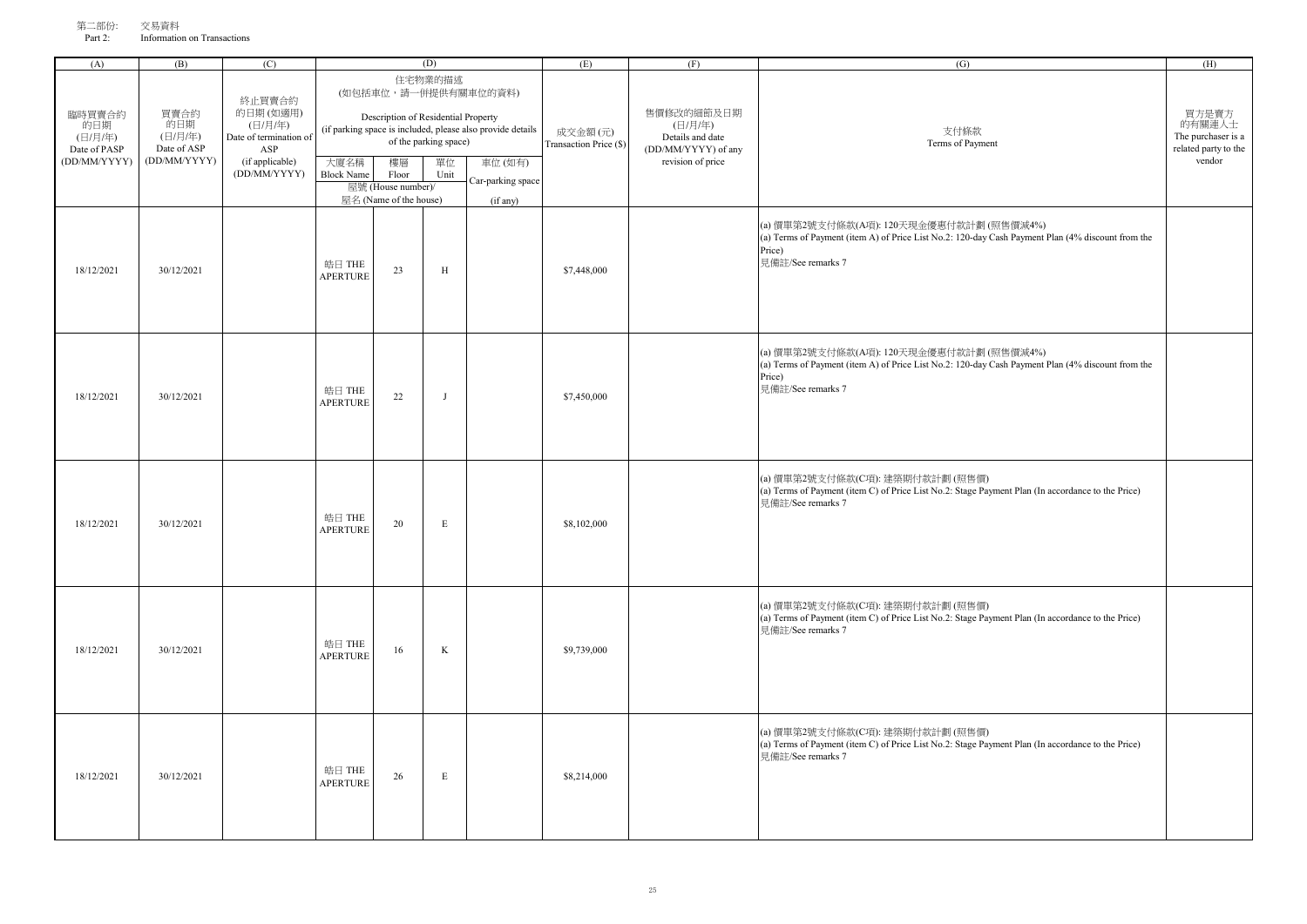| フィー・ロマリス・<br>Part 2: | $-22.22211$<br>Information on Transactions |         |                                 |  |     |
|----------------------|--------------------------------------------|---------|---------------------------------|--|-----|
|                      | ו הו                                       |         | (D)                             |  | (H) |
|                      |                                            | 动工 亚索人丛 | 住宅物業的描述<br>(如包括車位,請一併提供有關車位的資料) |  |     |

| 臨時買賣合約<br>的日期<br>(日/月/年)<br>Date of PASP<br>(DD/MM/YYYY) | 買賣合約<br>的日期<br>(日/月/年)<br>Date of ASP<br>(DD/MM/YYYY) | 終止買賣合約<br>的日期(如適用)<br>(日/月/年)<br>Date of termination of<br>ASP<br>(if applicable)<br>(DD/MM/YYYY) | 大廈名稱<br><b>Block Name</b> | Description of Residential Property<br>樓層<br>Floor<br>屋號 (House number)/<br>屋名 (Name of the house) | 住宅物業的描述<br>of the parking space)<br>單位<br>Unit | (如包括車位,請一併提供有關車位的資料)<br>(if parking space is included, please also provide details<br>車位(如有)<br>Car-parking space<br>(if any) | 成交金額(元)<br>Transaction Price (\$) | 售價修改的細節及日期<br>(日/月/年)<br>Details and date<br>(DD/MM/YYYY) of any<br>revision of price | 支付條款<br>Terms of Payment                                                                                                                                                     | 買方是賣方<br>的有關連人士<br>The purchaser is a<br>related party to the<br>vendor |
|----------------------------------------------------------|-------------------------------------------------------|---------------------------------------------------------------------------------------------------|---------------------------|----------------------------------------------------------------------------------------------------|------------------------------------------------|-------------------------------------------------------------------------------------------------------------------------------|-----------------------------------|---------------------------------------------------------------------------------------|------------------------------------------------------------------------------------------------------------------------------------------------------------------------------|-------------------------------------------------------------------------|
| 18/12/2021                                               | 30/12/2021                                            |                                                                                                   | 皓日 THE<br><b>APERTURE</b> | 20                                                                                                 | ${\bf G}$                                      |                                                                                                                               | \$9,793,000                       |                                                                                       | (a) 價單第2號支付條款(C項): 建築期付款計劃 (照售價)<br>(a) Terms of Payment (item C) of Price List No.2: Stage Payment Plan (In accordance to the Price)<br>見備註/See remarks 7                   |                                                                         |
| 18/12/2021                                               | 30/12/2021                                            |                                                                                                   | 皓日 THE<br><b>APERTURE</b> | 28                                                                                                 | $\mathbf E$                                    |                                                                                                                               | \$8,116,000                       |                                                                                       | (a) 價單第2號支付條款(A項): 120天現金優惠付款計劃 (照售價減4%)<br>(a) Terms of Payment (item A) of Price List No.2: 120-day Cash Payment Plan (4% discount from the<br>Price)<br>見備註/See remarks 7 |                                                                         |
| 18/12/2021                                               | 30/12/2021                                            |                                                                                                   | 皓日 THE<br><b>APERTURE</b> | 21                                                                                                 | H                                              |                                                                                                                               | \$7,727,000                       |                                                                                       | (a) 價單第2號支付條款(C項): 建築期付款計劃 (照售價)<br>(a) Terms of Payment (item C) of Price List No.2: Stage Payment Plan (In accordance to the Price)<br>見備註/See remarks 7                   |                                                                         |
| 18/12/2021                                               | 30/12/2021                                            |                                                                                                   | 皓日 THE<br><b>APERTURE</b> | 29                                                                                                 | $\mathbf E$                                    |                                                                                                                               | \$8,148,000                       |                                                                                       | (a) 價單第2號支付條款(A項): 120天現金優惠付款計劃 (照售價減4%)<br>(a) Terms of Payment (item A) of Price List No.2: 120-day Cash Payment Plan (4% discount from the<br>Price)<br>見備註/See remarks 7 |                                                                         |
| 18/12/2021                                               | 30/12/2021                                            |                                                                                                   | 皓日 THE<br><b>APERTURE</b> | 11                                                                                                 | $\mathbf E$                                    |                                                                                                                               | \$7,934,000                       |                                                                                       | (a) 價單第2號支付條款(C項): 建築期付款計劃 (照售價)<br>(a) Terms of Payment (item C) of Price List No.2: Stage Payment Plan (In accordance to the Price)<br>見備註/See remarks 7                   |                                                                         |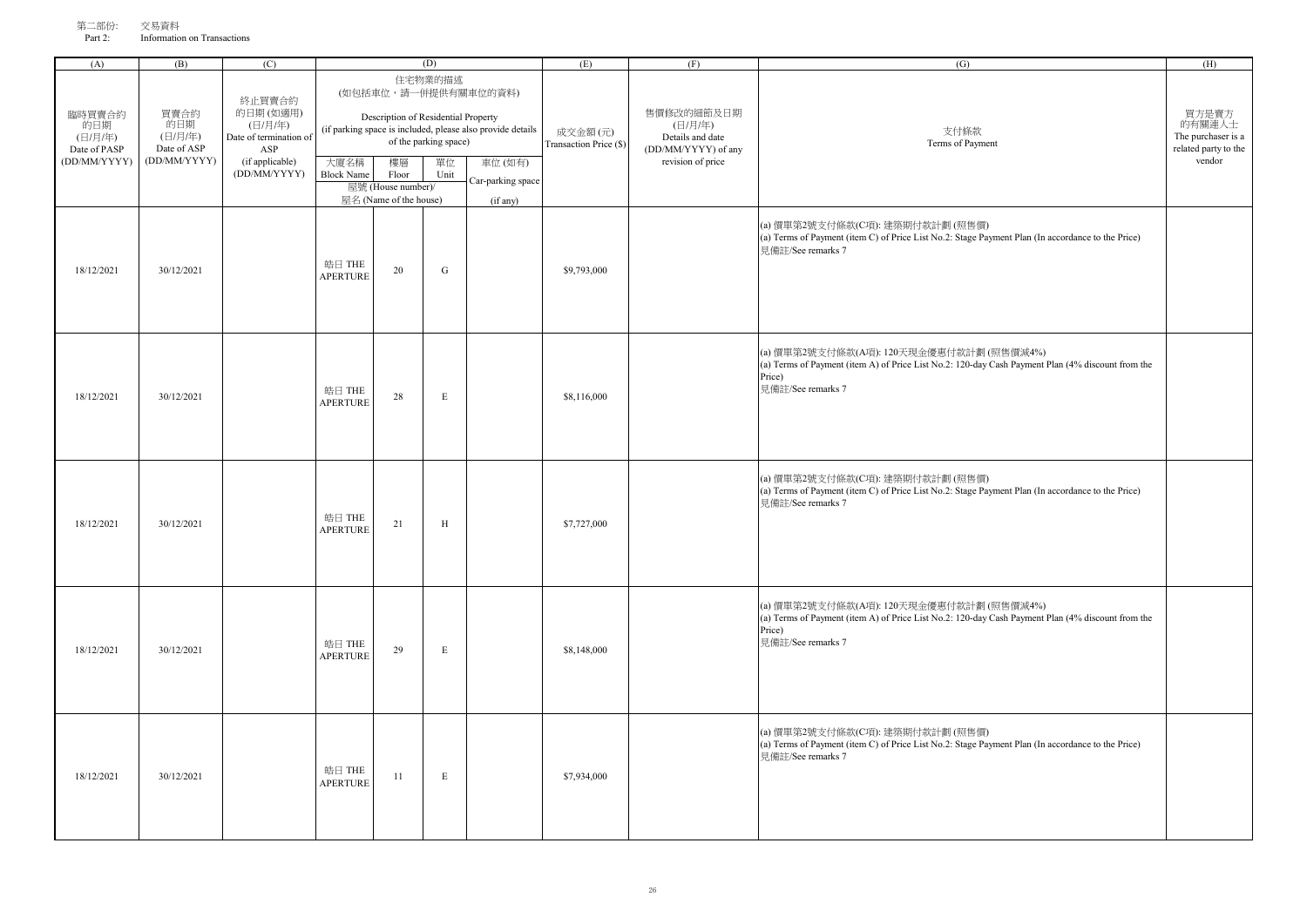| オマーーロッシュ・<br>Part 2: | $\sim$ 22 $\sim$ 11<br>Information on Transactions |   |         |    |
|----------------------|----------------------------------------------------|---|---------|----|
| (A                   | B)                                                 | ◡ |         | ŒΕ |
|                      |                                                    |   | 在安藤坐在村镇 |    |

| (A)                                                      | (B)                                                   | (C)                                                                               |                           | (D)                                       |                                        | (E)                                                                                          | (F)                               | $\overline{(G)}$                                                                      | (H)                                                                                                                                                                          |                                                                         |
|----------------------------------------------------------|-------------------------------------------------------|-----------------------------------------------------------------------------------|---------------------------|-------------------------------------------|----------------------------------------|----------------------------------------------------------------------------------------------|-----------------------------------|---------------------------------------------------------------------------------------|------------------------------------------------------------------------------------------------------------------------------------------------------------------------------|-------------------------------------------------------------------------|
| 臨時買賣合約<br>的日期<br>(日/月/年)<br>Date of PASP<br>(DD/MM/YYYY) | 買賣合約<br>的日期<br>(日/月/年)<br>Date of ASP<br>(DD/MM/YYYY) | 終止買賣合約<br>的日期(如適用)<br>(日/月/年)<br>Date of termination of<br>ASP<br>(if applicable) | 大廈名稱                      | Description of Residential Property<br>樓層 | 住宅物業的描述<br>of the parking space)<br>單位 | (如包括車位,請一併提供有關車位的資料)<br>(if parking space is included, please also provide details<br>車位(如有) | 成交金額(元)<br>Transaction Price (\$) | 售價修改的細節及日期<br>(日/月/年)<br>Details and date<br>(DD/MM/YYYY) of any<br>revision of price | 支付條款<br>Terms of Payment                                                                                                                                                     | 買方是賣方<br>的有關連人士<br>The purchaser is a<br>related party to the<br>vendor |
|                                                          |                                                       | (DD/MM/YYYY)                                                                      | <b>Block Name</b>         | Floor<br>屋號 (House number)/               | Unit                                   | Car-parking space                                                                            |                                   |                                                                                       |                                                                                                                                                                              |                                                                         |
| 18/12/2021                                               | 30/12/2021                                            |                                                                                   | 皓日 THE<br><b>APERTURE</b> | 屋名 (Name of the house)<br>35              | H                                      | (if any)                                                                                     | \$7,915,000                       |                                                                                       | (a) 價單第2號支付條款(C項): 建築期付款計劃 (照售價)<br>(a) Terms of Payment (item C) of Price List No.2: Stage Payment Plan (In accordance to the Price)<br>見備計/See remarks 7                   |                                                                         |
| 18/12/2021                                               | 30/12/2021                                            |                                                                                   | 皓日 THE<br><b>APERTURE</b> | 25                                        | H                                      |                                                                                              | \$7,773,000                       |                                                                                       | (a) 價單第2號支付條款(C項): 建築期付款計劃 (照售價)<br>(a) Terms of Payment (item C) of Price List No.2: Stage Payment Plan (In accordance to the Price)<br>見備註/See remarks 7                   |                                                                         |
| 18/12/2021                                               | 30/12/2021                                            |                                                                                   | 皓日 THE<br><b>APERTURE</b> | 10                                        | $\mathbf E$                            |                                                                                              | \$7,594,000                       |                                                                                       | (a) 價單第2號支付條款(A項): 120天現金優惠付款計劃 (照售價減4%)<br>(a) Terms of Payment (item A) of Price List No.2: 120-day Cash Payment Plan (4% discount from the<br>Price)<br>見備註/See remarks 7 |                                                                         |
| 18/12/2021                                               | 30/12/2021                                            |                                                                                   | 皓日 THE<br><b>APERTURE</b> | 31                                        | ${\bf G}$                              |                                                                                              | \$9,968,000                       |                                                                                       | (a) 價單第2號支付條款(C項): 建築期付款計劃 (照售價)<br>(a) Terms of Payment (item C) of Price List No.2: Stage Payment Plan (In accordance to the Price)<br>見備註/See remarks 7                   |                                                                         |
| 18/12/2021                                               | 30/12/2021                                            |                                                                                   | 皓日 THE<br><b>APERTURE</b> | 21                                        | J                                      |                                                                                              | \$7,744,000                       |                                                                                       | (a) 價單第2號支付條款(C項): 建築期付款計劃 (照售價)<br>(a) Terms of Payment (item C) of Price List No.2: Stage Payment Plan (In accordance to the Price)<br>見備計/See remarks 7                   |                                                                         |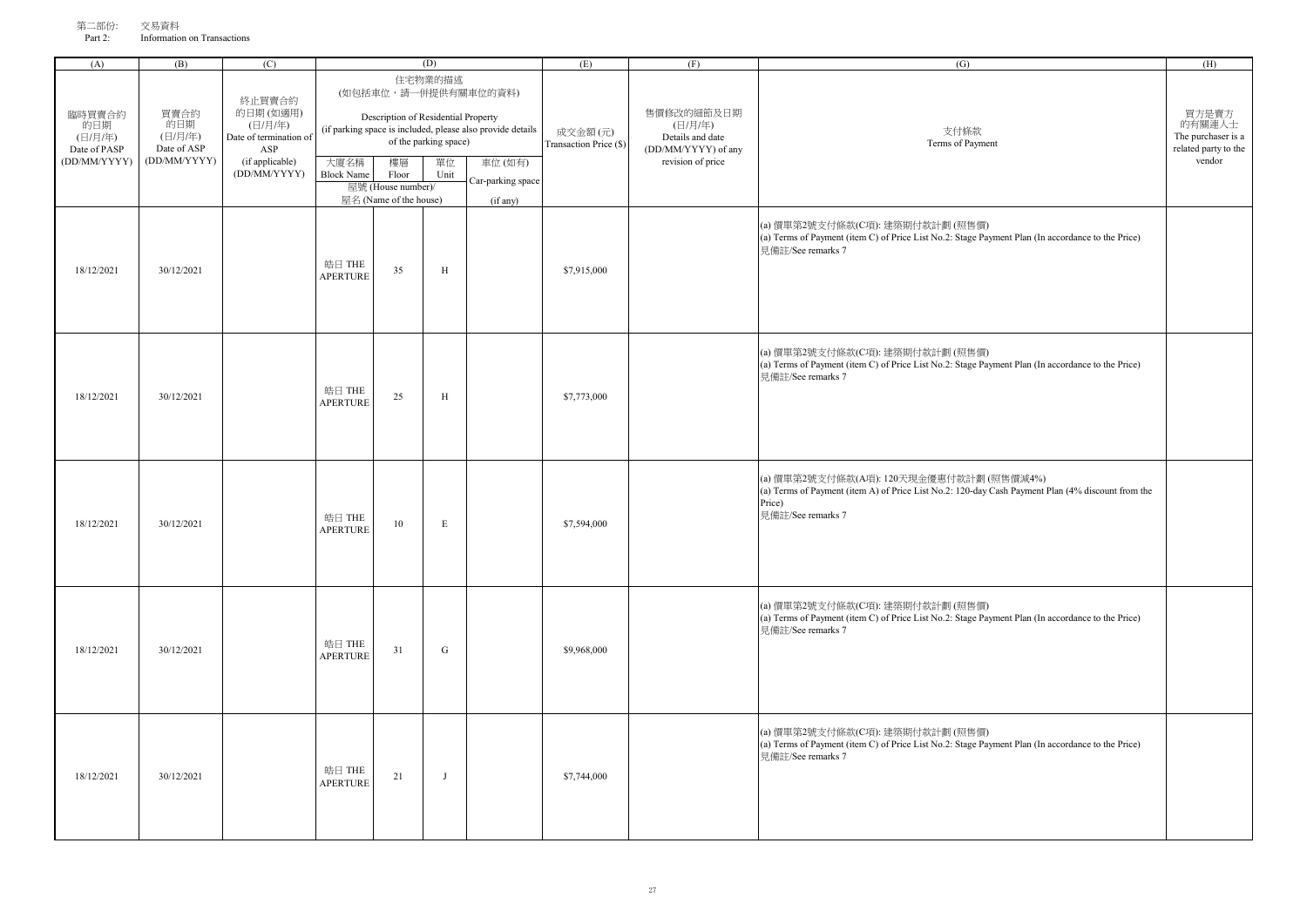| オマー・ロドリノコ・<br>Part 2: | $\sim$ 22 $\sim$ 11<br>Information on Transactions |   |     |  |
|-----------------------|----------------------------------------------------|---|-----|--|
| ີ                     | (B)                                                | ◡ | . L |  |
|                       |                                                    |   |     |  |

| (A)                                                      | (B)                                                   | (C)                                                                                               |                           |                                                                                                    | (D)                                            |                                                                                                                               | (E)                               | (F)                                                                                   | (G)                                                                                                                                                                          | (H)                                                                     |
|----------------------------------------------------------|-------------------------------------------------------|---------------------------------------------------------------------------------------------------|---------------------------|----------------------------------------------------------------------------------------------------|------------------------------------------------|-------------------------------------------------------------------------------------------------------------------------------|-----------------------------------|---------------------------------------------------------------------------------------|------------------------------------------------------------------------------------------------------------------------------------------------------------------------------|-------------------------------------------------------------------------|
| 臨時買賣合約<br>的日期<br>(日/月/年)<br>Date of PASP<br>(DD/MM/YYYY) | 買賣合約<br>的日期<br>(日/月/年)<br>Date of ASP<br>(DD/MM/YYYY) | 終止買賣合約<br>的日期(如適用)<br>(日/月/年)<br>Date of termination of<br>ASP<br>(if applicable)<br>(DD/MM/YYYY) | 大廈名稱<br><b>Block Name</b> | Description of Residential Property<br>樓層<br>Floor<br>屋號 (House number)/<br>屋名 (Name of the house) | 住宅物業的描述<br>of the parking space)<br>單位<br>Unit | (如包括車位,請一併提供有關車位的資料)<br>(if parking space is included, please also provide details<br>車位(如有)<br>Car-parking space<br>(if any) | 成交金額(元)<br>Transaction Price (\$) | 售價修改的細節及日期<br>(日/月/年)<br>Details and date<br>(DD/MM/YYYY) of any<br>revision of price | 支付條款<br>Terms of Payment                                                                                                                                                     | 買方是賣方<br>的有關連人士<br>The purchaser is a<br>related party to the<br>vendor |
| 18/12/2021                                               | 30/12/2021                                            |                                                                                                   | 皓日 THE<br><b>APERTURE</b> | 26                                                                                                 | J                                              |                                                                                                                               | \$7,806,000                       |                                                                                       | (a) 價單第2號支付條款(C項): 建築期付款計劃 (照售價)<br>(a) Terms of Payment (item C) of Price List No.2: Stage Payment Plan (In accordance to the Price)<br>見備註/See remarks 7                   |                                                                         |
| 18/12/2021                                               | 30/12/2021                                            |                                                                                                   | 皓日 THE<br><b>APERTURE</b> | $\,8\,$                                                                                            | $\rm K$                                        |                                                                                                                               | \$9,651,000                       |                                                                                       | (a) 價單第2號支付條款(C項): 建築期付款計劃 (照售價)<br>(a) Terms of Payment (item C) of Price List No.2: Stage Payment Plan (In accordance to the Price)<br>見備註/See remarks 7                   |                                                                         |
| 18/12/2021                                               | 30/12/2021                                            |                                                                                                   | 皓日 THE<br><b>APERTURE</b> | 19                                                                                                 | J                                              |                                                                                                                               | \$7,453,000                       |                                                                                       | (a) 價單第2號支付條款(A項): 120天現金優惠付款計劃 (照售價減4%)<br>(a) Terms of Payment (item A) of Price List No.2: 120-day Cash Payment Plan (4% discount from the<br>Price)<br>見備註/See remarks 7 |                                                                         |
| 18/12/2021                                               | 30/12/2021                                            |                                                                                                   | 皓日 THE<br><b>APERTURE</b> | 11                                                                                                 | ${\bf G}$                                      |                                                                                                                               | \$9,690,000                       |                                                                                       | (a) 價單第2號支付條款(C項): 建築期付款計劃 (照售價)<br>(a) Terms of Payment (item C) of Price List No.2: Stage Payment Plan (In accordance to the Price)<br>見備註/See remarks 7                   |                                                                         |
| 18/12/2021                                               | 30/12/2021                                            |                                                                                                   | 皓日 THE<br><b>APERTURE</b> | 32                                                                                                 | ${\bf G}$                                      |                                                                                                                               | \$9,988,000                       |                                                                                       | (a) 價單第2號支付條款(C項): 建築期付款計劃 (照售價)<br>(a) Terms of Payment (item C) of Price List No.2: Stage Payment Plan (In accordance to the Price)<br>見備註/See remarks 7                   |                                                                         |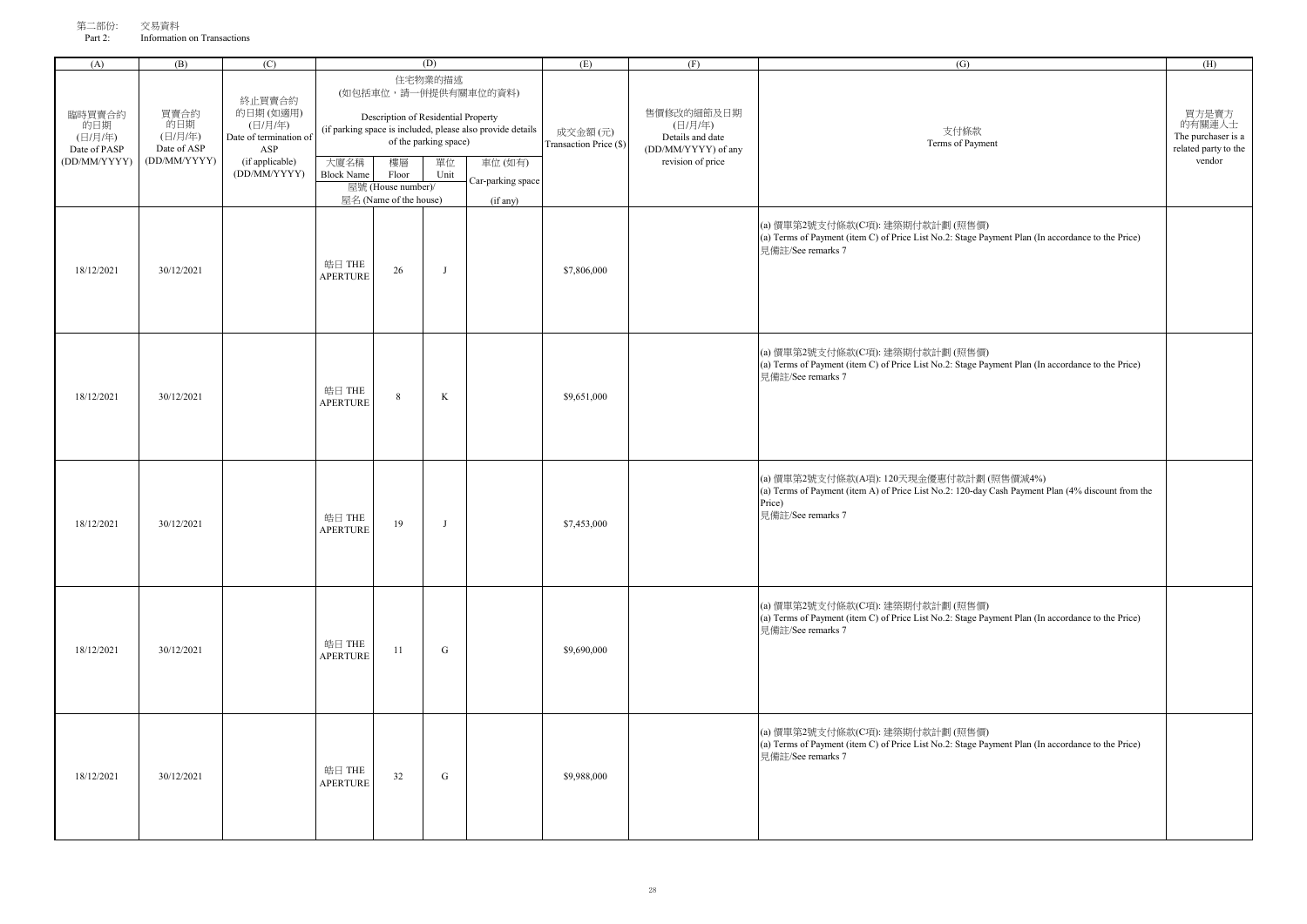| $-1 - 1 - 1$<br>Part 2: | 人勿米门<br>Information on Transactions |       |  |             |
|-------------------------|-------------------------------------|-------|--|-------------|
|                         | (B)                                 |       |  | (TT)<br>(H) |
|                         |                                     | "举的描。 |  |             |

| 臨時買賣合約<br>的日期<br>(日/月/年)<br>Date of PASP<br>(DD/MM/YYYY) | 買賣合約<br>的日期<br>(日/月/年)<br>Date of ASP<br>(DD/MM/YYYY) | 終止買賣合約<br>的日期(如適用)<br>(日/月/年)<br>Date of termination of<br>ASP<br>(if applicable)<br>(DD/MM/YYYY) | 大廈名稱<br><b>Block Name</b> | Description of Residential Property<br>樓層<br>Floor<br>屋號 (House number)/<br>屋名 (Name of the house) | 住宅物業的描述<br>of the parking space)<br>單位<br>Unit | (如包括車位,請一併提供有關車位的資料)<br>(if parking space is included, please also provide details<br>車位(如有)<br>Car-parking space<br>(if any) | 成交金額(元)<br>Transaction Price (\$) | 售價修改的細節及日期<br>(日/月/年)<br>Details and date<br>(DD/MM/YYYY) of any<br>revision of price | 支付條款<br>Terms of Payment                                                                                                                                                     | 買方是賣方<br>的有關連人士<br>The purchaser is a<br>related party to the<br>vendor |
|----------------------------------------------------------|-------------------------------------------------------|---------------------------------------------------------------------------------------------------|---------------------------|----------------------------------------------------------------------------------------------------|------------------------------------------------|-------------------------------------------------------------------------------------------------------------------------------|-----------------------------------|---------------------------------------------------------------------------------------|------------------------------------------------------------------------------------------------------------------------------------------------------------------------------|-------------------------------------------------------------------------|
| 18/12/2021                                               | 30/12/2021                                            |                                                                                                   | 皓日 THE<br><b>APERTURE</b> | 27                                                                                                 | $\mathbf{J}$                                   |                                                                                                                               | \$7,509,000                       |                                                                                       | (a) 價單第2號支付條款(A項): 120天現金優惠付款計劃 (照售價減4%)<br>(a) Terms of Payment (item A) of Price List No.2: 120-day Cash Payment Plan (4% discount from the<br>Price)<br>見備註/See remarks 7 |                                                                         |
| 18/12/2021                                               | 30/12/2021                                            |                                                                                                   | 皓日 THE<br><b>APERTURE</b> | 30                                                                                                 | $\rm H$                                        |                                                                                                                               | \$7,852,000                       |                                                                                       | (a) 價單第2號支付條款(C項): 建築期付款計劃 (照售價)<br>(a) Terms of Payment (item C) of Price List No.2: Stage Payment Plan (In accordance to the Price)<br>見備註/See remarks 7                   |                                                                         |
| 18/12/2021                                               | 30/12/2021                                            |                                                                                                   | 皓日 THE<br><b>APERTURE</b> | 9                                                                                                  | $\mathbf E$                                    |                                                                                                                               | \$7,886,000                       |                                                                                       | (a) 價單第2號支付條款(C項): 建築期付款計劃 (照售價)<br>(a) Terms of Payment (item C) of Price List No.2: Stage Payment Plan (In accordance to the Price)<br>見備註/See remarks 7                   |                                                                         |
| 18/12/2021                                               | 30/12/2021                                            |                                                                                                   | 皓日 THE<br><b>APERTURE</b> | 8                                                                                                  | E                                              |                                                                                                                               | \$7,863,000                       |                                                                                       | (a) 價單第2號支付條款(C項): 建築期付款計劃 (照售價)<br>(a) Terms of Payment (item C) of Price List No.2: Stage Payment Plan (In accordance to the Price)<br>見備註/See remarks 7                   |                                                                         |
| 18/12/2021                                               | 30/12/2021                                            |                                                                                                   | 皓日 THE<br><b>APERTURE</b> | 29                                                                                                 | $\mathbf{J}$                                   |                                                                                                                               | \$7,853,000                       |                                                                                       | (a) 價單第2號支付條款(C項): 建築期付款計劃 (照售價)<br>(a) Terms of Payment (item C) of Price List No.2: Stage Payment Plan (In accordance to the Price)<br>見備計/See remarks 7                   |                                                                         |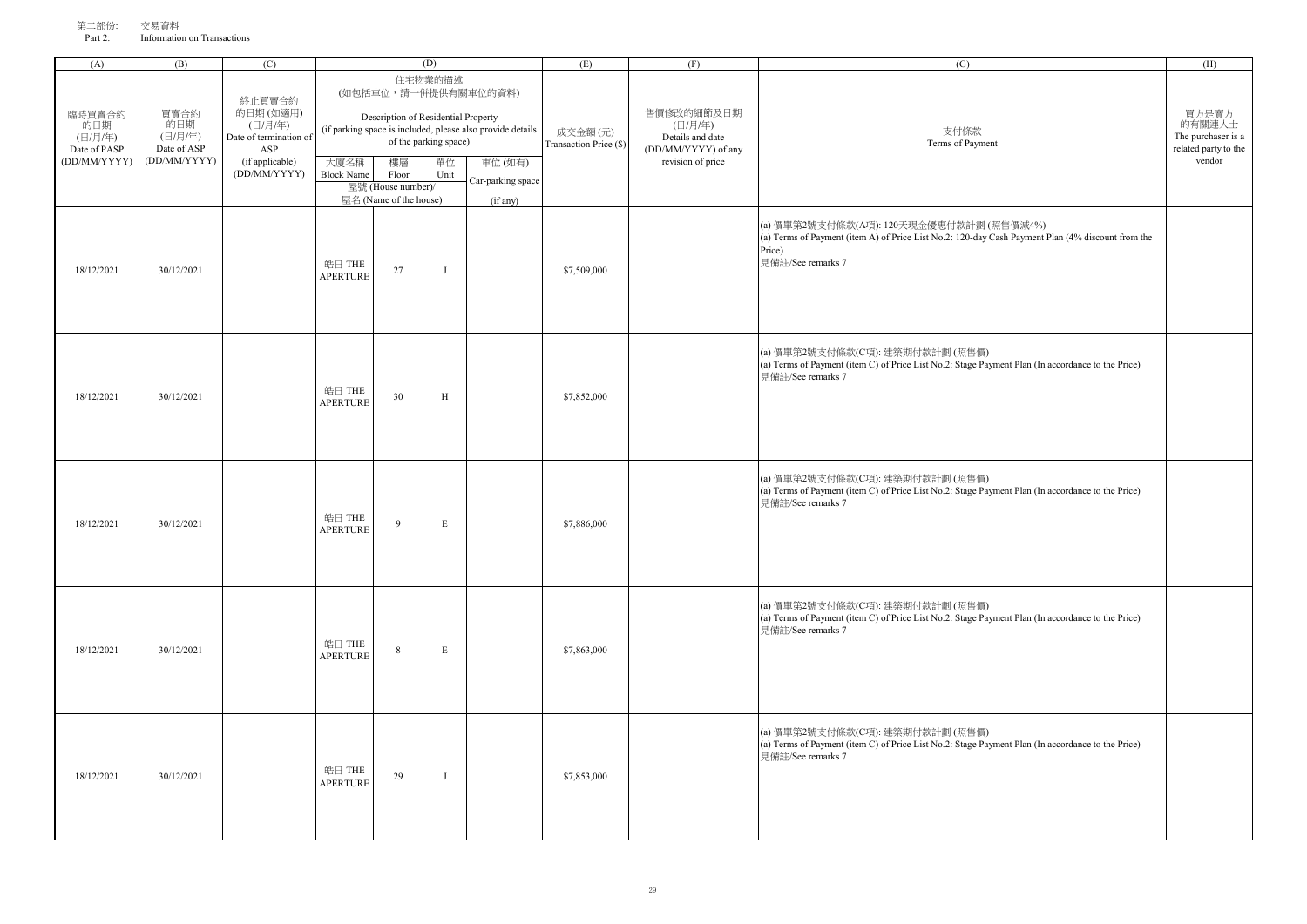| オマーーロッシュ<br>Part 2: | ᄉ୰୵୵୵୳<br>Information on Transactions |   |                                                                                                                                                                                                                                                                                                                                                                                                                                                                                                    |    |
|---------------------|---------------------------------------|---|----------------------------------------------------------------------------------------------------------------------------------------------------------------------------------------------------------------------------------------------------------------------------------------------------------------------------------------------------------------------------------------------------------------------------------------------------------------------------------------------------|----|
| (A`                 | (B)                                   | ◡ |                                                                                                                                                                                                                                                                                                                                                                                                                                                                                                    | (E |
|                     |                                       |   | $f_{\alpha}(\chi_{\alpha},\chi_{\alpha}^{-1}\chi_{\alpha}^{-1})=f_{\alpha}(\chi_{\alpha},\chi_{\alpha}^{-1}\chi_{\alpha}^{-1},\chi_{\alpha}^{-1}\chi_{\alpha}^{-1},\chi_{\alpha}^{-1}\chi_{\alpha}^{-1},\chi_{\alpha}^{-1}\chi_{\alpha}^{-1},\chi_{\alpha}^{-1}\chi_{\alpha}^{-1},\chi_{\alpha}^{-1}\chi_{\alpha}^{-1},\chi_{\alpha}^{-1}\chi_{\alpha}^{-1},\chi_{\alpha}^{-1}\chi_{\alpha}^{-1},\chi_{\alpha}^{-1}\chi_{\alpha}^{-1},\chi_{\alpha}^{-1}\chi_{\alpha}^{-1},\chi_{\alpha}^{-1}\chi$ |    |

| (A)                                            | (B)                                           | (C)                                                         |                           |                                                       | (D)                         |                                                                      | (E)                               | (F)                                                                     | (G)                                                                                                                                                        | (H)                                                            |
|------------------------------------------------|-----------------------------------------------|-------------------------------------------------------------|---------------------------|-------------------------------------------------------|-----------------------------|----------------------------------------------------------------------|-----------------------------------|-------------------------------------------------------------------------|------------------------------------------------------------------------------------------------------------------------------------------------------------|----------------------------------------------------------------|
| 臨時買賣合約                                         | 買賣合約                                          | 終止買賣合約<br>的日期(如適用)                                          |                           | Description of Residential Property                   | 住宅物業的描述                     | (如包括車位,請一併提供有關車位的資料)                                                 |                                   | 售價修改的細節及日期                                                              |                                                                                                                                                            | 買方是賣方                                                          |
| 的日期<br>(日/月/年)<br>Date of PASP<br>(DD/MM/YYYY) | 的日期<br>(日/月/年)<br>Date of ASP<br>(DD/MM/YYYY) | (日/月/年)<br>Date of termination of<br>ASP<br>(if applicable) | 大廈名稱                      | 樓層                                                    | of the parking space)<br>單位 | (if parking space is included, please also provide details<br>車位(如有) | 成交金額(元)<br>Transaction Price (\$) | (日/月/年)<br>Details and date<br>(DD/MM/YYYY) of any<br>revision of price | 支付條款<br>Terms of Payment                                                                                                                                   | 的有關連人士<br>The purchaser is a<br>related party to the<br>vendor |
|                                                |                                               | (DD/MM/YYYY)                                                | <b>Block Name</b>         | Floor<br>屋號 (House number)/<br>屋名 (Name of the house) | Unit                        | Car-parking space<br>(if any)                                        |                                   |                                                                         |                                                                                                                                                            |                                                                |
| 18/12/2021                                     | 30/12/2021                                    |                                                             | 皓日 THE<br><b>APERTURE</b> | 17                                                    | $\rm K$                     |                                                                      | \$9,753,000                       |                                                                         | (a) 價單第2號支付條款(C項): 建築期付款計劃 (照售價)<br>(a) Terms of Payment (item C) of Price List No.2: Stage Payment Plan (In accordance to the Price)<br>見備註/See remarks 7 |                                                                |
| 18/12/2021                                     | 30/12/2021                                    |                                                             | 皓日 THE<br><b>APERTURE</b> | 20                                                    | J                           |                                                                      | \$7,776,000                       |                                                                         | (a) 價單第2號支付條款(C項): 建築期付款計劃 (照售價)<br>(a) Terms of Payment (item C) of Price List No.2: Stage Payment Plan (In accordance to the Price)<br>見備註/See remarks 7 |                                                                |
| 18/12/2021                                     | 30/12/2021                                    |                                                             | 皓日 THE<br><b>APERTURE</b> | 30                                                    | ${\bf G}$                   |                                                                      | \$9,948,000                       |                                                                         | (a) 價單第2號支付條款(C項): 建築期付款計劃 (照售價)<br>(a) Terms of Payment (item C) of Price List No.2: Stage Payment Plan (In accordance to the Price)<br>見備註/See remarks 7 |                                                                |
| 19/12/2021                                     | 30/12/2021                                    |                                                             | 皓日 THE<br><b>APERTURE</b> | 33                                                    | $\, {\rm H}$                |                                                                      | \$7,899,000                       |                                                                         | (a) 價單第2號支付條款(C項): 建築期付款計劃 (照售價)<br>(a) Terms of Payment (item C) of Price List No.2: Stage Payment Plan (In accordance to the Price)<br>見備註/See remarks 7 |                                                                |
| 3/1/2022                                       | 13/1/2022                                     |                                                             | 皓日 THE<br><b>APERTURE</b> | 30                                                    | J                           |                                                                      | \$7,869,000                       |                                                                         | (a) 價單第2號支付條款(C項): 建築期付款計劃 (照售價)<br>(a) Terms of Payment (item C) of Price List No.2: Stage Payment Plan (In accordance to the Price)<br>見備註/See remarks 7 |                                                                |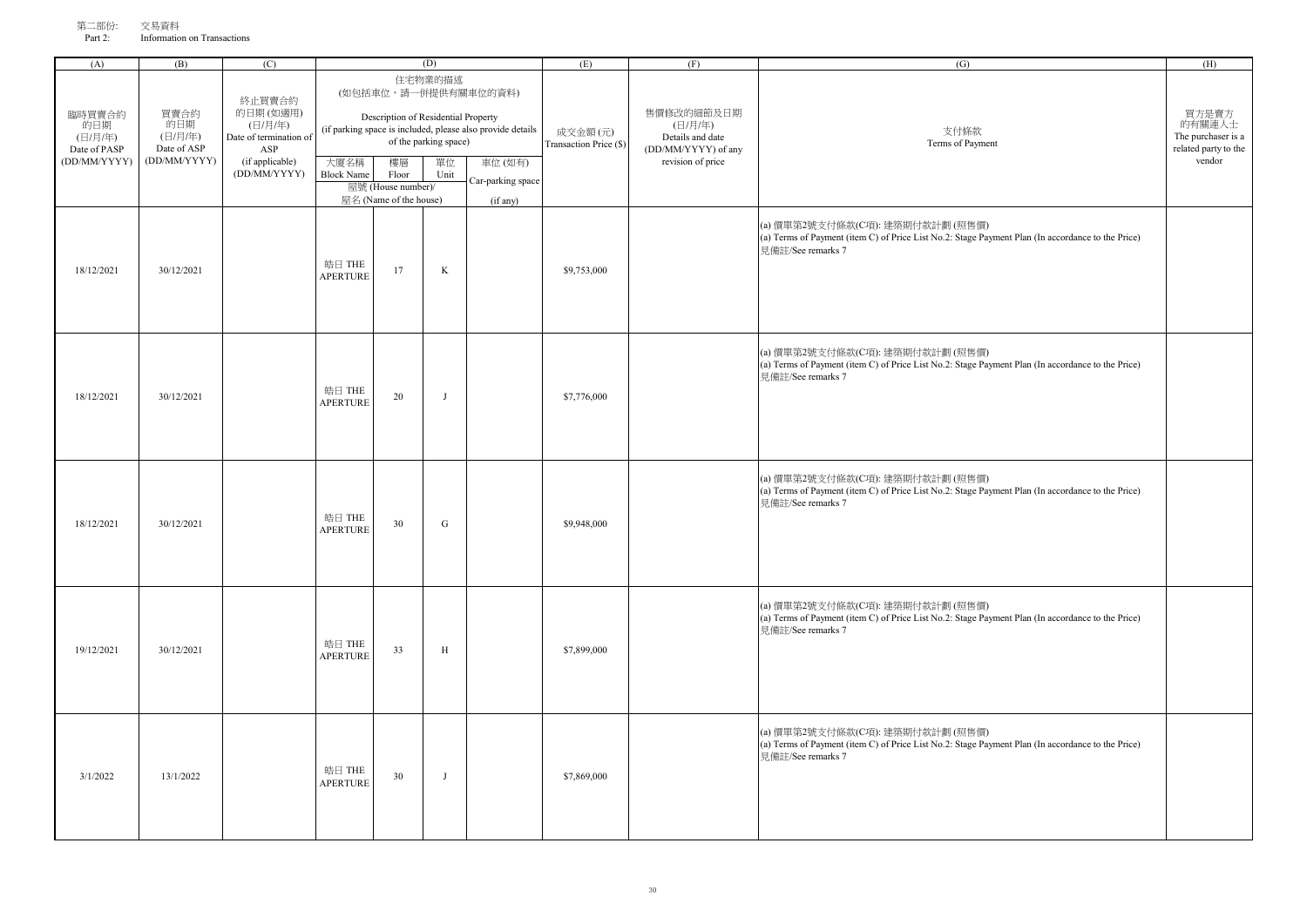| 第二部份:      | 交易資料                        |
|------------|-----------------------------|
| Part $2 -$ | Information on Transactions |

| (A)                                                      | (B)                                                   | (C)                                                                                               | (D)                       |                                                                                                                              |                                                |                                                                                                                               | (E)                               | (F)                                                                                   | (G)                                                                                                                                                                            | (H)                                                                     |
|----------------------------------------------------------|-------------------------------------------------------|---------------------------------------------------------------------------------------------------|---------------------------|------------------------------------------------------------------------------------------------------------------------------|------------------------------------------------|-------------------------------------------------------------------------------------------------------------------------------|-----------------------------------|---------------------------------------------------------------------------------------|--------------------------------------------------------------------------------------------------------------------------------------------------------------------------------|-------------------------------------------------------------------------|
| 臨時買賣合約<br>的日期<br>(日/月/年)<br>Date of PASP<br>(DD/MM/YYYY) | 買賣合約<br>的日期<br>(日/月/年)<br>Date of ASP<br>(DD/MM/YYYY) | 終止買賣合約<br>的日期(如適用)<br>(日/月/年)<br>Date of termination of<br>ASP<br>(if applicable)<br>(DD/MM/YYYY) | 大廈名稱<br><b>Block Name</b> | Description of Residential Property<br>樓層<br>Floor<br>屋號 (House number)/<br>$\mathbb{R}$ $\mathcal{L}_1$ (Name of the house) | 住宅物業的描述<br>of the parking space)<br>單位<br>Unit | (如包括車位,請一併提供有關車位的資料)<br>(if parking space is included, please also provide details<br>車位(如有)<br>Car-parking space<br>(if any) | 成交金額(元)<br>Transaction Price (\$) | 售價修改的細節及日期<br>(日/月/年)<br>Details and date<br>(DD/MM/YYYY) of any<br>revision of price | 支付條款<br>Terms of Payment                                                                                                                                                       | 買方是賣方<br>的有關連人士<br>The purchaser is a<br>related party to the<br>vendor |
| 8/5/2022                                                 | 19/5/2022                                             |                                                                                                   | 皓日 THE<br><b>APERTURE</b> | 33                                                                                                                           |                                                |                                                                                                                               | \$7,599,000                       |                                                                                       | (a) 價單第2A號支付條款(A項): 120天現金優惠付款計劃 (照售價減4%)<br>(a) Terms of Payment (item A) of Price List No.2A: 120-day Cash Payment Plan (4% discount from the<br>Price)<br>見備註/See remarks 7 |                                                                         |
| 29/5/2022                                                | 9/6/2022                                              |                                                                                                   | 皓日 THE<br><b>APERTURE</b> | 10                                                                                                                           | G                                              |                                                                                                                               | \$9,289,000                       |                                                                                       | (a) 價單第2A號支付條款(A項): 120天現金優惠付款計劃 (照售價減4%)<br>(a) Terms of Payment (item A) of Price List No.2A: 120-day Cash Payment Plan (4% discount from the<br>Price)<br>見備註/See remarks 7 |                                                                         |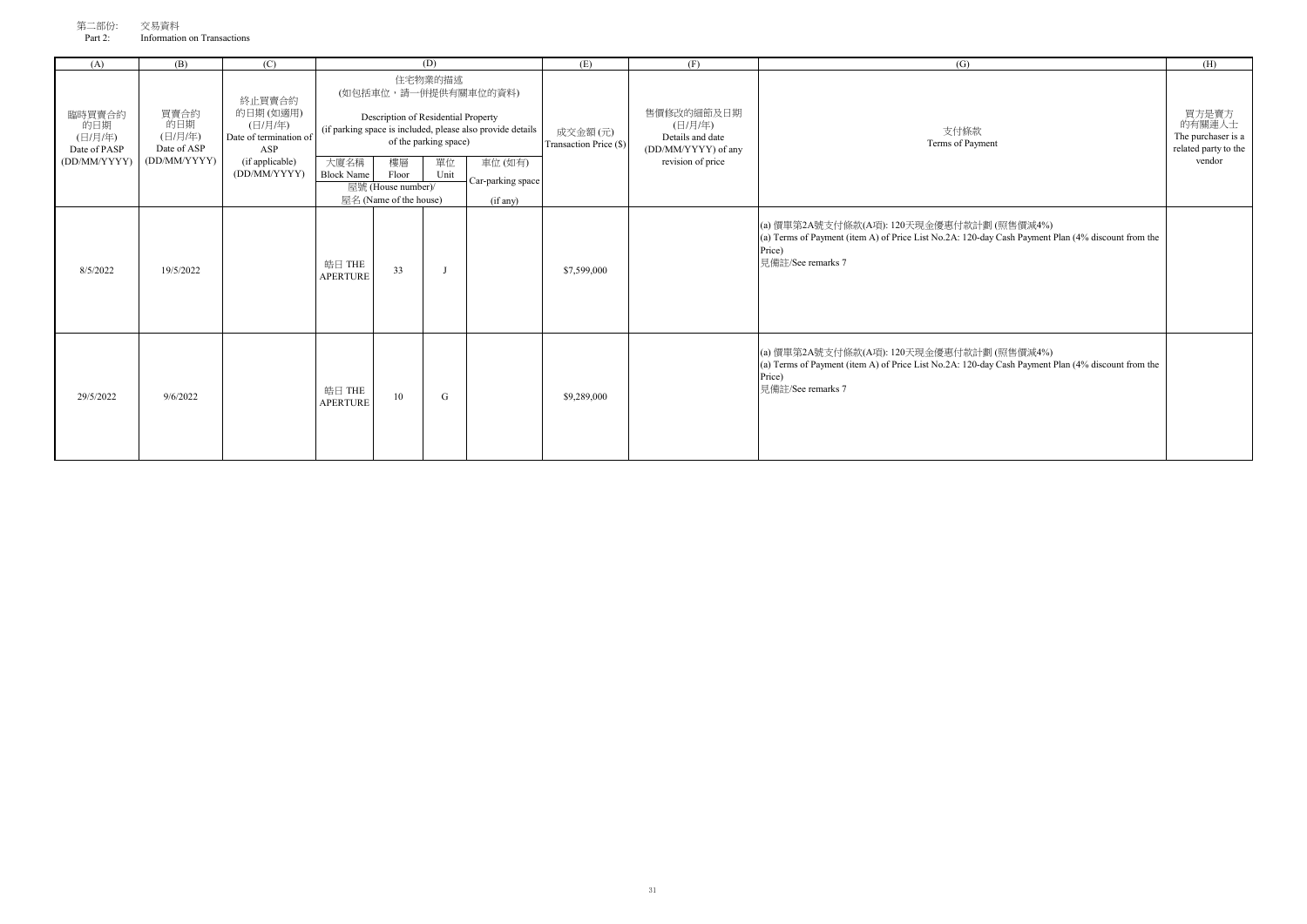## 第三部份: 備註 Part 3: Remarks

- 1. 關於臨時買賣合約的資料(即(A), (D) , (E) ,(G) 及 (H) 欄)須於擁有人訂立該等臨時買賣合約之後的 24 小時內填入此記錄冊。在擁有人訂立買賣合約之後的 1 個工作日之內,賣方須在此記錄冊內記入該合 約的日期及在(H)欄所述的交易詳情有任何改動的情況下,須在此記錄冊中修改有關記項。 Information on the PASPs (i.e. columns (A), (D), (E), (G) and (H)) should be entered into this register within 24 hours after the owner enters into the relevant PASPs. Within 1 working day after the date on which the owner enters into the relevant ASPs, the vendor must enter the date of that agreement in this register and revise the entry in this register if there is any change in the particulars of the transaction mentioned in column
- 2. 如買賣合約於某日期遭終止,賣方須在該日期後的1個工作日內, 在此記錄冊(C)欄記入該日期。

If an ASP is terminated, the vendor must within 1 working day after the date of termination, enter that date in column (C) of this register.

3. 如在簽訂臨時買賣合約的日期之後的 5 個工作日内未有簽訂買賣合約,賣方可在該日期之後的第 6 個工作日在(B)欄寫上「簽訂臨時買賣合約後交易再未有進展」,以符合一手住宅物業銷售條例第 59(2)(c)條的要求。

If the PASP does not proceed to ASP within 5 working days after the date on which the PASP is entered into, in order to fulfill the requirement under section 59(2)(c) of the Residential Properties (First-hand Sales) Ordinance, vendor may state "the PASP has not proceeded further" in column (B) on the sixth working day after that date.

- 4. 在住宅物業的售價根據一手住宅物業銷售條例第 35(2)條修改的日期之後的 1 個工作日之內,賣方須將有關細節及該日期記入此記錄冊(F)欄。 Within 1 working day after the date on which the price of a residential property is revised under section 35(2) of the Residential Properties (First-hand Sales) Ordinance, the Vendor must enter the details and that date in column (F) of this register.
- 5. 賣方須一直提供此記錄冊,直至發展項目中的每一住宅物業的首份轉讓契均已於土地註冊處註冊的首日完結。

The Vendor should maintain this Register until the first day on which the first assignment of each residential property in the Development has been registered in the Land Registry.

- 6. 本記錄冊會在(H)欄以"✓"標示買方是賣方的有關連人士的交易。如有以下情況,某人即屬賣方的有關連人士
	- a. 該賣方屬法團,而該人是
		- 1. 該賣方的董事,或該董事的父母、配偶或子女;
		- 2. 該賣方的經理;
		- 3. 上述董事、父母、配偶、子女或經理屬其董事或股東的私人公司;
		- 4. 該賣方的有聯繫法團或控權公司;
		- 5. 上述有聯繫法團或控權公司的董事,或該董事的父母、配偶或子女; 或
		- 6. 上述有聯繫法團或控權公司的經理;
	- b. 該賣方屬個人,而該人是
		- 1. 該賣方的父母、配偶或子女; 或
		- 2. 上述父母、配偶或子女屬其董事或股東的私人公司; 或
	- c. 該賣方屬合夥,而該人是
		- 1. 該賣方的合夥人,或該合夥人的父母、配偶或子女; 或
		- 2. 其董事或股東為上述合夥人、父母、配偶或子女的私人公司。

The transactions in which the purchaser is a related party to the vendor will be marked with "✓" in column (H) in this register. A person is a related party to a vendor if -

- a. where that vendor is a corporation, the person is
	- (i) a director of that vendor, or a parent, spouse or child of such a director;
	- (ii) a manager of that vendor;
	- (iii) a private company of which such a director, parent, spouse, child or manager is a director or shareholder;
	- (iv) an associate corporation or holding company of that vendor;
	- (v) a director of such an associate corporation or holding company, or a parent, spouse or child of such a director; or
	- (vi) a manager of such an associate corporation or holding company;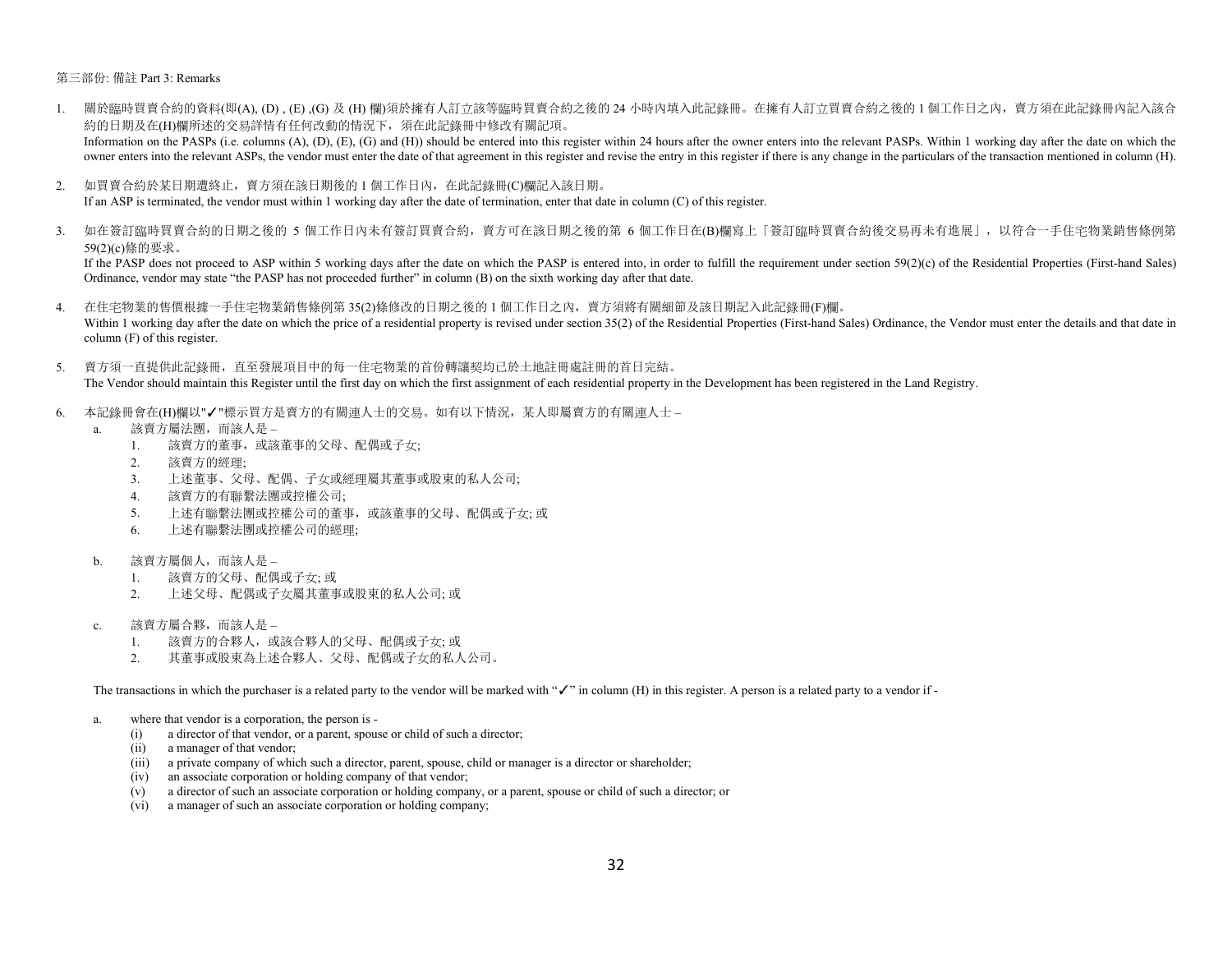- b. where that vendor is an individual, the person is
	- (i) a parent, spouse or child of that vendor; or
	- (ii) a private company of which such a parent, spouse or child is a director or shareholder; or
- c. where that vendor is a partnership, the person is
	- (i) a partner of that vendor, or a parent, spouse or child of such a partner; or
	- (ii) a private company of which such a partner, parent, spouse, child is a director or shareholder.
- 7. a. (G)欄所指的支付條款包括售價的任何折扣,及就該項購買而連帶的贈品、財務優惠或利益。

For column (G), the terms of payment include any discount on the Price, and any gift, or any financial advantage or benefit, made available in connection with the purchase.

b. 「售價」指相關價單第二部份中所列之住宅物業的售價,而「成交金額」指臨時買賣合約中訂明的住宅物業的實際金額(即售價經計算相關支付條款及適用折扣後之價錢)。因應相關折扣(如有) 按售價計算得出之價目,皆以四捨五入方式 換算至千位數作為成交金額。買方須為於同一份臨時買賣合約下購買的所有住宅物業選擇相同的付款計劃。 "Price" means the price of the residential property set out in Part 2 of the price list concerned, and "Transaction Price" means the actual price of the residential property set out in the preliminary agreement for sale and purchase, i.e. the purchase price after applying the relevant terms of payment and applicable discount(s) on the Price. The amount obtained after applying the relevant discount(s) (if any) on the Price will be rounded up to the nearest thousand (i.e. if the hundreds digit of the price obtained is 5 or above, round up to the nearest thousand or if the hundreds digit of the price obtained is 4 or below, rounded down to the nearest thousand) to determine the Transaction Price. The purchaser(s) must choose the same payment plan for all the residential properties purchased under the same preliminary agreement for sale and purchase.

相關價單中支付條款。Terms of Payment under the price list concerned.

- c. (A) 120 天現金優惠付款計劃 120-day Cash Payment Plan (照售價減 4%) (4% discount from the Price)
	- 1. 成交金額 5%: 臨時訂金須於買方簽署臨時買賣合約時繳付,買方並須於其後 5 個工作天內簽署正式買賣合約。 5% of the Transaction Price being the preliminary deposit shall be paid upon signing of the preliminary agreement for sale and purchase. The formal agreement for sale and purchase must be signed by the purchaser within 5 working days thereafter.
	- 2. 成交金額 5%: 加付訂金須於買方簽署臨時買賣合約後 30 天內支付。 5% of the Transaction Price being the further deposit shall be paid by the purchaser within 30 days after signing of the preliminary agreement for sale and purchase.
	- 3. 放交金額 90%: 成交金額餘款須於買方簽署臨時買賣合約後 120 天内支付,或於賣方就其有能力將物業有效地轉讓予買方一事向買方發出通知的日期後的 14 天内支付,以較早者為準。 90% of the Transaction Price being the balance of the Transaction Price shall be paid by the purchaser within 120 days after signing of the preliminary agreement for sale and purchase, or within 14 days after the date of the notification to the purchaser that the Vendor is in a position validly to assign the property to the purchaser, whichever is the earlier.
- d. (B) 300 天現金優惠付款計劃 300-day Cash Payment Plan (照售價減 1.75%) (1.75% discount from the Price)
	- 1. 成交金額 5%: 臨時訂金須於買方簽署臨時買賣合約時繳付,買方並須於其後 5 個工作天內簽署正式買賣合約。 5% of the Transaction Price being the preliminary deposit shall be paid upon signing of the preliminary agreement for sale and purchase. The formal agreement for sale and purchase must be signed by the purchaser within 5 working days thereafter.
	- 2. 成交金額 5%: 加付訂金須於買方簽署臨時買賣合約後 60 天內支付。

5% of the Transaction Price being the further deposit shall be paid by the purchaser within 60 days after signing of the preliminary agreement for sale and purchase.

3. 放交金額的 50%:成交金額餘款須於買方簽署臨時買賣合約後 300 天內支付,或於賣方就其有能力將物業有效地轉讓予買方一事向買方發出通知的日期後的 14 天內支付,以較早者為準。

90% of the Transaction Price being the balance of the Transaction Price shall be paid by the purchaser within 300 days after signing of the preliminary agreement for sale and purchase, or within 14 days after the date of the notification to the purchaser that the Vendor is in a position validly to assign the property to the purchaser, whichever is the earlier.

- e. (C) 建築期付款計劃 Stage Payment Plan (照售價) (In accordance to the Price)
	- 1. 成交金額 5%: 臨時訂金須於買方簽署臨時買賣合約時繳付,買方並須於其後 5 個工作天內簽署正式買賣合約。 5% of the Transaction Price being the preliminary deposit shall be paid upon signing of the preliminary agreement for sale and purchase. The formal agreement for sale and purchase must be signed by the purchaser within 5 working days thereafter.
	- 2. 成交金額 5%: 加付訂金須於買方簽署臨時買賣合約後 60 天內支付。

5% of the Transaction Price being the further deposit shall be paid by the purchaser within 60 days after signing of the preliminary agreement for sale and purchase. 3. 成交金額 90%: 成交金額餘款須於賣方就其有能力將物業有效地轉讓予買方一事向買方發出通知的日期後的 14 天內支付。 90% of the Transaction Price being the balance of the Transaction Price shall be paid within 14 days after the date of the notification to the purchaser that the Vendor is in a position validly to assign the property to the purchaser.